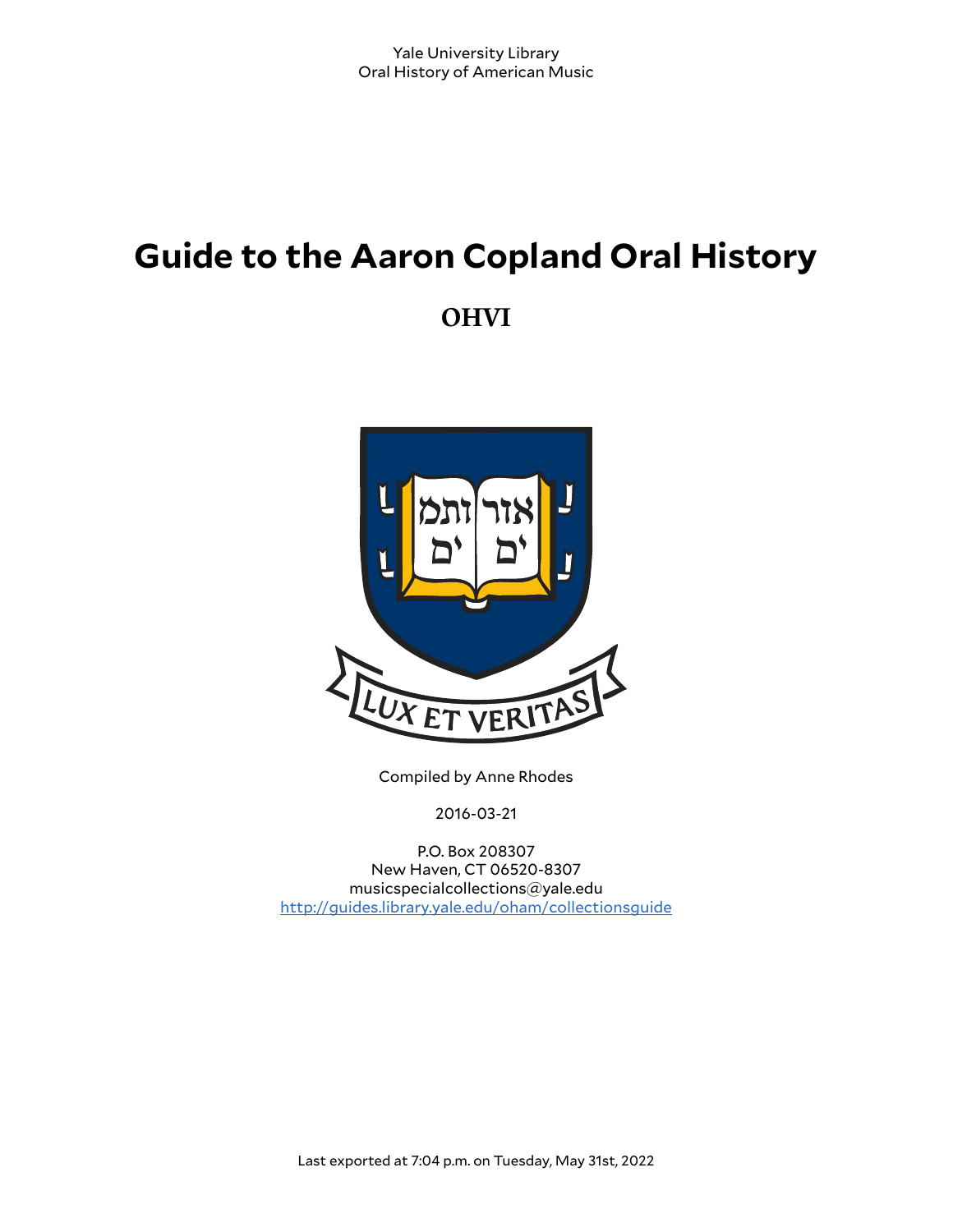# **Table of Contents**

| Garfein, Jack. | .34 |
|----------------|-----|
|                |     |
|                |     |
|                |     |
|                |     |
|                |     |
|                |     |
|                |     |
|                |     |
|                |     |
|                |     |
|                |     |
|                |     |
|                |     |
|                |     |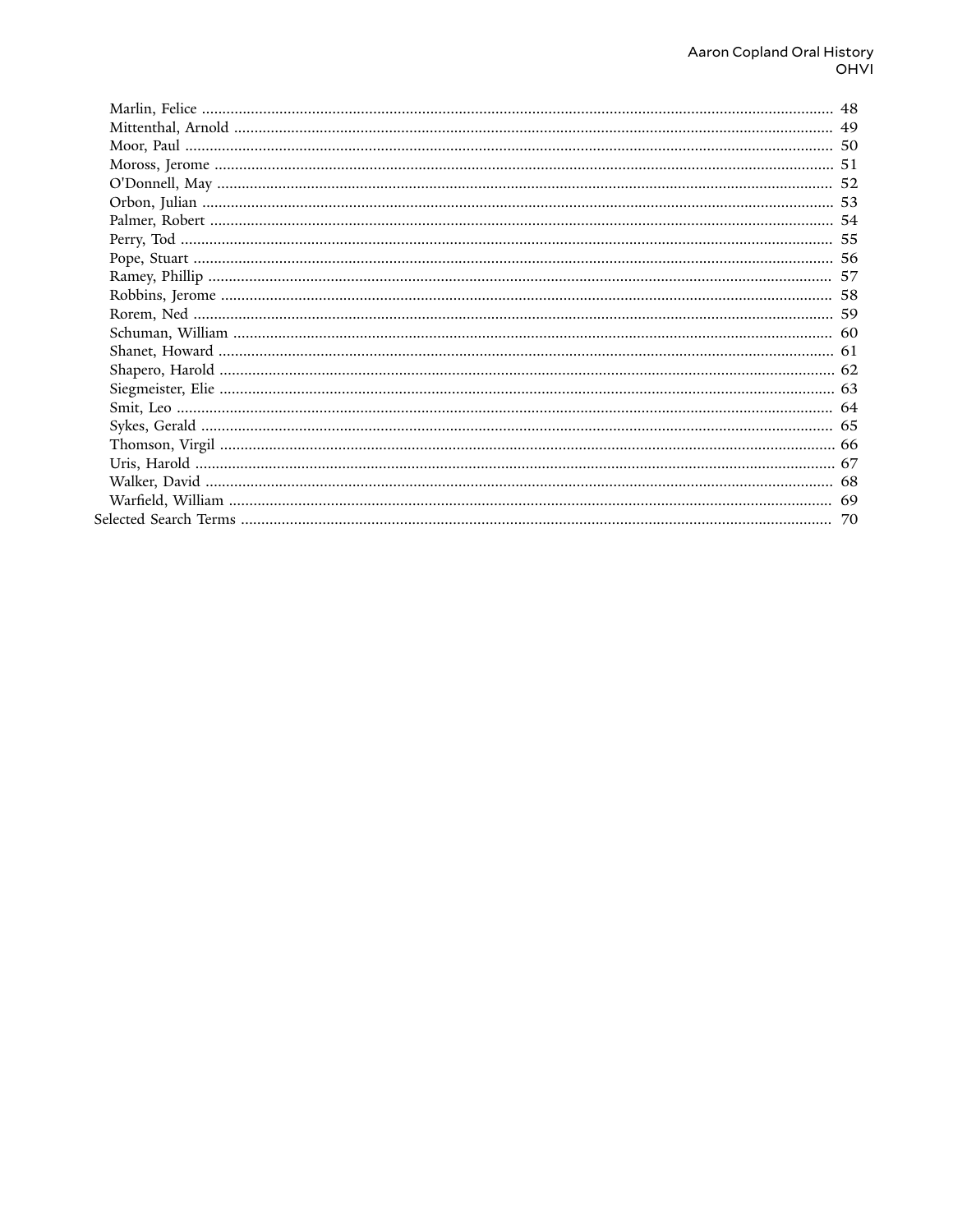# <span id="page-3-0"></span>**Collection Overview**

- **REPOSITORY:** Oral History of American Music P.O. Box 208307 New Haven, CT 06520-8307 musicspecialcollections@yale.edu <http://guides.library.yale.edu/oham/collectionsguide>
- **CALL NUMBER:** OHVI
	- **CREATOR:** Perlis, Vivian , interviewer
		- **TITLE:** Aaron Copland Oral History
		- **DATES:** 1948–1989
	- **BULK DATES:** 1980–1989
- **PHYSICAL DESCRIPTION:** 117 Computer Files
	- **LANGUAGE:** English
	- **SUMMARY:** The Aaron Copland Oral History comprises approximately 75 interviews with colleagues, friends, and family of Aaron Copland (note: for interviews with Copland himself, see the Major Figures in American Music collection). Oral History of American Music (OHAM) founder Vivian Perlis first became friends with Copland while working on the Charles Ives Oral History. Copland later wrote the preface for her book, Charles Ives Remembered. As the Ives project finished, Perlis focused on Copland as her new subject. From 1975 to 1976, she conducted many hours of interviews with Copland and those closest to him. Finally, in 1984 and 1989, their efforts culminated in the autobiographies, Copland: 1900 through 1942 and Copland: Since 1943, coauthored by Perlis.
	- **ONLINE FINDING AID:** To cite or bookmark this finding aid, please use the following link: [https://](https://hdl.handle.net/10079/fa/oham.ohvi) [hdl.handle.net/10079/fa/oham.ohvi](https://hdl.handle.net/10079/fa/oham.ohvi)

# <span id="page-3-1"></span>**Administrative Information**

#### <span id="page-3-2"></span>**Conditions Governing Access**

This collection is open for research. The finding aid includes links to stream most interviews online via Oral History of American Music's (OHAM) AV access system, Aviary. Yale users can login to Aviary using their Yale University ID, to stream these interviews without restriction. Other users are able to request access to interviews directly through Aviary. For access instructions, and to request transcripts of an interview, see [OHAM's](https://guides.library.yale.edu/oham/collectionsguide/access) website. This finding aid also includes links to Table of Contents for most interviews.

Some interviews may be restricted. Access to these restricted interviews may only be granted to a patron who has first obtained direct permission from the interviewee or their estate.

Some interviews may not have been digitized or are otherwise not available to stream online. However, these interviews may have been transcribed. Please see [contact](mailto:musicreproductionrequests@yale.edu) OHAM for more details.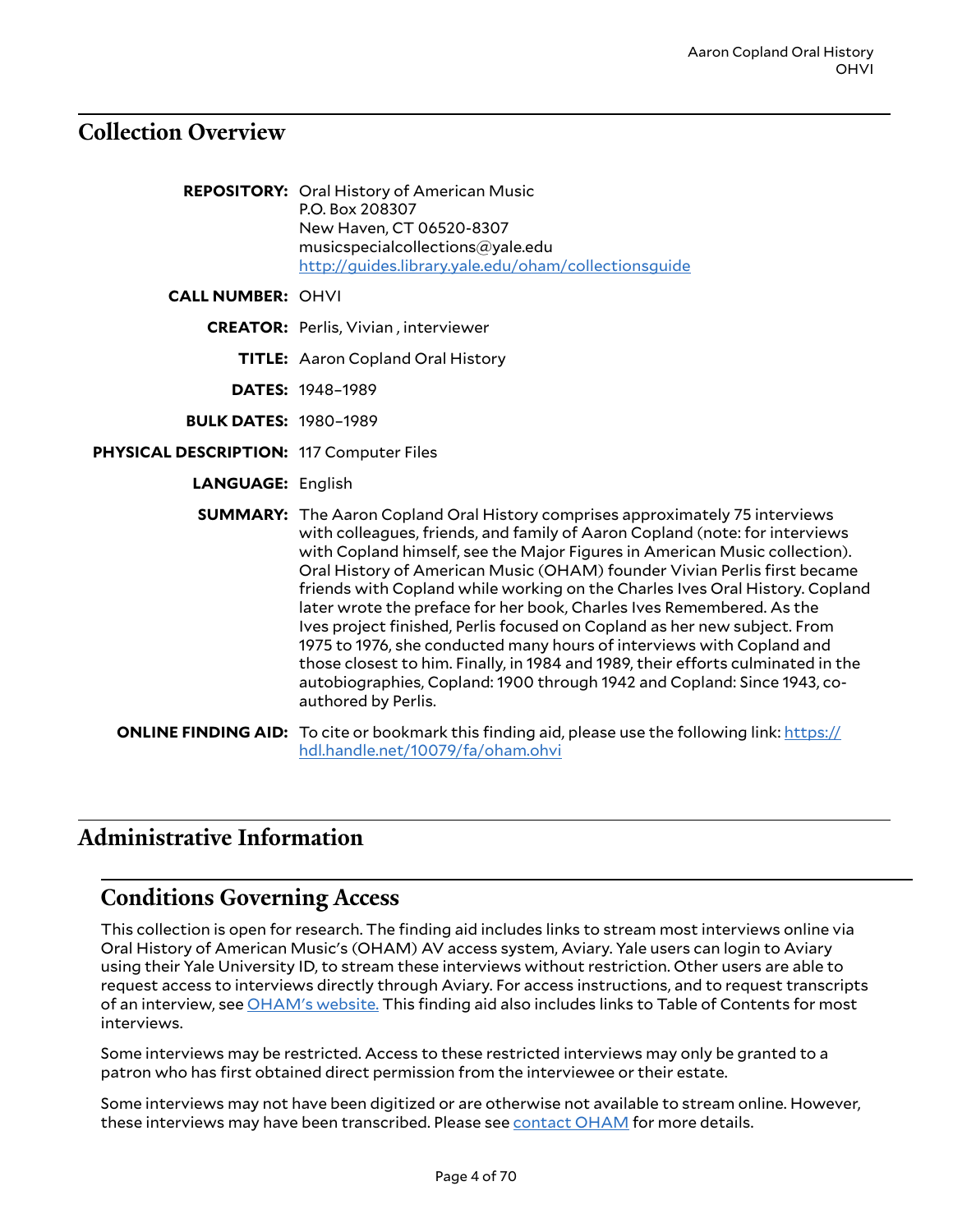# <span id="page-4-0"></span>**Conditions Governing Use**

Rights and permissions for Oral History of American Music materials vary between individual interviews. Researchers wishing to publish or broadcast Oral History of American Music materials are responsible for obtaining direct authorization from copyright holders: generally, the interviewees or their estates.

# <span id="page-4-1"></span>**Preferred Citation**

OHVI, Aaron Copland Oral History, Oral History of American Music, in the Music Library of Yale University.

# <span id="page-4-2"></span>**Scope and Contents**

The Aaron Copland Oral History comprises approximately 75 interviews with colleagues, friends, and family of Aaron Copland (note: for interviews with Copland himself, see the Major Figures in American Music collection). Oral History of American Music (OHAM) founder Vivian Perlis first became friends with Copland while working on the Charles Ives Oral History. Copland later wrote the preface for her book, Charles Ives Remembered. As the Ives project finished, Perlis focused on Copland as her new subject. From 1975 to 1976, she conducted many hours of interviews with Copland and those closest to him. Finally, in 1984 and 1989, their efforts culminated in the autobiographies, Copland: 1900 through 1942 and Copland: Since 1943, co-authored by Perlis.

## <span id="page-4-3"></span>**General**

68 interviews. This finding aid describes digitized copies of the interview recordings in this collection. Oral History of American Music also holds the original recordings, on a variety of legacy audio and video formats.

#### <span id="page-4-4"></span>**Arrangement**

The collection is arranged alphabetically by surname of interviewee.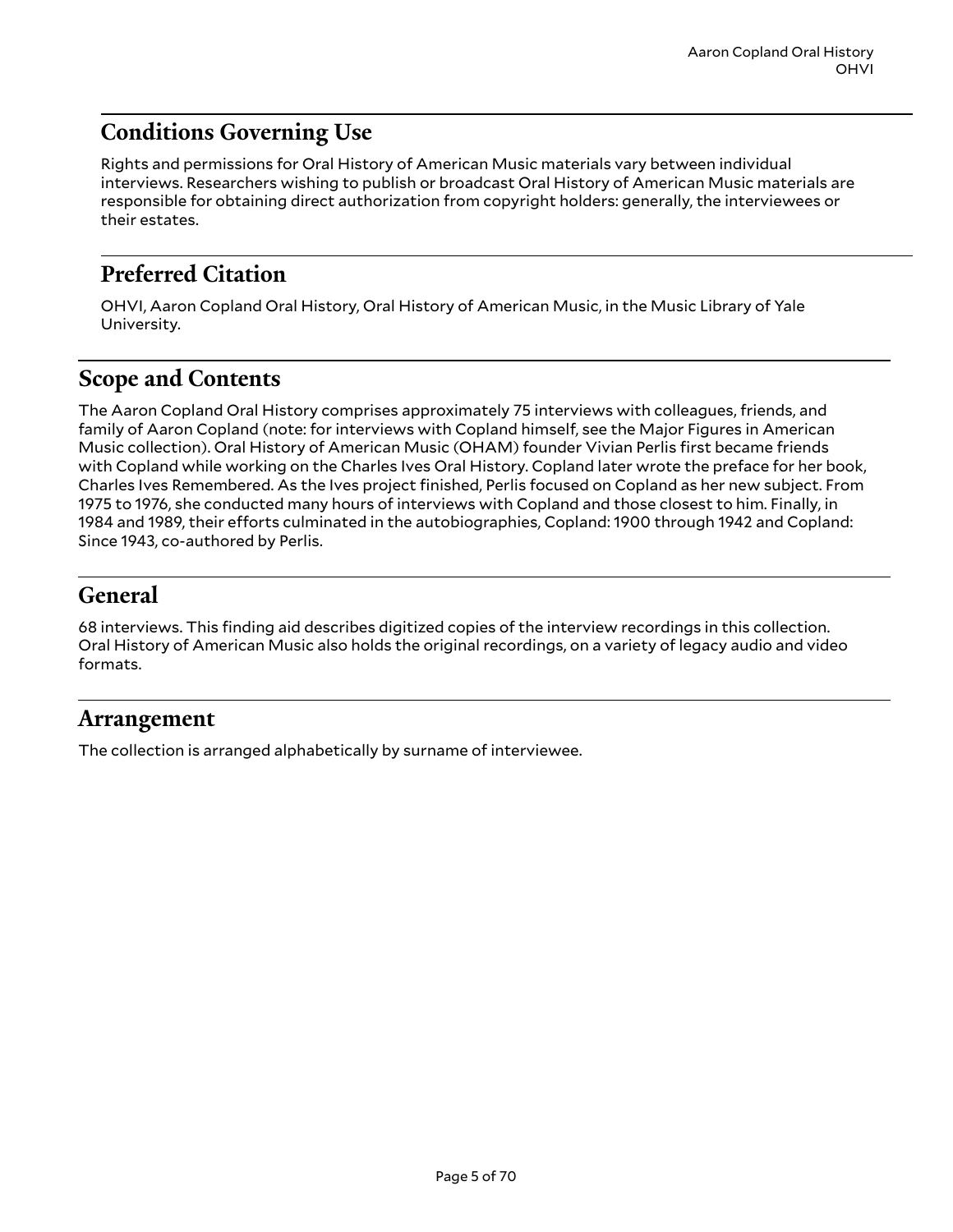# <span id="page-5-1"></span><span id="page-5-0"></span>**Collection Contents Baker, Caroll**

Baker, Caroll OHVI 951 a *Approximate Running Time: 28 mins Transcript Page Count: 11 pages* Perlis, Vivian , interviewer [\[Aviary\]](https://yalemusiclib.aviaryplatform.com/r/2n4zg6g62z) OHVI 951 a

By telephone

Names: Baker, Caroll, 1930-1983 , interviewee 1987 May 14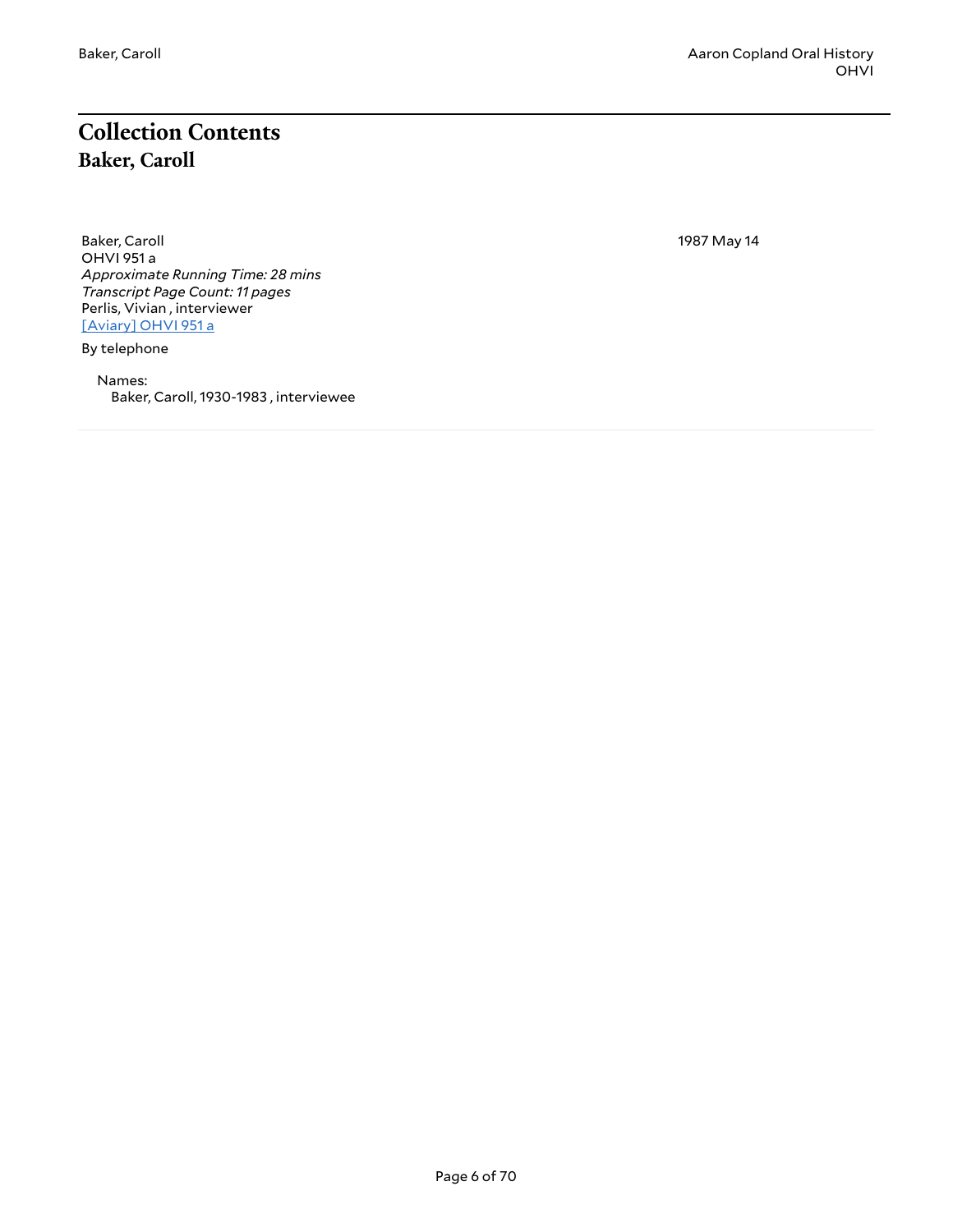#### <span id="page-6-0"></span>**Bean, Betty**

Bean, Betty OHVI 943 a *Approximate Running Time: 32 mins Transcript Page Count: 11 pages* Owens, William , interviewer [\[Aviary\]](https://yalemusiclib.aviaryplatform.com/r/901zc7rv70) OHVI 943 a

New York, NY

Names: Bean, Betty , interviewee 1983 August 3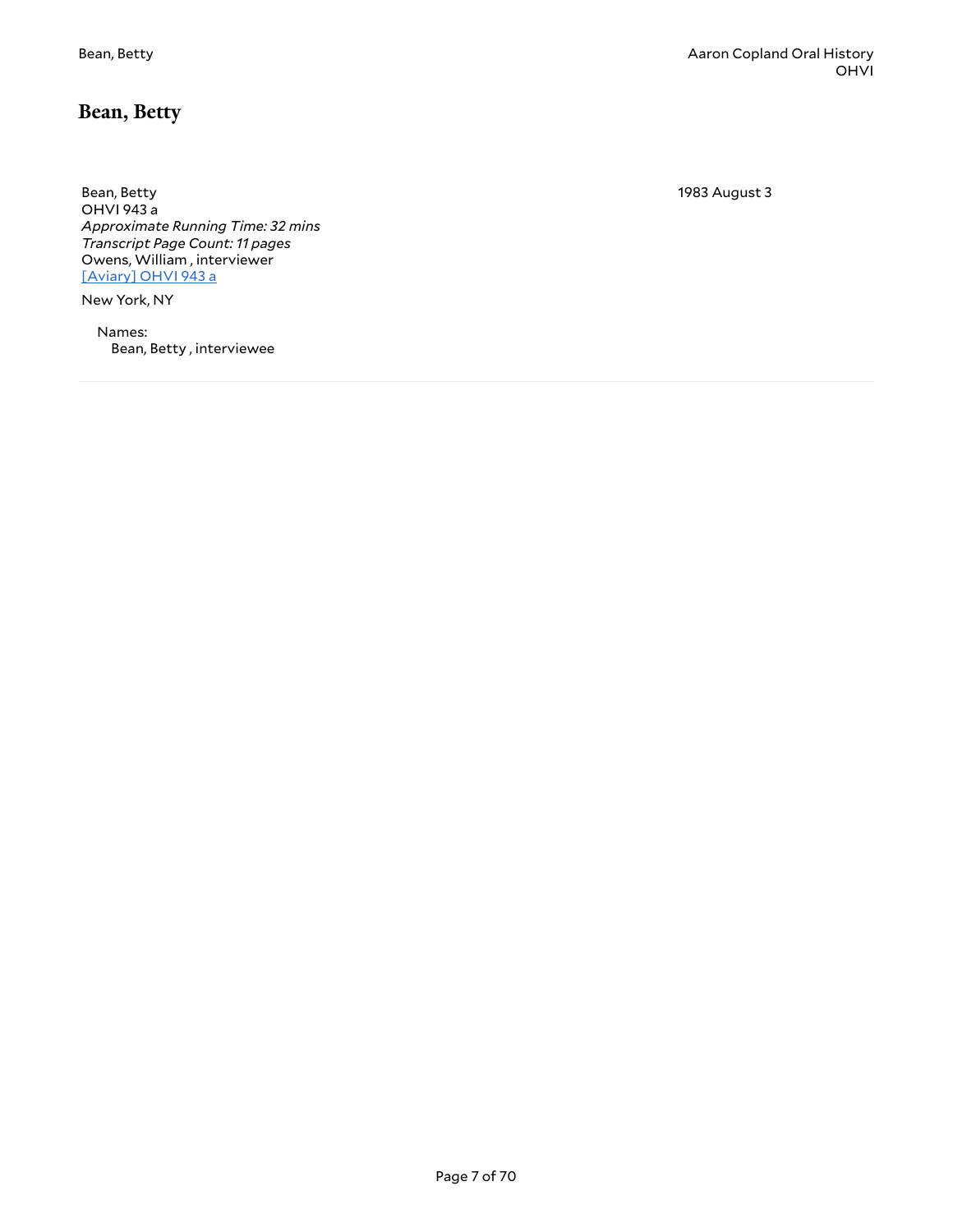<span id="page-7-0"></span>Berger, Arthur OHVI 932 a-b *Approximate Running Time: 74 mins Transcript Page Count: 28 pages* Perlis, Vivian , interviewer [\[Aviary\]](https://yalemusiclib.aviaryplatform.com/r/fx73t9dg62) OHVI 932 a-b

Cambridge, MA

Names: Berger, Arthur, 1912-2003 , interviewee 1981 November 13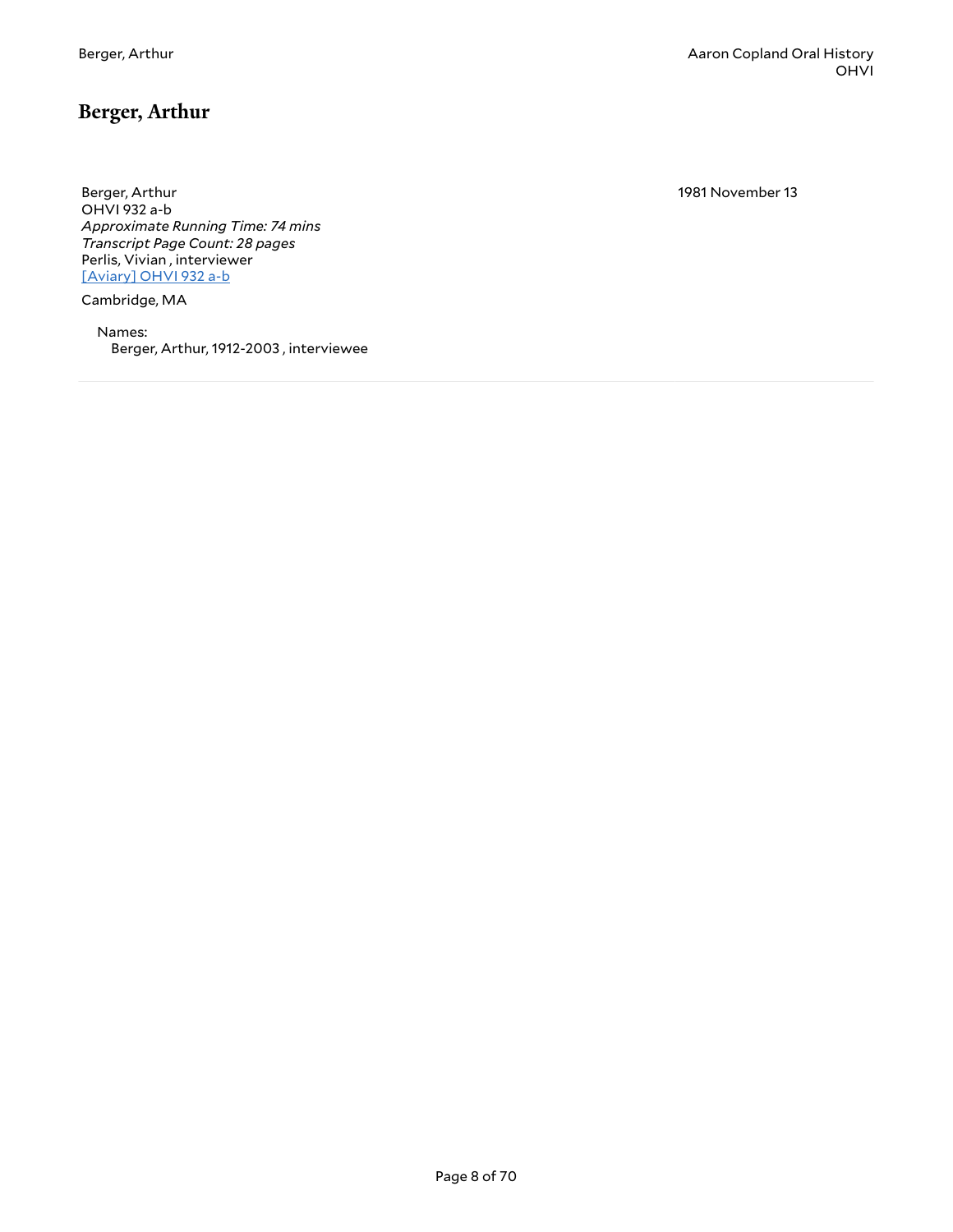#### <span id="page-8-0"></span>**Bernier, Rosamond**

Bernier, Rosamond OHVI 933 a-b *Approximate Running Time: 74 mins Transcript Page Count: 32 pages* Perlis, Vivian , interviewer [\[Aviary\]](https://yalemusiclib.aviaryplatform.com/r/cj87h1dt9c) OHVI 933 a-b

New York, NY

Names: Bernier, Rosamond , interviewee 1983 February 3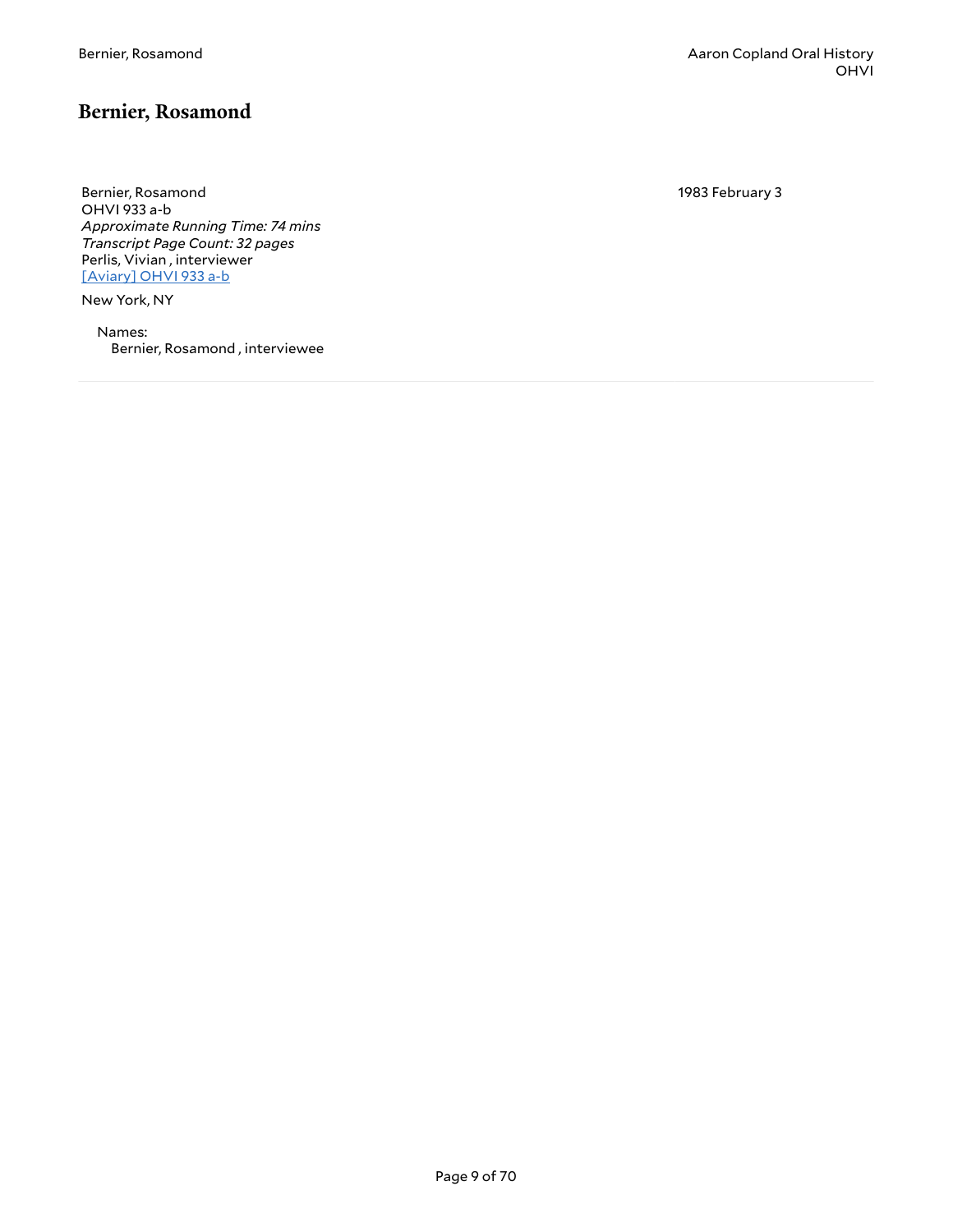# <span id="page-9-0"></span>**Bernstein, Leonard**

Bernstein, Leonard OHVI 962 a-d *Approximate Running Time: 149 mins* [\[Aviary\]](https://yalemusiclib.aviaryplatform.com/r/ht2g737c15) OHVI 962 a-d

Names: Bernstein, Leonard, 1918-1990 , interviewee 1983 September 22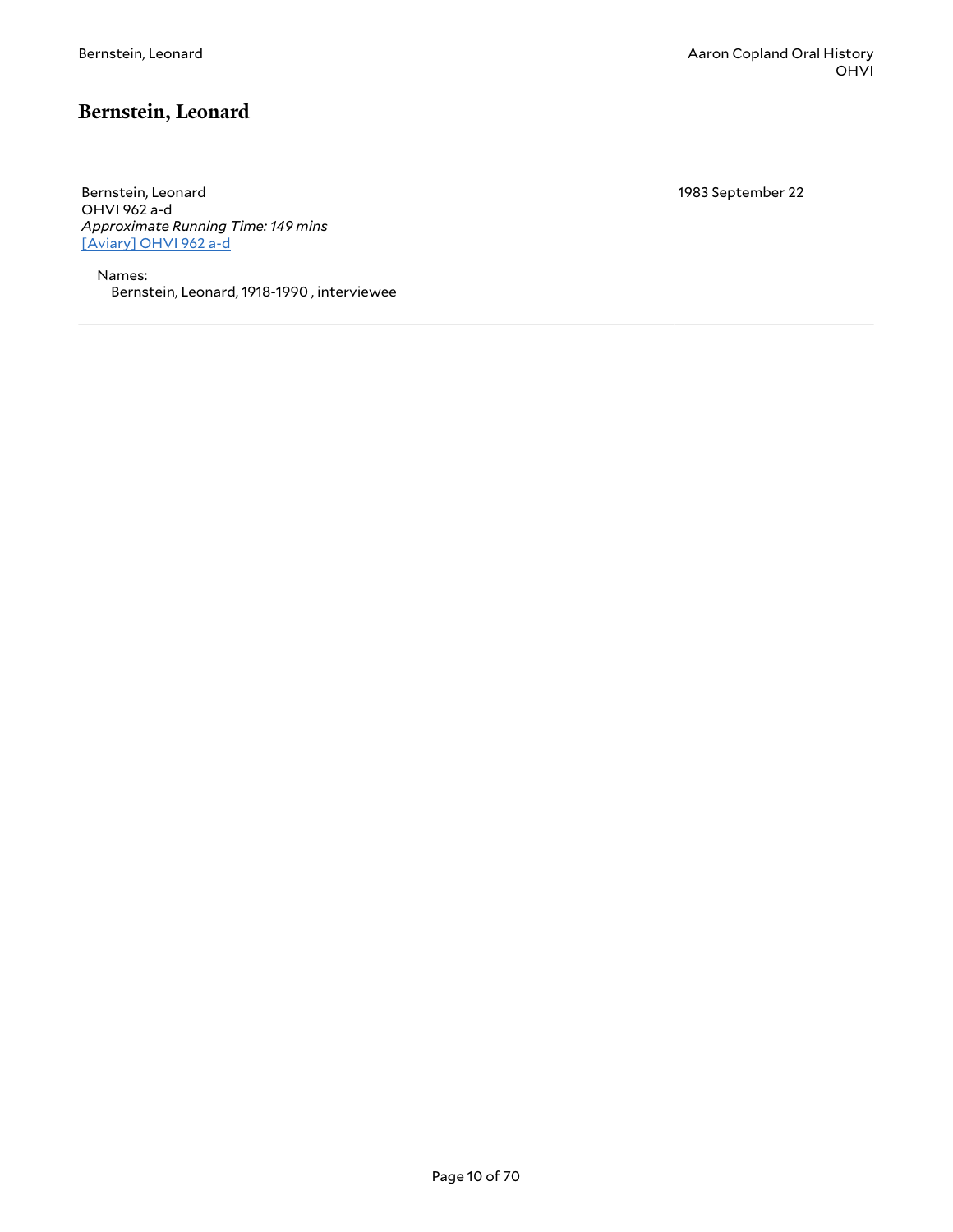## <span id="page-10-0"></span>**Burkat, Leonard**

Burkat, Leonard OHVI 952 a-b *Approximate Running Time: 76 mins Transcript Page Count: 30 pages* Perlis, Vivian , interviewer [\[Aviary\]](https://yalemusiclib.aviaryplatform.com/r/js9h41jt80) OHVI 952 a-b

Danbury, CT

Names: Burkat, Leonard, 1919-1992 , interviewee 1986 March 26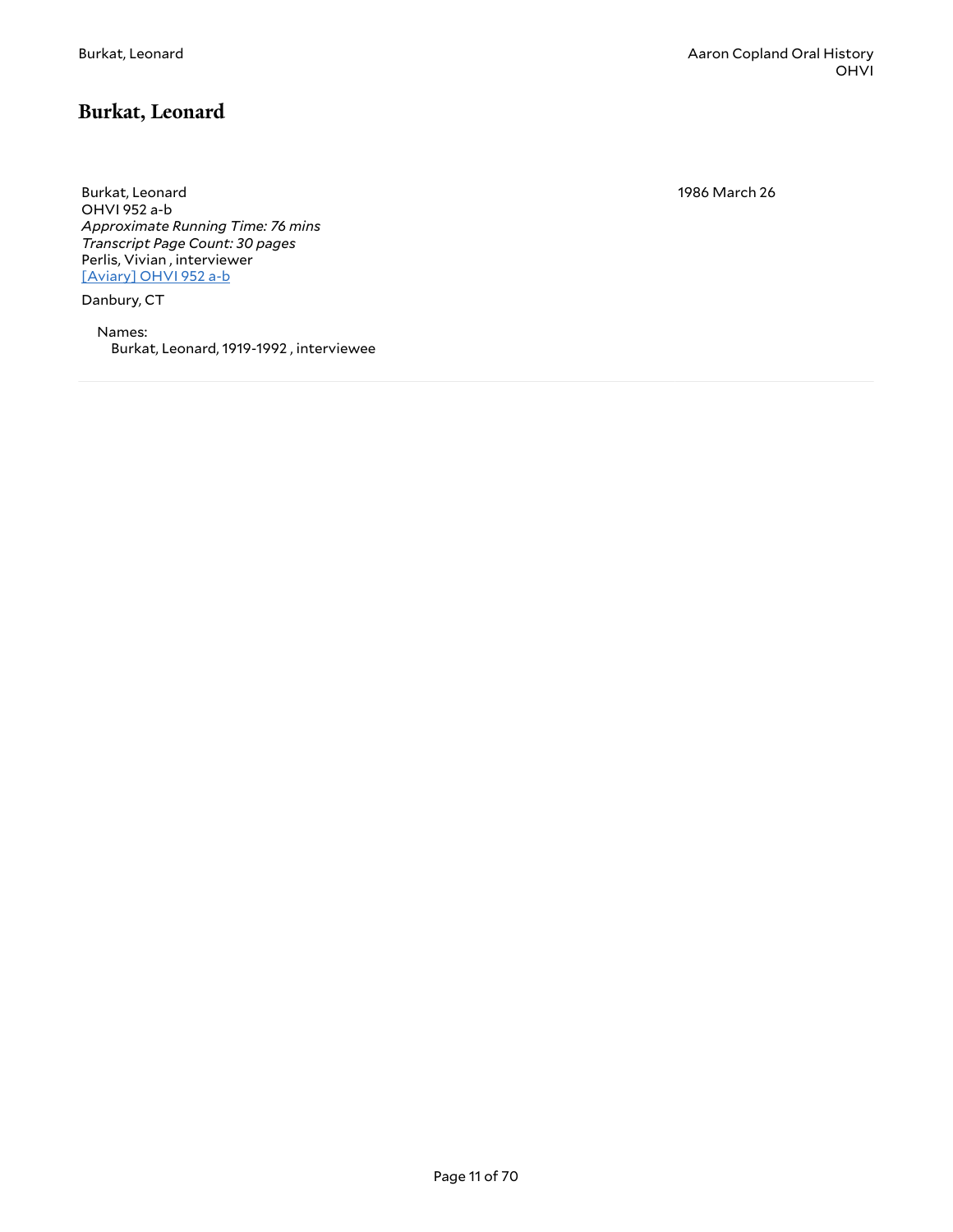# <span id="page-11-0"></span>**Clurman, Harold**

Clurman, Harold OHVI 901 a-c *Approximate Running Time: 105 mins Transcript Page Count: 50 pages* Perlis, Vivian , interviewer [\[Aviary\]](https://yalemusiclib.aviaryplatform.com/r/cj87h1dv0v) OHVI 901 a-c

New York, NY

Names: Clurman, Harold, 1901-1980 , interviewee 1979 May 20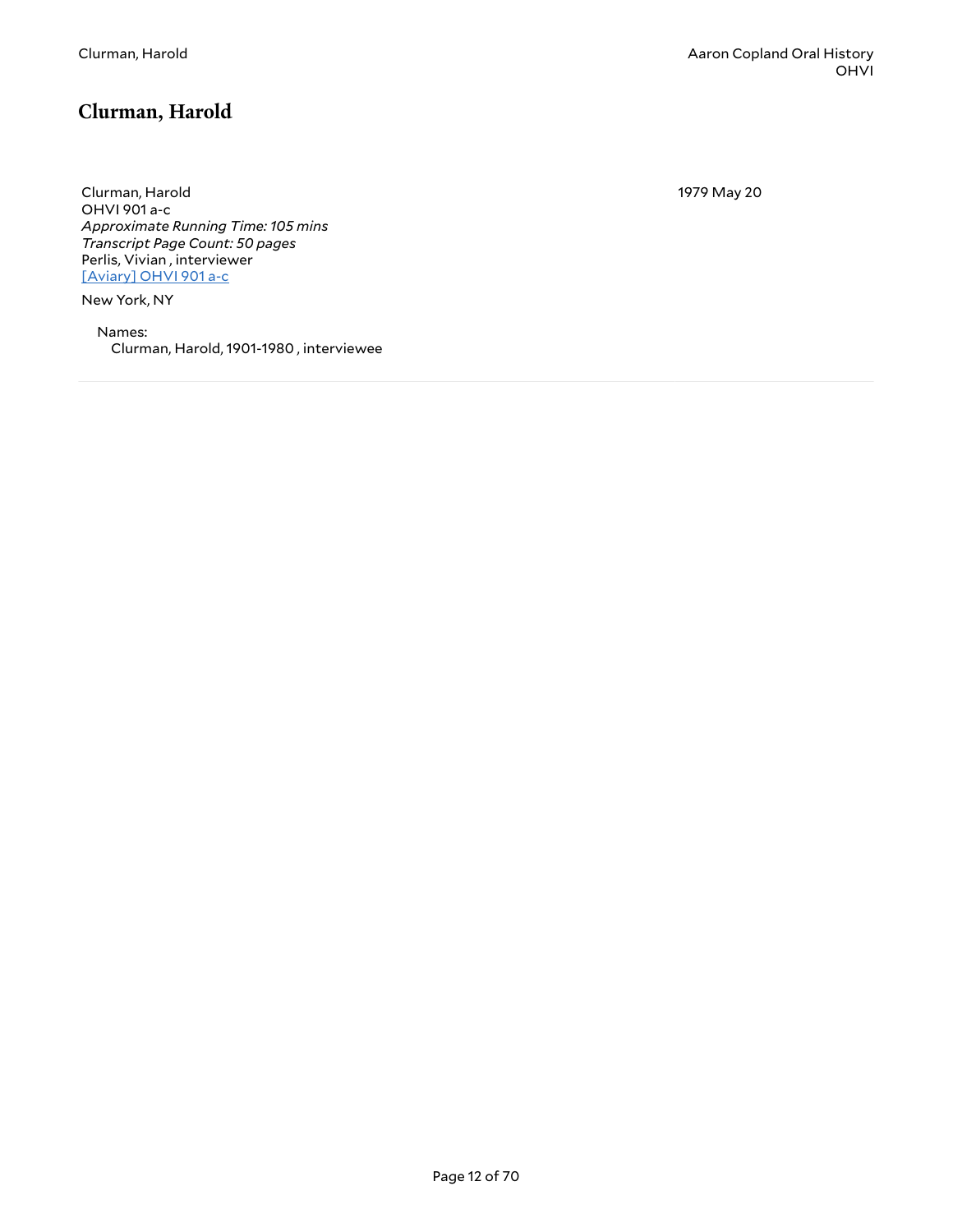#### <span id="page-12-0"></span>**Conroy, William**

Conroy, William OHVI 920 a *Approximate Running Time: 44 mins Transcript Page Count: 19 pages* Perlis, Vivian , interviewer [\[Aviary\]](https://yalemusiclib.aviaryplatform.com/r/jh3cz32d84) OHVI 920 a

Yale Club, New York, NY

Names: Conroy, William , interviewee 1981 March 26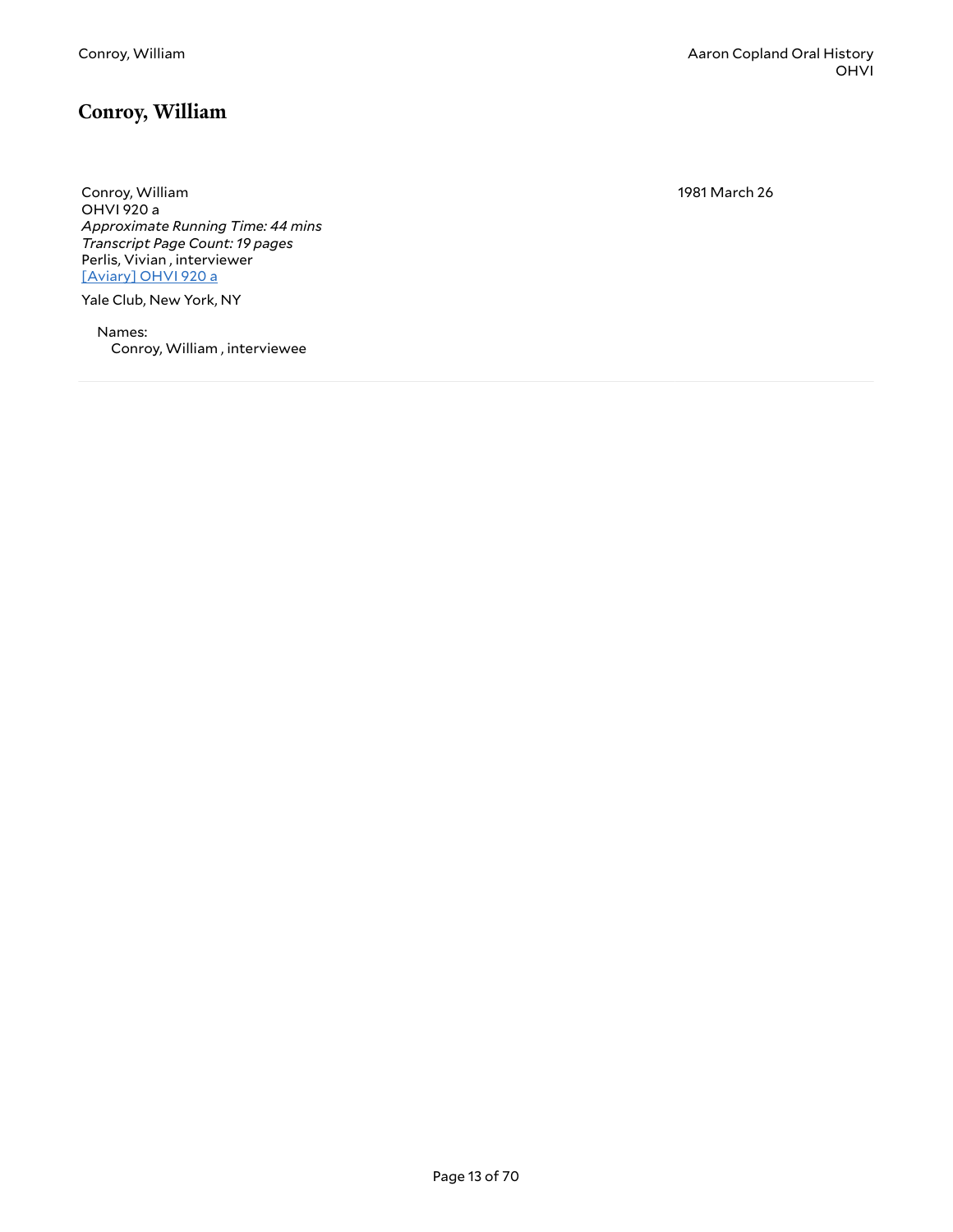# <span id="page-13-0"></span>**Copland, Irving**

Copland, Irving OHVI 917 a-b *Approximate Running Time: 74 mins Transcript Page Count: 38 pages* Perlis, Vivian , interviewer [\[Aviary\]](https://yalemusiclib.aviaryplatform.com/r/vx05x25s9t) OHVI 917 a-b

Roosevelt Island, NY

Names: Copland, Irving , interviewee 1981 April 7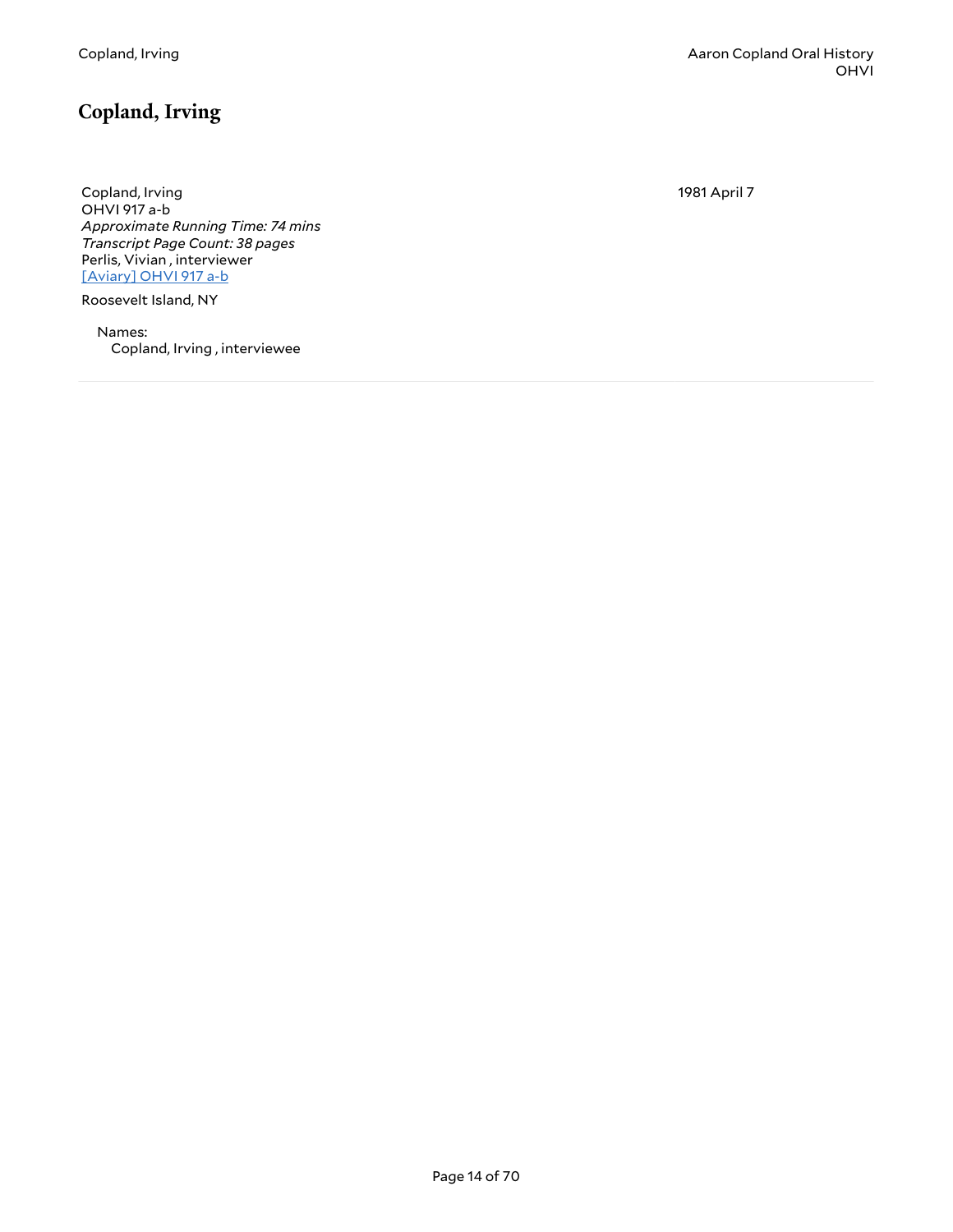## <span id="page-14-0"></span>**Copland, Milton**

Copland, Milton OHVI 925 a *Approximate Running Time: 21 mins Transcript Page Count: 10 pages* Owens, William , interviewer [\[Aviary\]](https://yalemusiclib.aviaryplatform.com/r/057cr5nc5k) OHVI 925 a

New York, NY

Names: Copland, Milton , interviewee 1981 June 2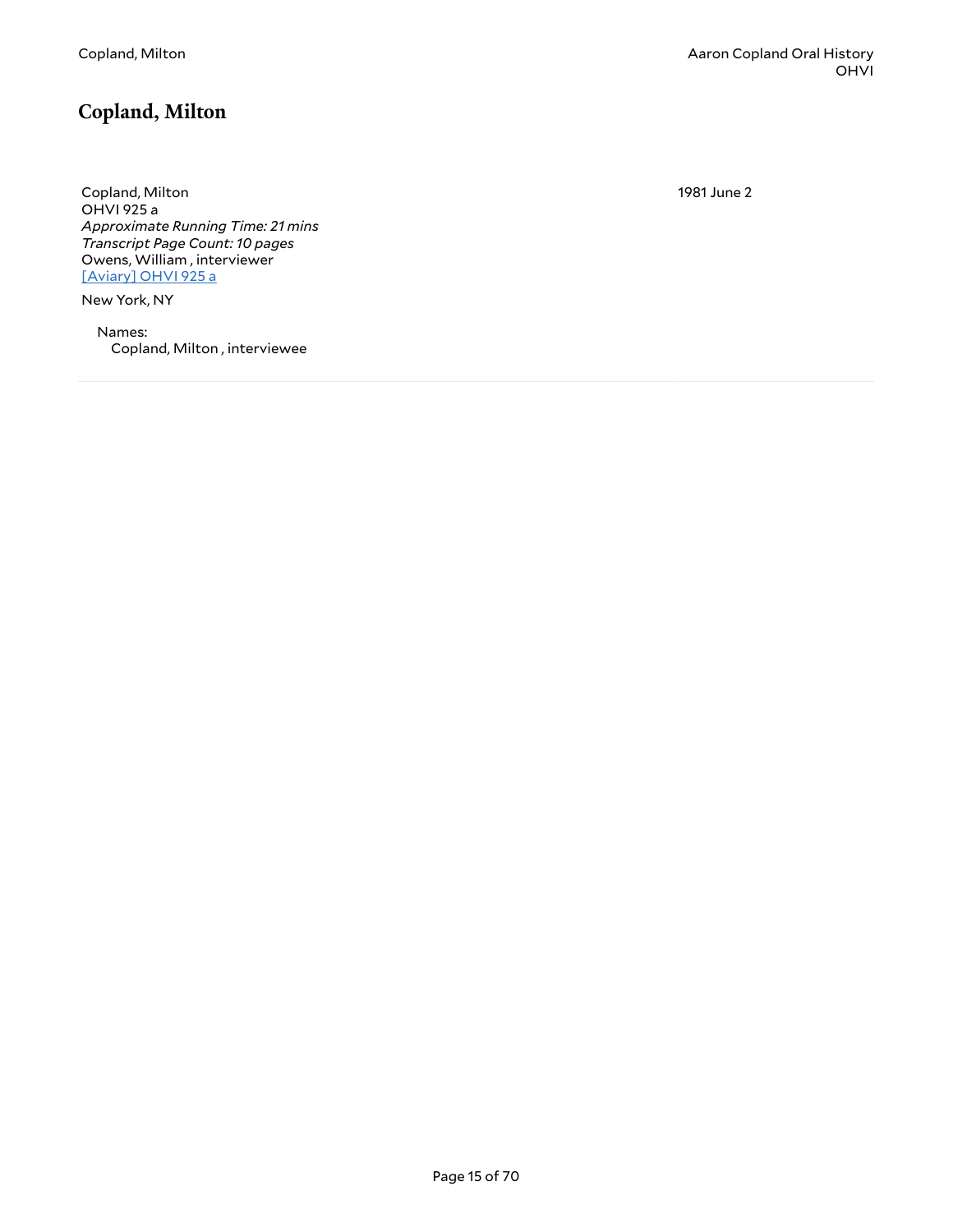# <span id="page-15-0"></span>**Curtin, Phyllis**

Curtin, Phyllis OHVI 947 a *Approximate Running Time: 29 mins Transcript Page Count: 14 pages* Perlis, Vivian , interviewer [\[Aviary\]](https://yalemusiclib.aviaryplatform.com/r/cz3222rg14) OHVI 947 a

Names: Curtin, Phyllis , interviewee 1986 August 6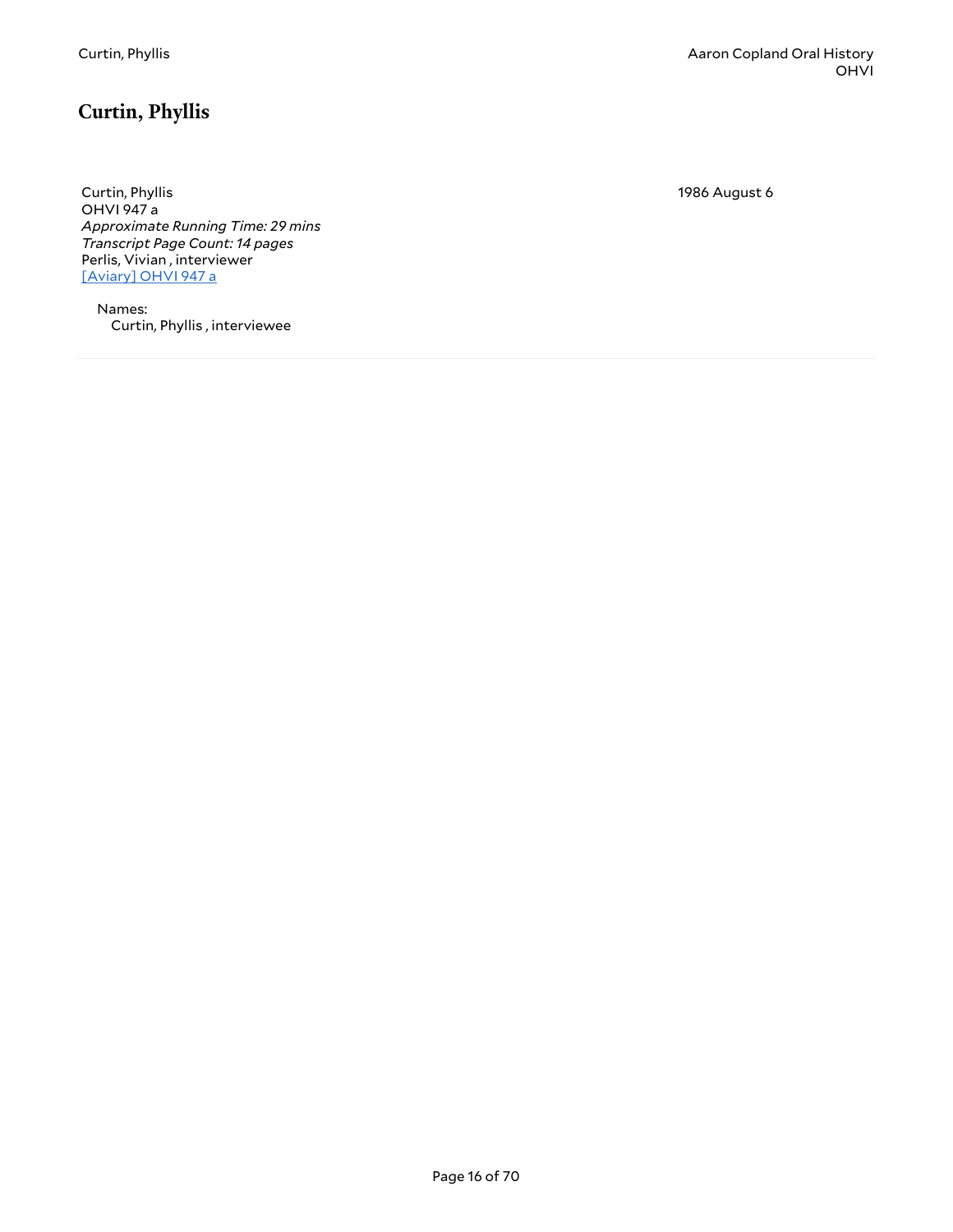#### <span id="page-16-0"></span>**Daniel, Minna Lederman**

Daniel, Minna Lederman OHVI 905 a *Approximate Running Time: 42 mins Transcript Page Count: 13 pages* Perlis, Vivian , interviewer [\[Aviary\]](https://yalemusiclib.aviaryplatform.com/r/st7dr2pm2f) OHVI 905 a

New York, NY

Names: Lederman, Minna, 1896-1995 , interviewee

Daniel, Minna Lederman OHVI 905 b *Approximate Running Time: 36 mins Transcript Page Count: 13 pages* Perlis, Vivian , interviewer [\[Aviary\]](https://yalemusiclib.aviaryplatform.com/r/2804x54j8q) OHVI 905 b

New York, NY

Names: Lederman, Minna, 1896-1995 , interviewee 1980 September 17

1980 October 24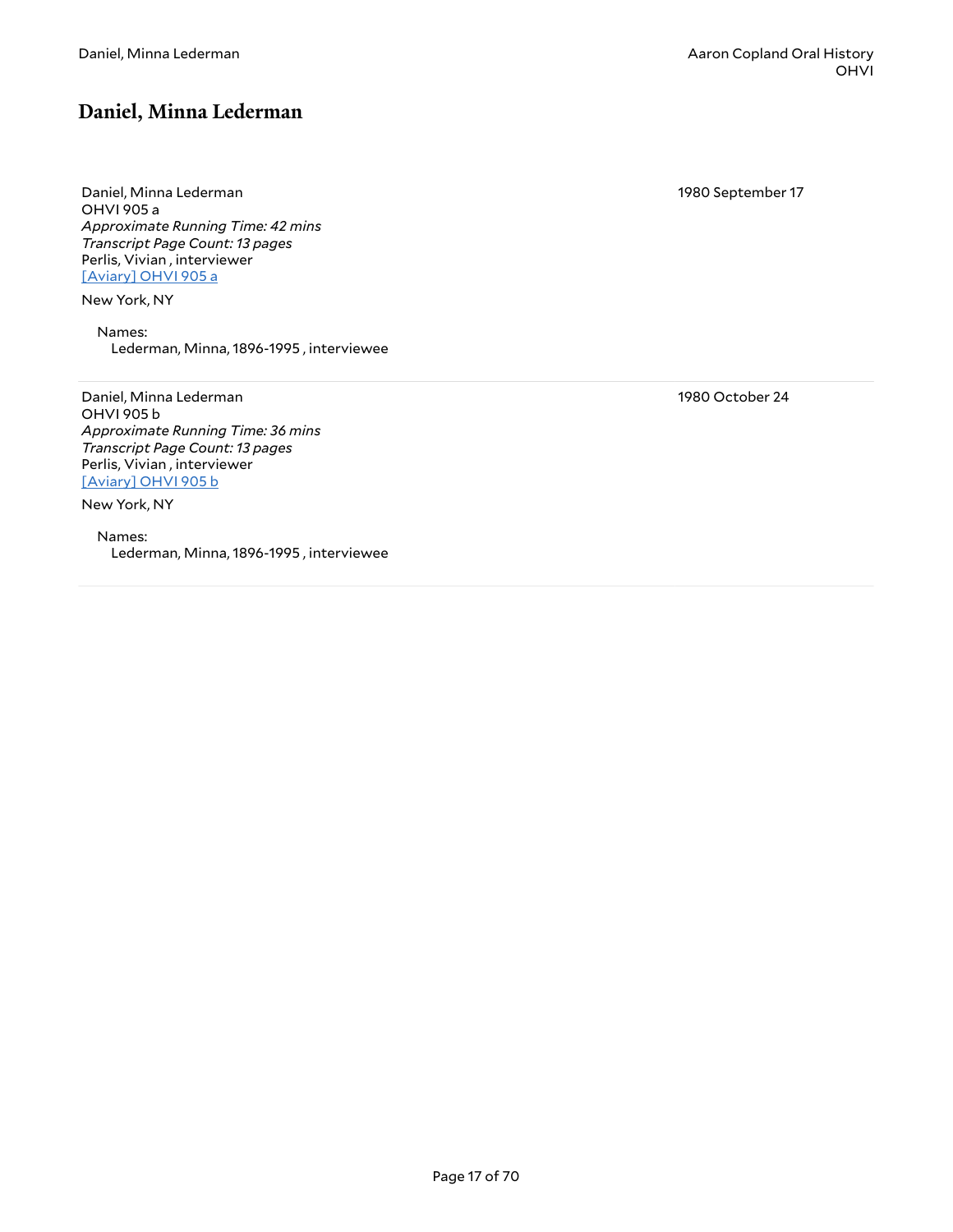## <span id="page-17-0"></span>**Davidovsky, Mario**

Davidovsky, Mario OHVI 929 a-b *Approximate Running Time: 62 mins Transcript Page Count: 21 pages* Owens, William , interviewer [\[Aviary\]](https://yalemusiclib.aviaryplatform.com/r/cj87h1dv15) OHVI 929 a-b

Columbia University, New York, NY

Names: Davidovsky, Mario, 1934-2019 , interviewee 1981 September 22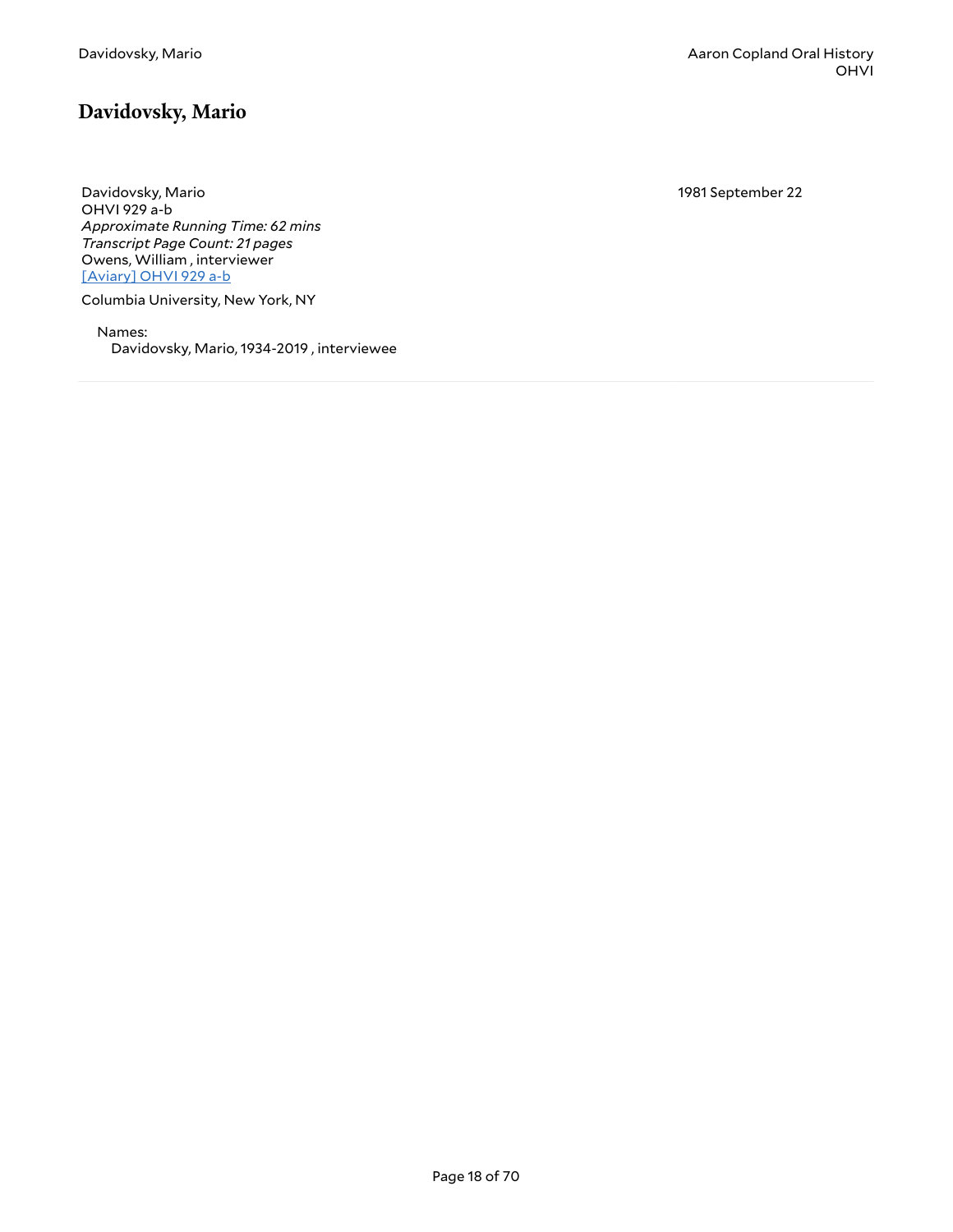#### <span id="page-18-0"></span>**De Mille, Agnes**

De Mille, Agnes OHVI 904 a-b *Approximate Running Time: 46 mins Transcript Page Count: 20 pages* Perlis, Vivian , interviewer [\[Aviary\]](https://yalemusiclib.aviaryplatform.com/r/vx05x25t09) OHVI 904 a-b

New York, NY

Names: De Mille, Agnes, 1905-1993 , interviewee 1980 June 25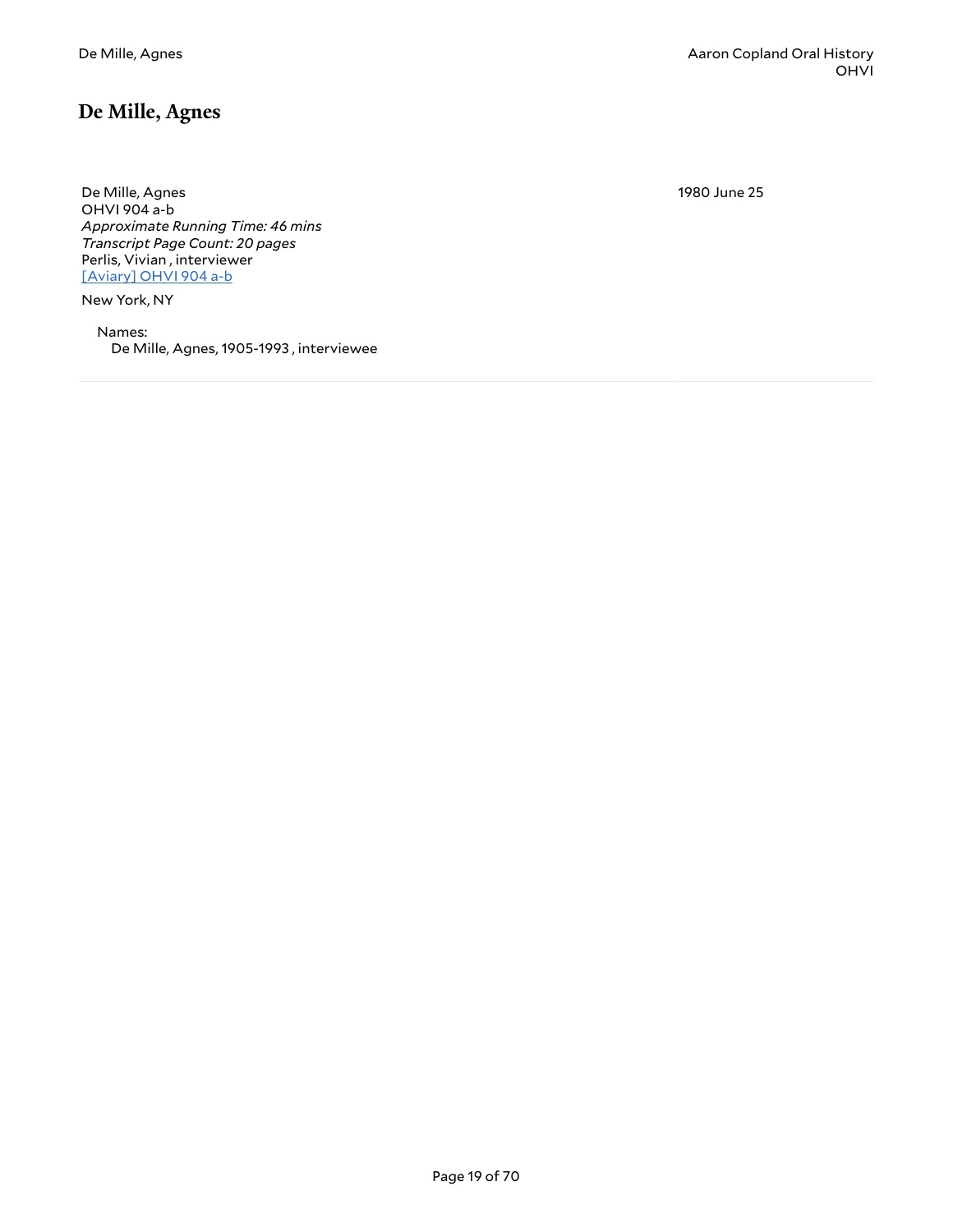# <span id="page-19-0"></span>**Del Tredici, David**

1981 December 8

Del Tredici, David OHVI 938 a *Approximate Running Time: 28 mins Transcript Page Count: 13 pages* Perlis, Vivian , interviewer

New Haven, CT

This material is restricted. Access may be granted to a patron who has obtained direct permission from the interviewee or their estate.

Names: Del Tredici, David , interviewee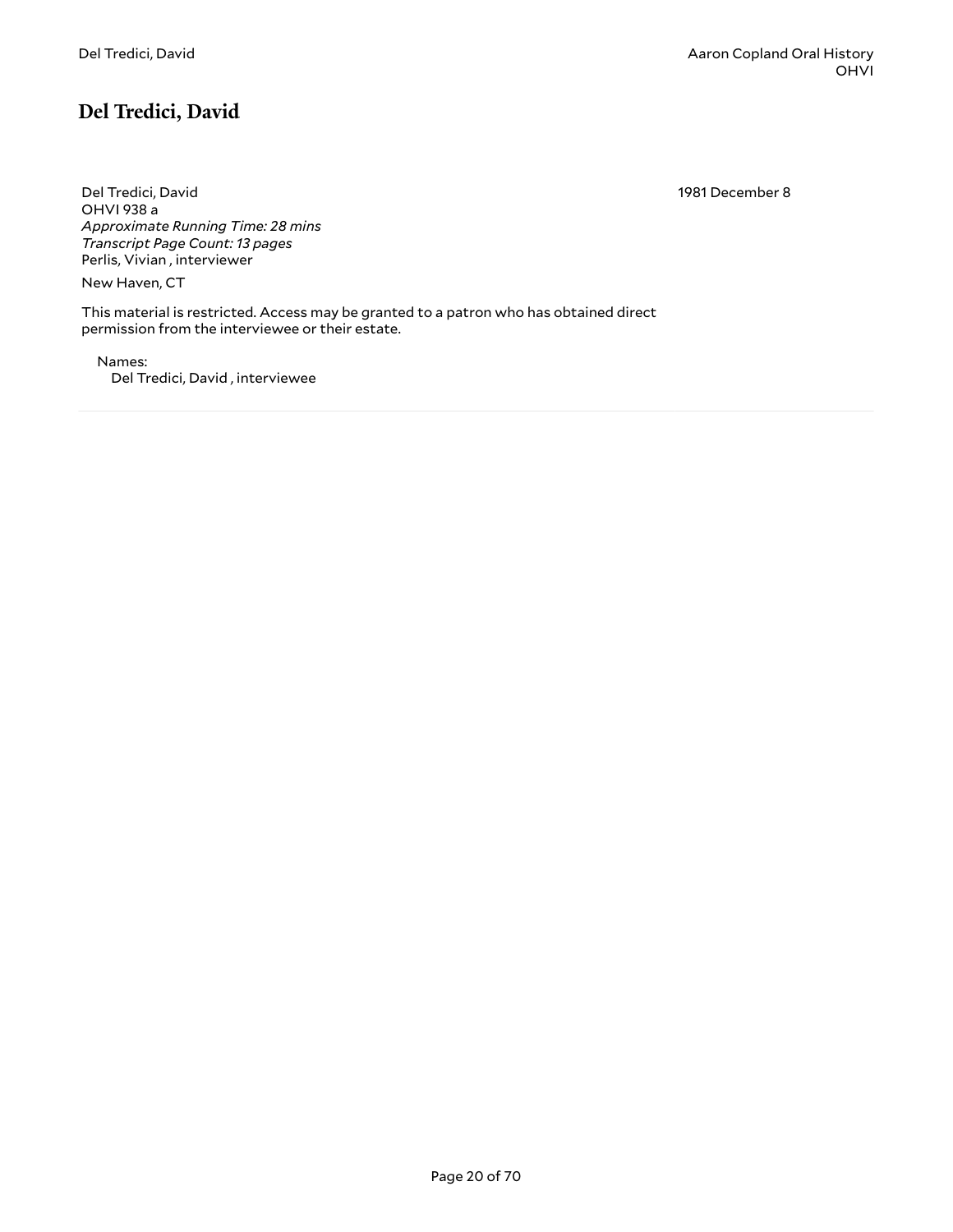# <span id="page-20-0"></span>**Denby, Edwin**

Denby, Edwin OHVI 910 a-b *Approximate Running Time: 82 mins Transcript Page Count: 31 pages* Perlis, Vivian , interviewer [\[Aviary\]](https://yalemusiclib.aviaryplatform.com/r/ks6j09wd69) OHVI 910 a-b

New York, NY

Names: Denby, Edwin , interviewee 1980 December 6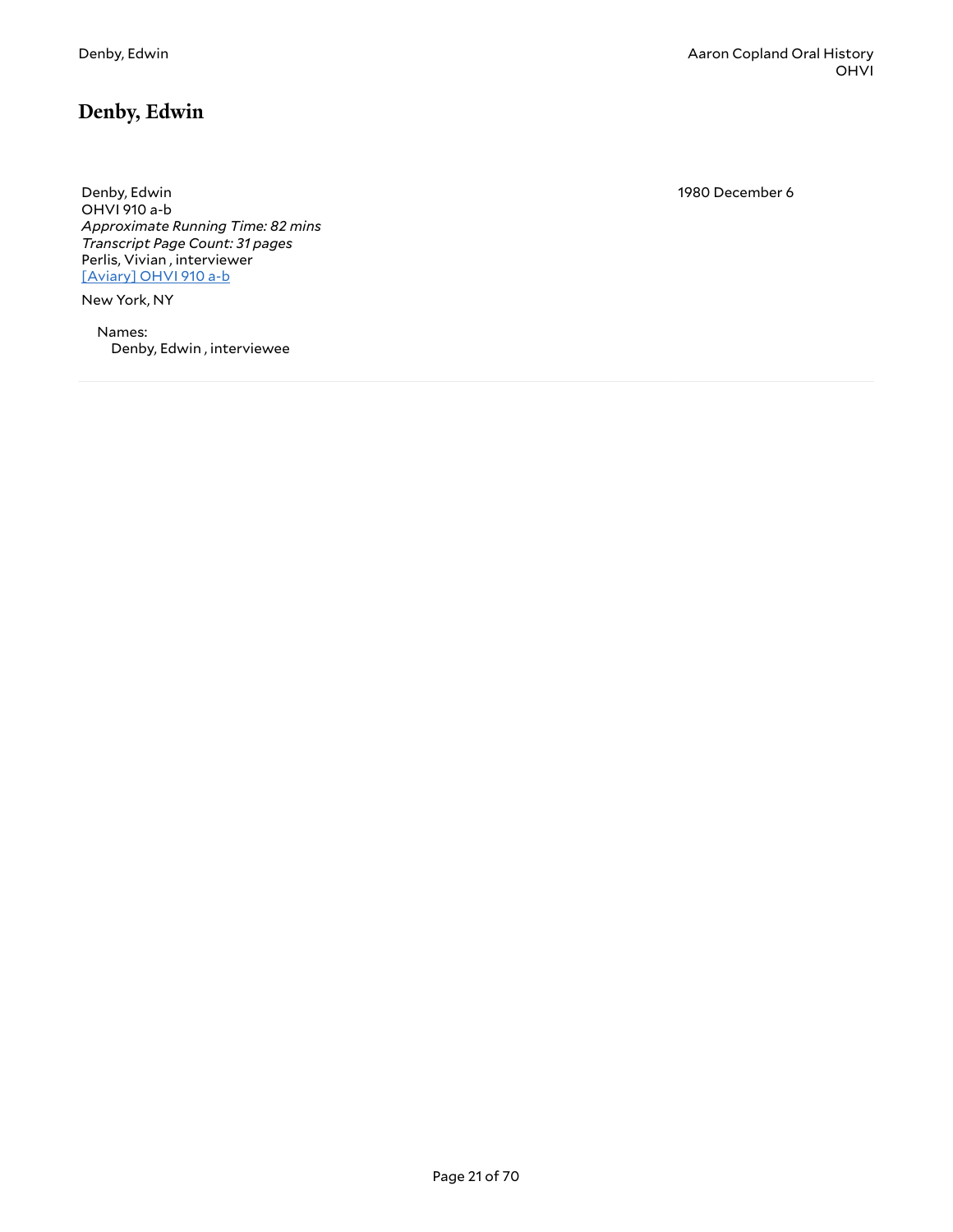# <span id="page-21-0"></span>**Diamond, David**

Diamond, David OHVI 907 a-c *Approximate Running Time: 112 mins Transcript Page Count: 49 pages* Perlis, Vivian , interviewer [\[Aviary\]](https://yalemusiclib.aviaryplatform.com/r/q52f766h6z) OHVI 907 a-c

Juilliard, New York, NY

Names: Diamond, David, 1915-2005 , interviewee 1980 November 10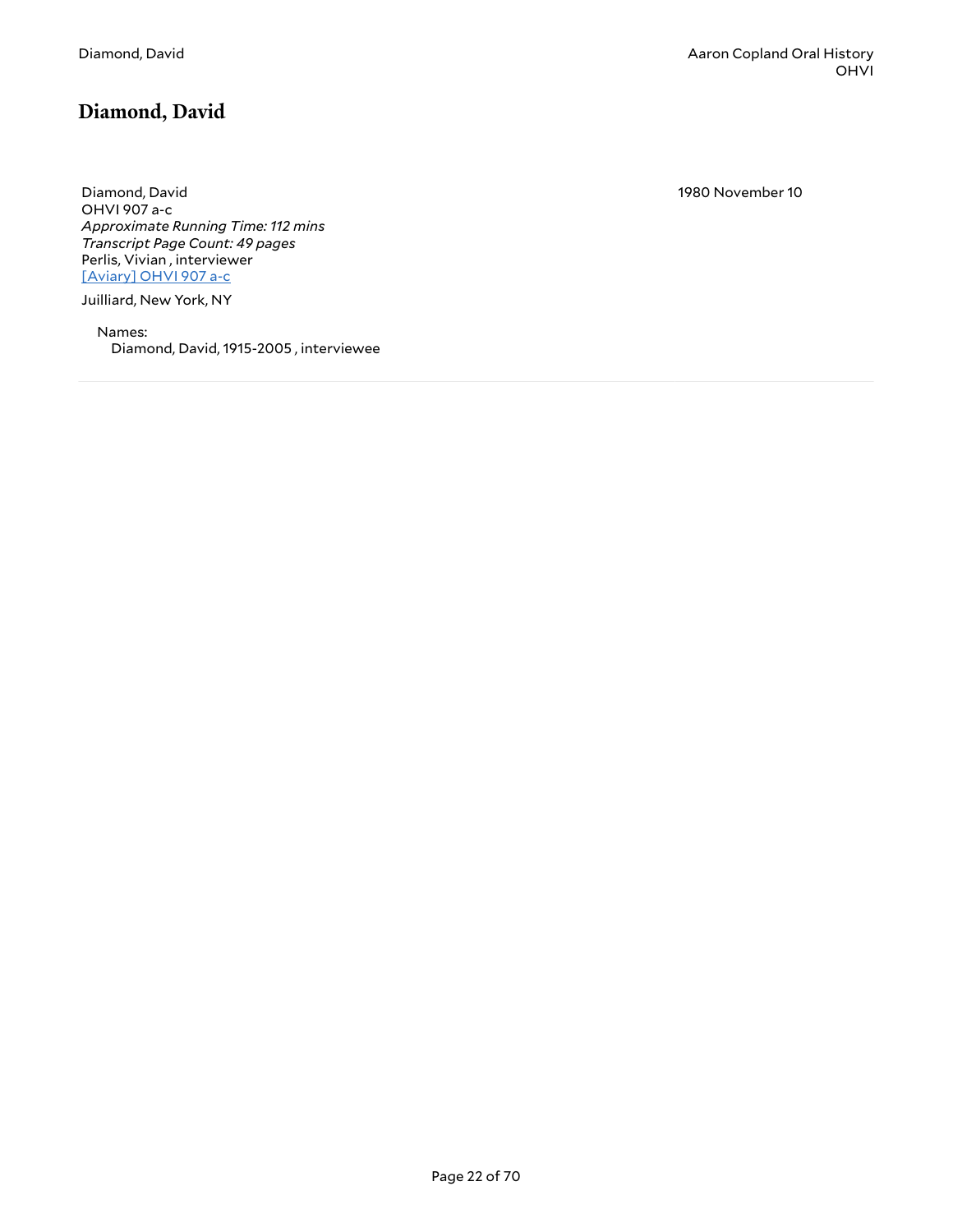## <span id="page-22-0"></span>**Dreiblatt, Martha**

Dreiblatt, Martha OHVI 923 a *Approximate Running Time: 45 mins Transcript Page Count: 21 pages* Perlis, Vivian , interviewer [\[Aviary\]](https://yalemusiclib.aviaryplatform.com/r/862b853n56) OHVI 923 a

New York, NY

Names: Dreiblatt, Martha , interviewee 1981 May 20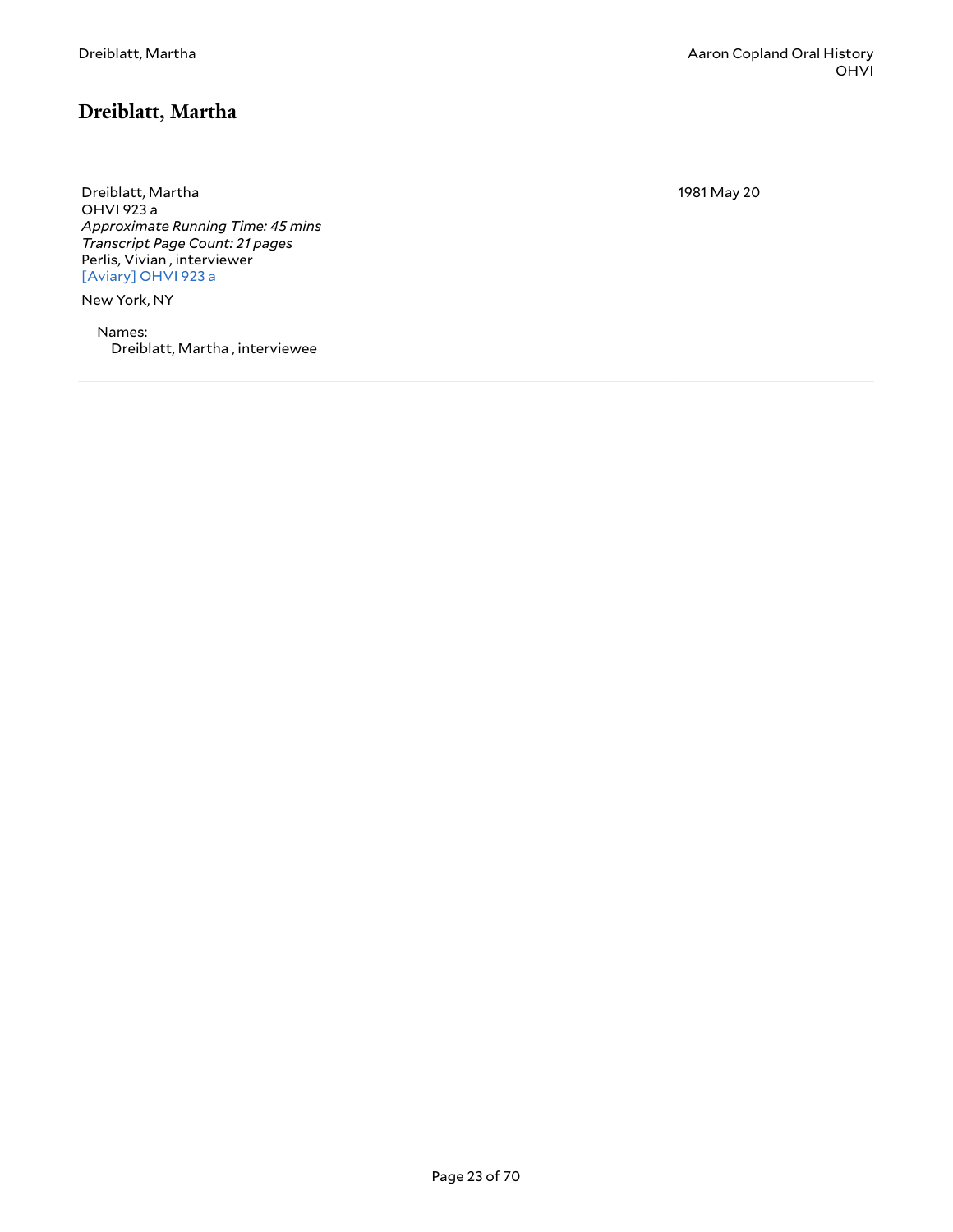# <span id="page-23-0"></span>**Druckman, Jacob**

Druckman, Jacob OHVI 965 a Perlis, Vivian , interviewer

Names: Druckman, Jacob, 1928-1996 , interviewee 1985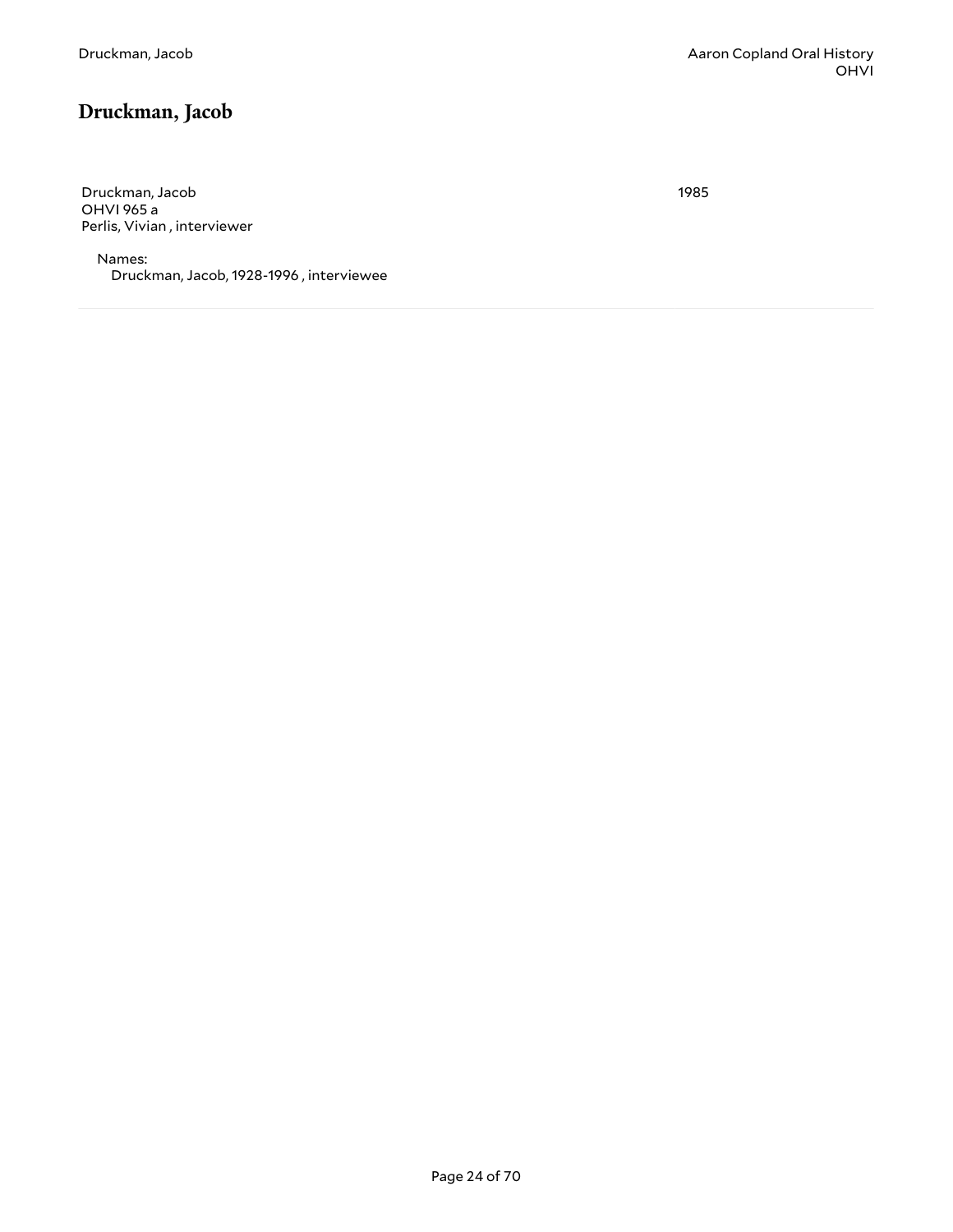# <span id="page-24-0"></span>**Duke, John**

Duke, John OHVI 944 a *Approximate Running Time: 12 mins Transcript Page Count: 5 pages* Miratti, Richard , interviewer [\[Aviary\]](https://yalemusiclib.aviaryplatform.com/r/s46h12vm5w) OHVI 944 a

Northampton, MA

Names: Duke, John , interviewee 1982 December 8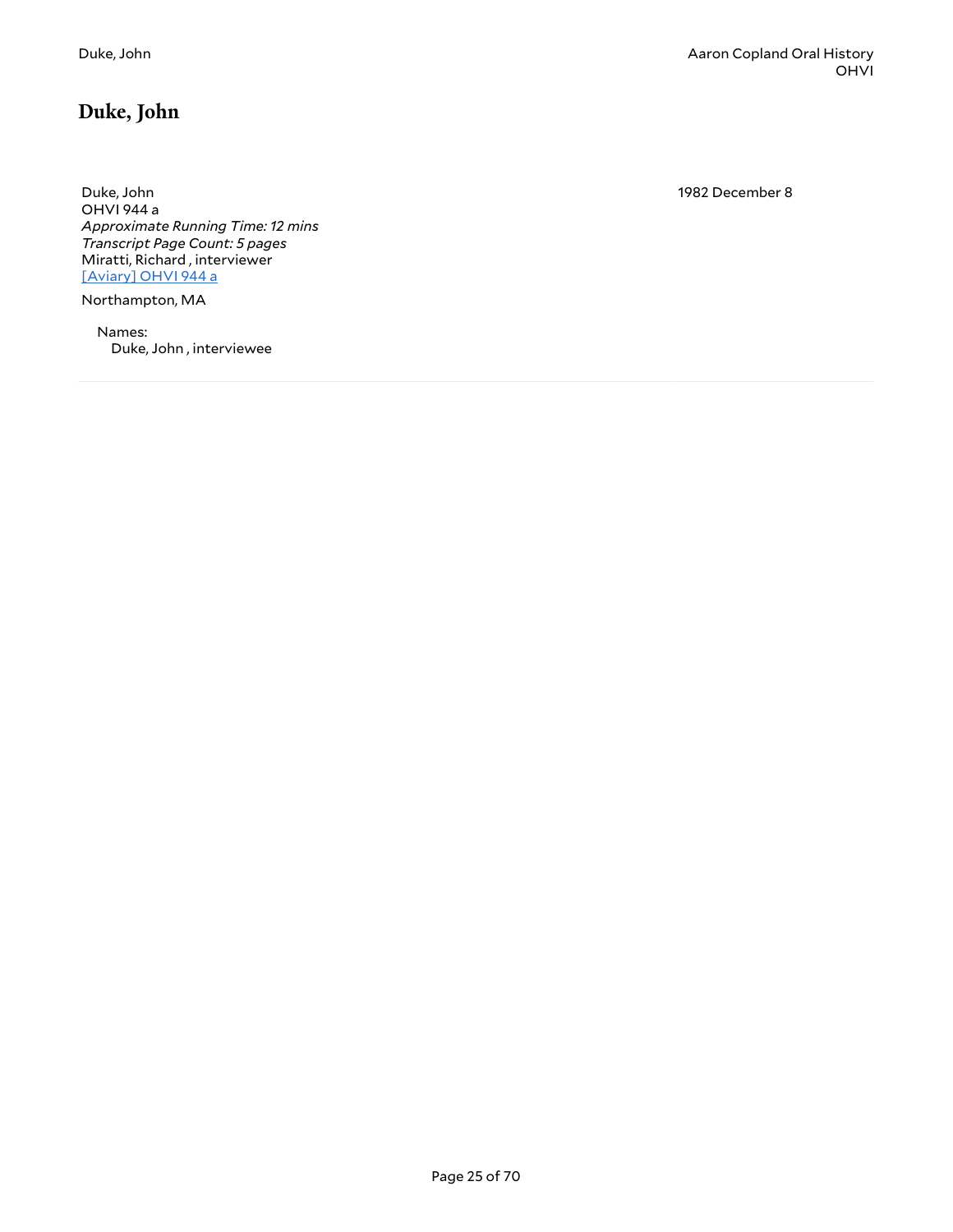## <span id="page-25-0"></span>**Engel, Lehman**

1981 June 4

Engel, Lehman OHVI 928 a-b *Approximate Running Time: 63 mins Transcript Page Count: 27 pages* Perlis, Vivian , interviewer [\[Aviary\]](https://yalemusiclib.aviaryplatform.com/r/6688g8fn47) OHVI 928 a-b

New York, NY

Names: Engel, Lehman, 1910-1982 , interviewee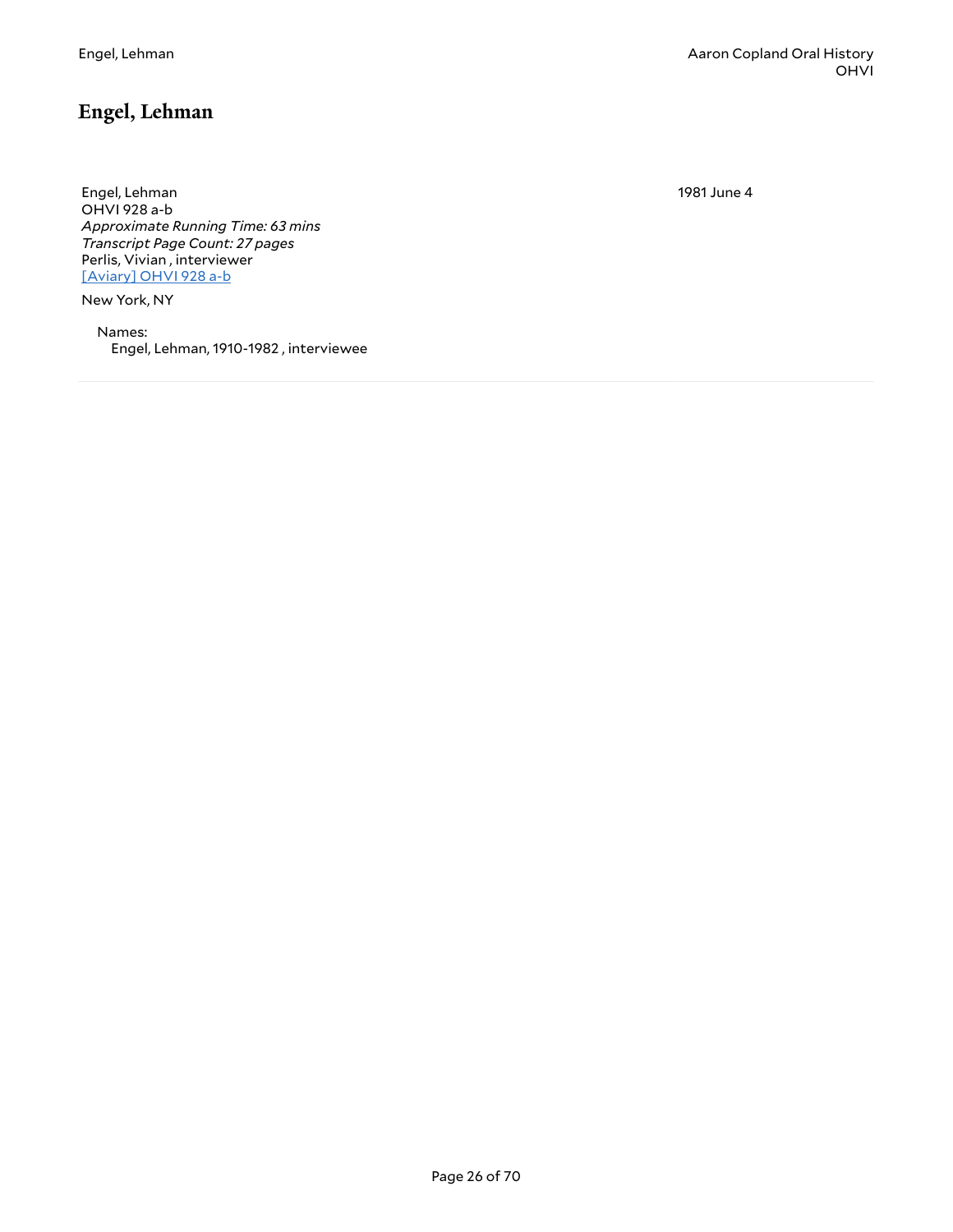<span id="page-26-0"></span>Feld, Eliot OHVI 913 a-b *Approximate Running Time: 52 mins Transcript Page Count: 20 pages* Perlis, Vivian , interviewer [\[Aviary\]](https://yalemusiclib.aviaryplatform.com/r/804xg9fb9c) OHVI 913 a-b

New York, NY

Names: Feld, Eliot , interviewee 1981 January 7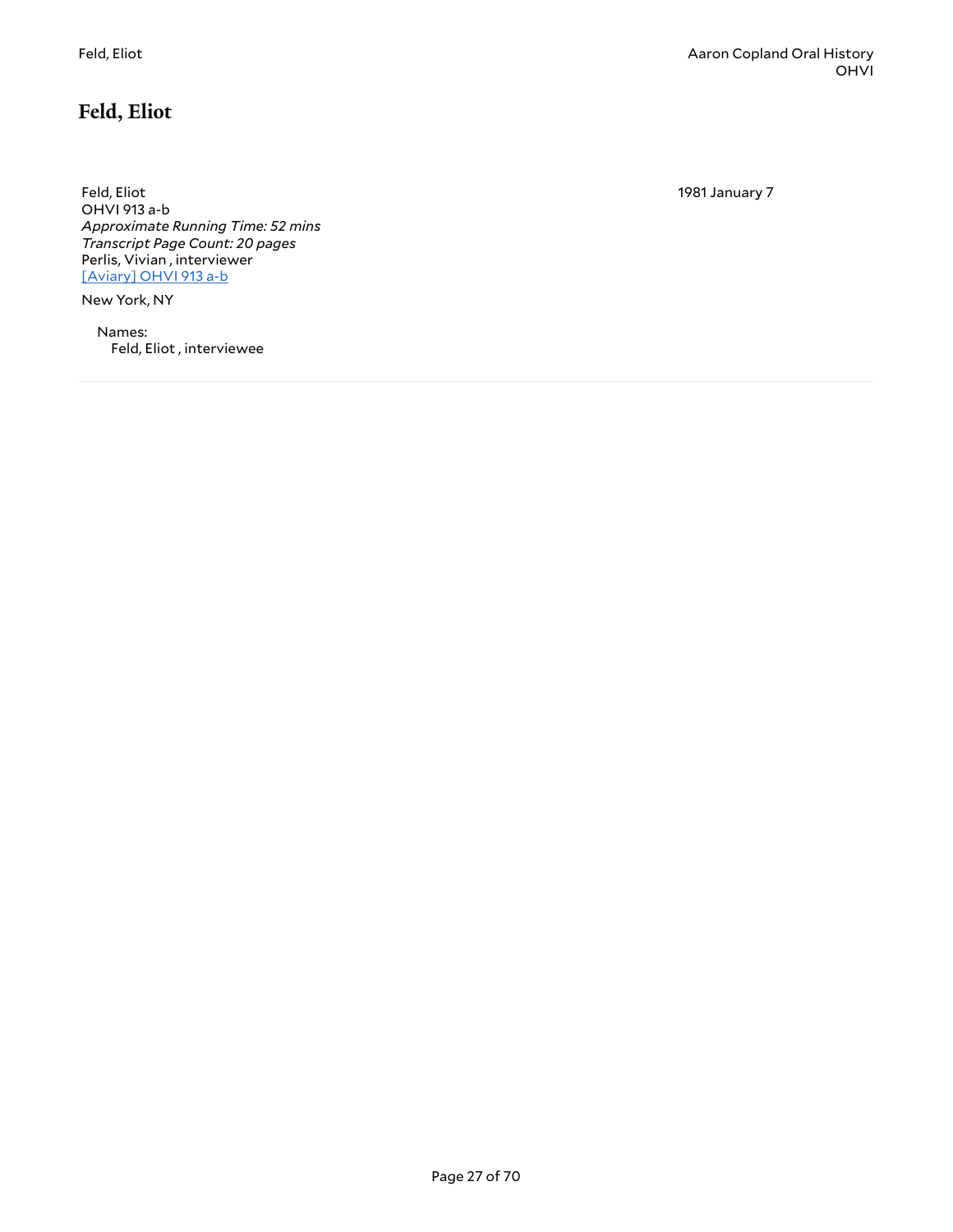#### <span id="page-27-0"></span>**Fine, Verna**

Fine, Verna OHVI 931 a-b *Approximate Running Time: 72 mins Transcript Page Count: 34 pages* Perlis, Vivian , interviewer [\[Aviary\]](https://yalemusiclib.aviaryplatform.com/r/h707w67d10) OHVI 931 a-b

New York, NY

Names: Fine, Verna , interviewee

Fine, Verna OHVI 931 c-e *Approximate Running Time: 135 mins Transcript Page Count: 82 pages* Perlis, Vivian , interviewer [\[Aviary\]](https://yalemusiclib.aviaryplatform.com/r/xg9f47h826) OHVI 931 c-e

New York, NY

Names: Fine, Verna , interviewee

Fine, Verna Aaron Copland Oral History OHVI

1981 November 7

1987 November 9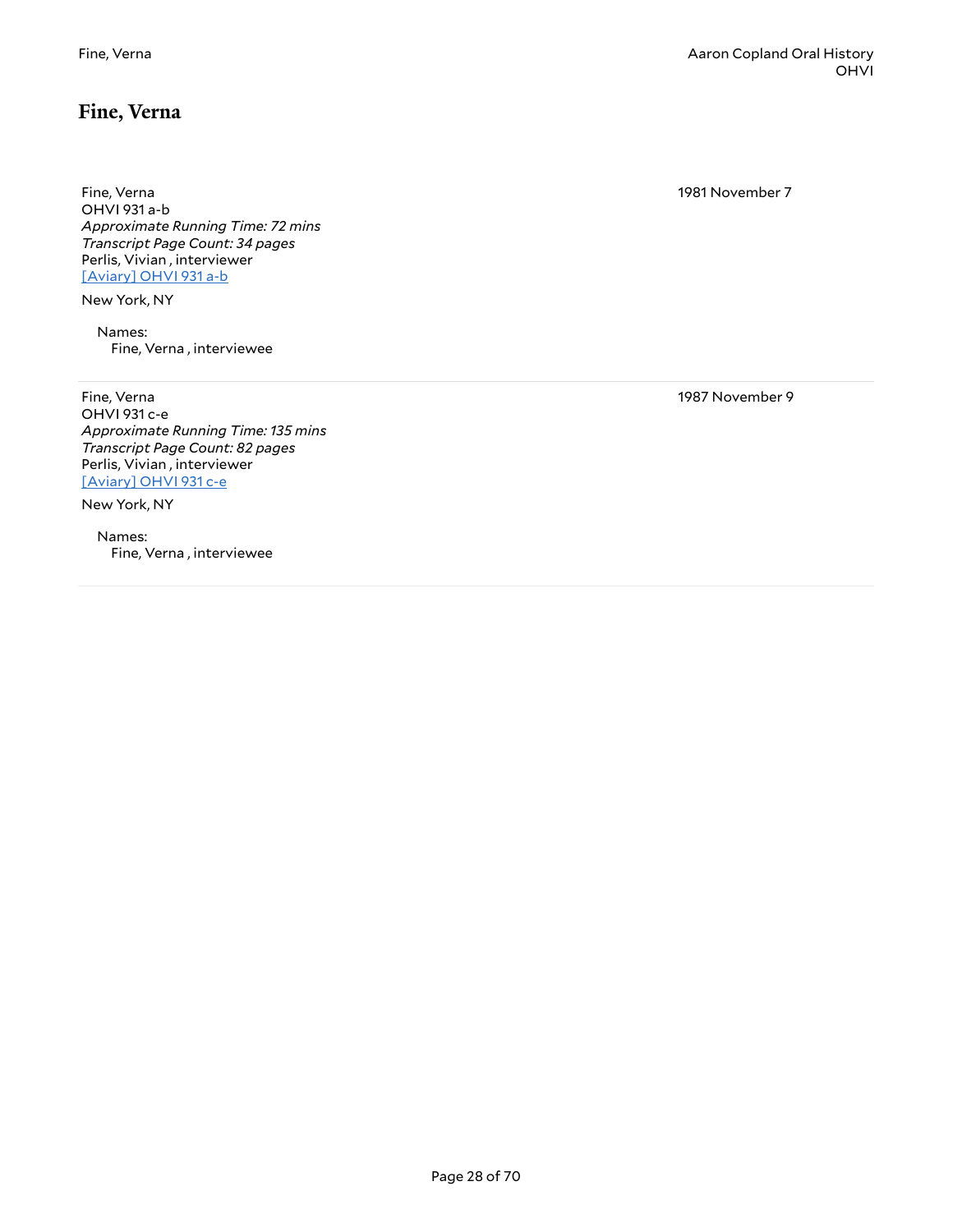# <span id="page-28-0"></span>**Fizdale, Robert**

Fizdale, Robert OHVI 936 a-b *Approximate Running Time: 73 mins Transcript Page Count: 25 pages* Owens, William , interviewer [\[Aviary\]](https://yalemusiclib.aviaryplatform.com/r/3j3901zj2r) OHVI 936 a-b

New York, NY

Names: Fizdale, Robert , interviewee 1982 February 15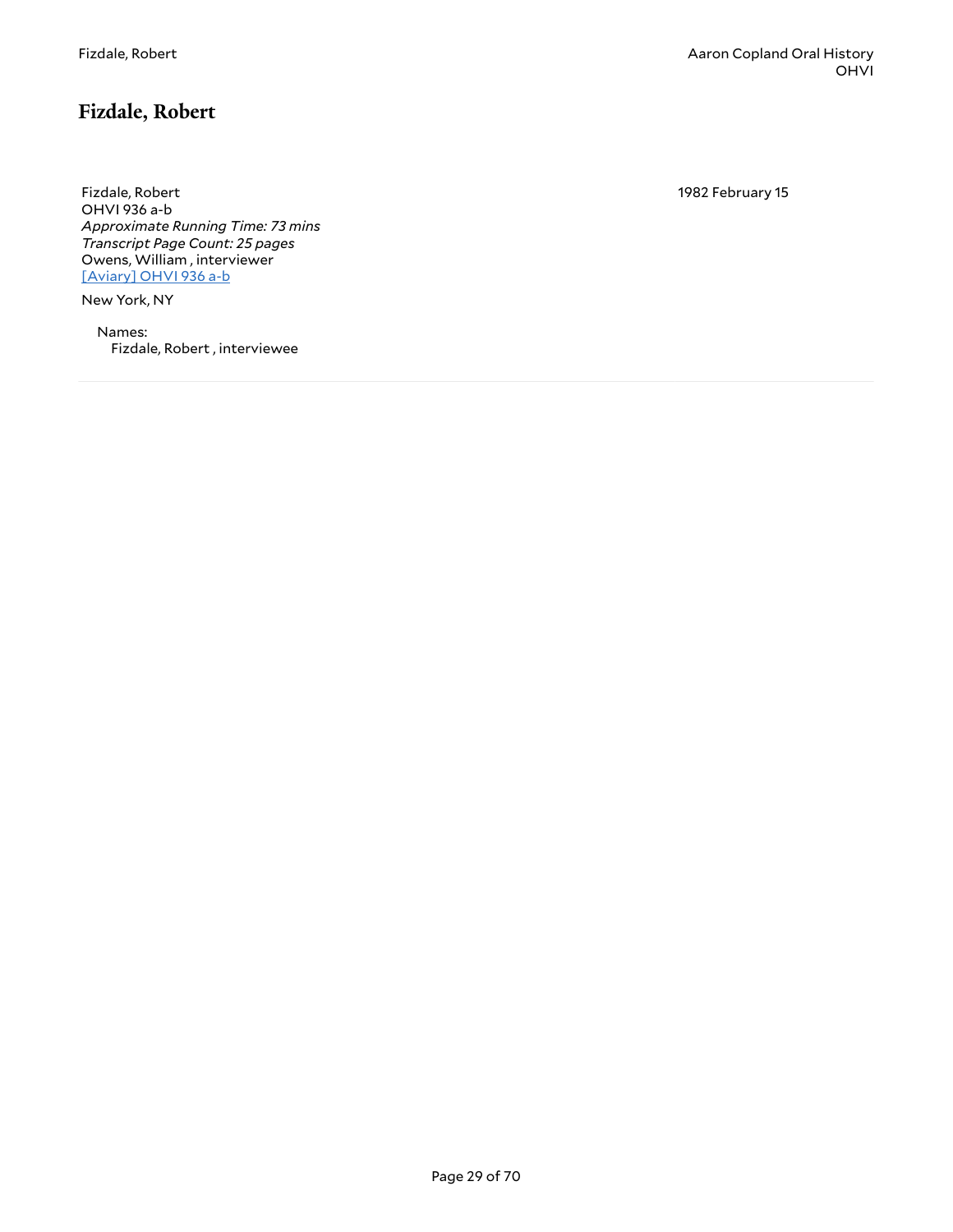#### <span id="page-29-0"></span>**Foss, Lukas**

Foss, Lukas OHVI 948 a *Approximate Running Time: 41 mins Transcript Page Count: 19 pages* Perlis, Vivian , interviewer [\[Aviary\]](https://yalemusiclib.aviaryplatform.com/r/1r6n00zs5f) OHVI 948 a

New Haven, CT

Names: Foss, Lukas, 1922-2009 , interviewee 1986 November 4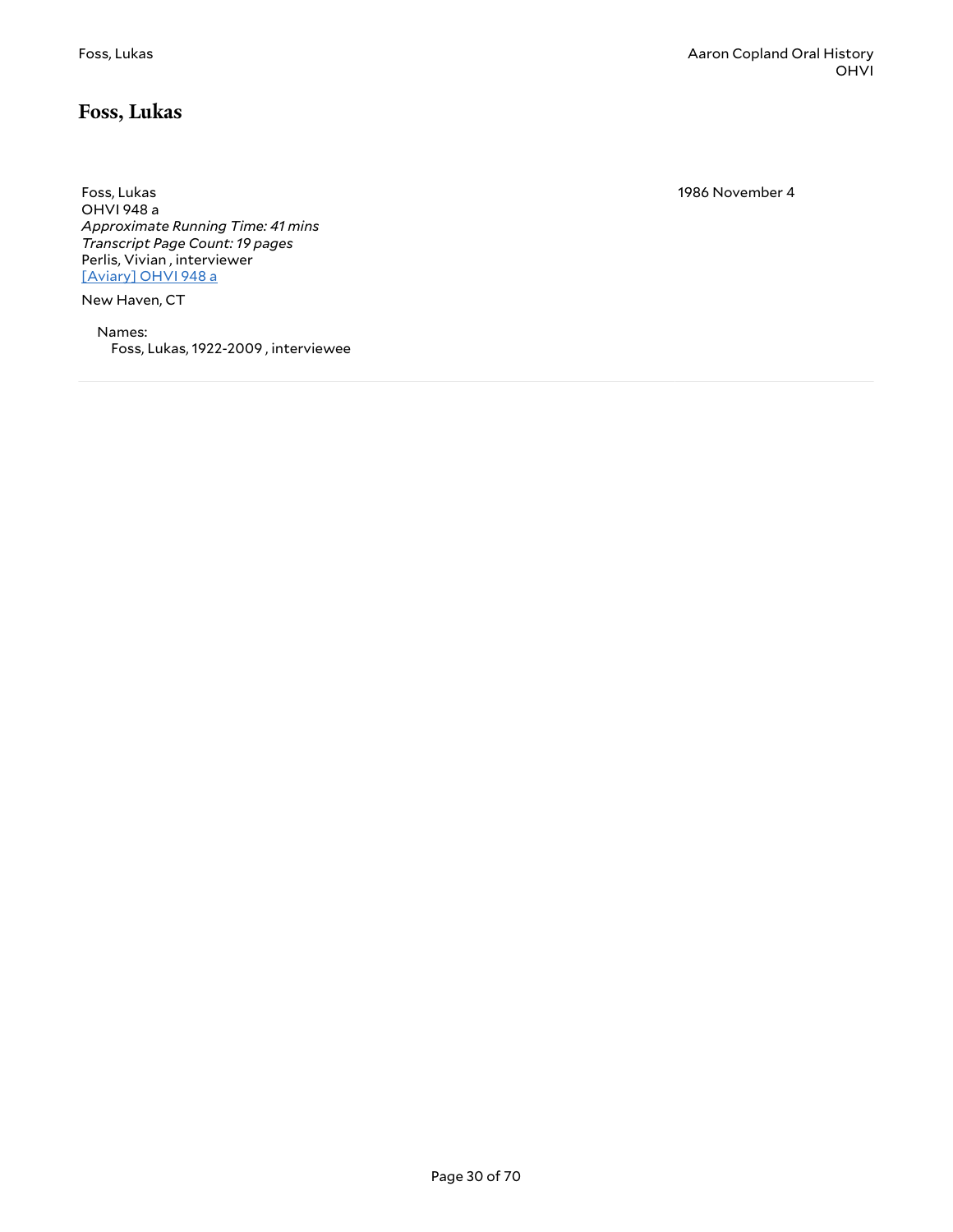## <span id="page-30-0"></span>**Franchetti, Arnold**

Franchetti, Arnold OHVI 927 a *Approximate Running Time: 40 mins Transcript Page Count: 16 pages* Owens, William , interviewer [\[Aviary\]](https://yalemusiclib.aviaryplatform.com/r/dj58c9rb74) OHVI 927 a

Lyme, CT

Names: Franchetti, Arnold, 1906-1993 , interviewee 1981 June 25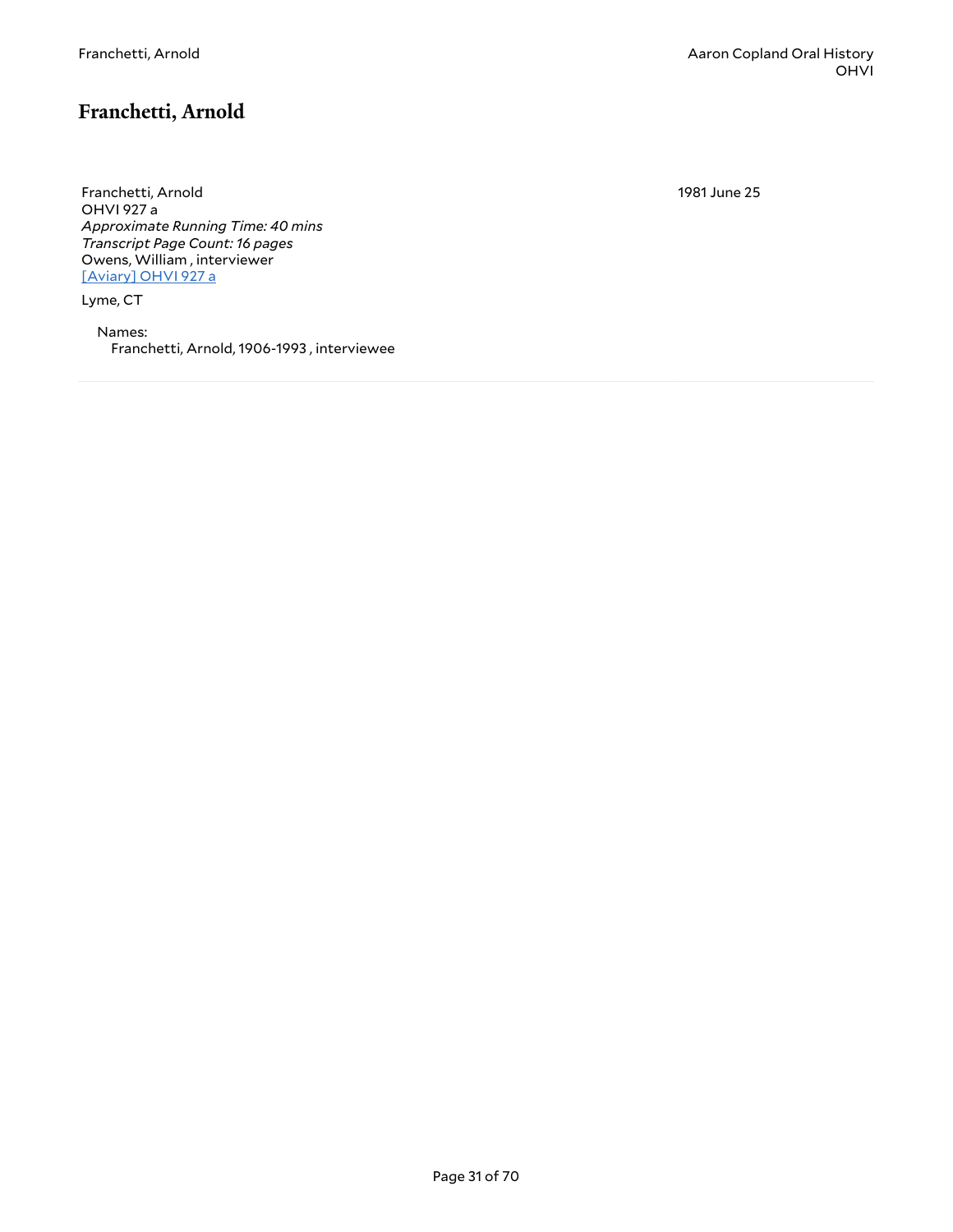# <span id="page-31-0"></span>**Friedman, Madeleine**

Friedman, Madeleine OHVI 922 a *Approximate Running Time: 35 mins Transcript Page Count: 20 pages* Perlis, Vivian , interviewer [\[Aviary\]](https://yalemusiclib.aviaryplatform.com/r/0g3gx44v1v) OHVI 922 a

New York, NY

Names: Friedman, Madeleine , interviewee 1981 May 4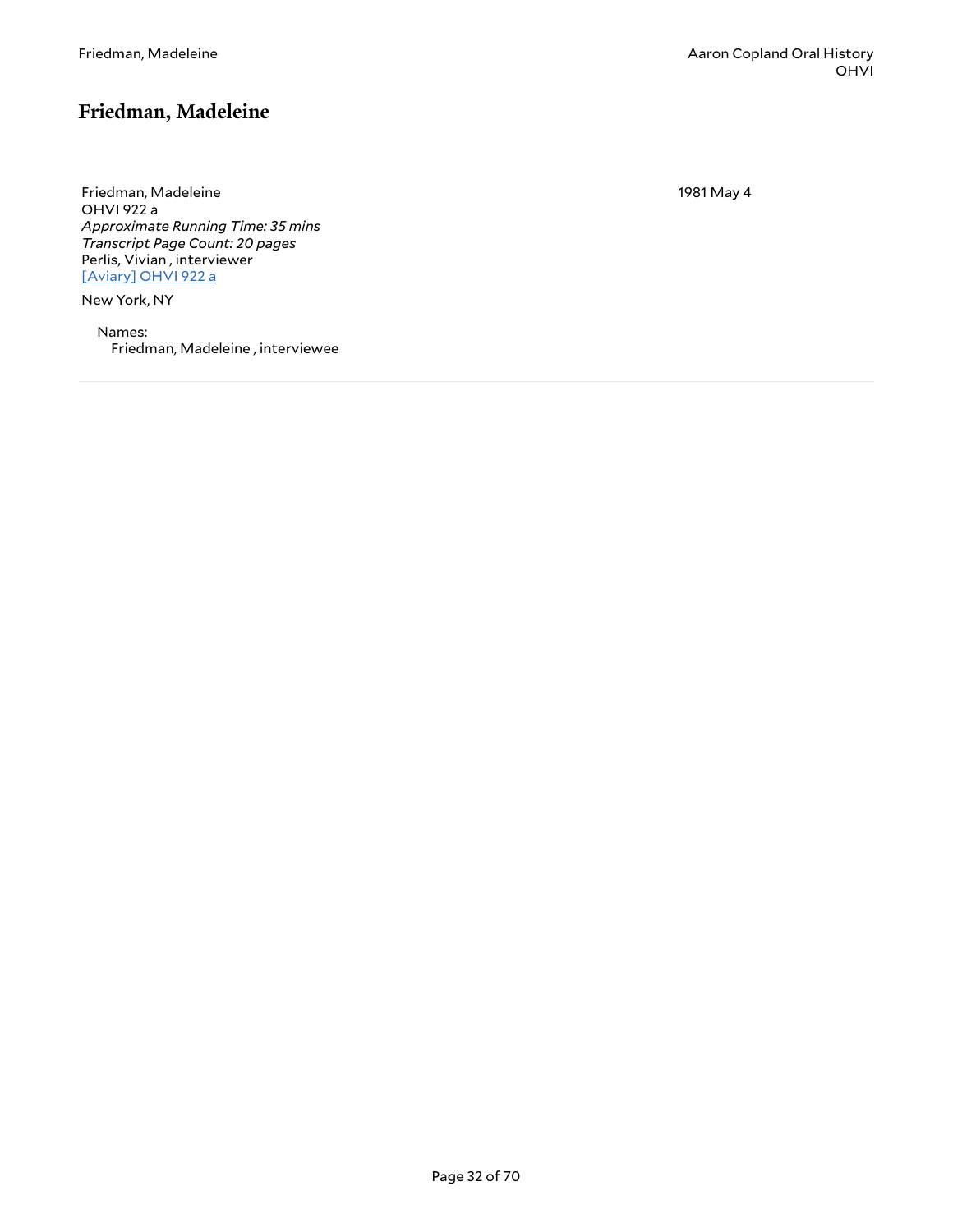#### <span id="page-32-0"></span>**Furman, Selma**

Furman, Selma OHVI 909 a *Approximate Running Time: 43 mins Transcript Page Count: 15 pages* Perlis, Vivian , interviewer [\[Aviary\]](https://yalemusiclib.aviaryplatform.com/r/j96057d41d) OHVI 909 a

New York, NY

Names: Furman, Selma , interviewee 1979 December 13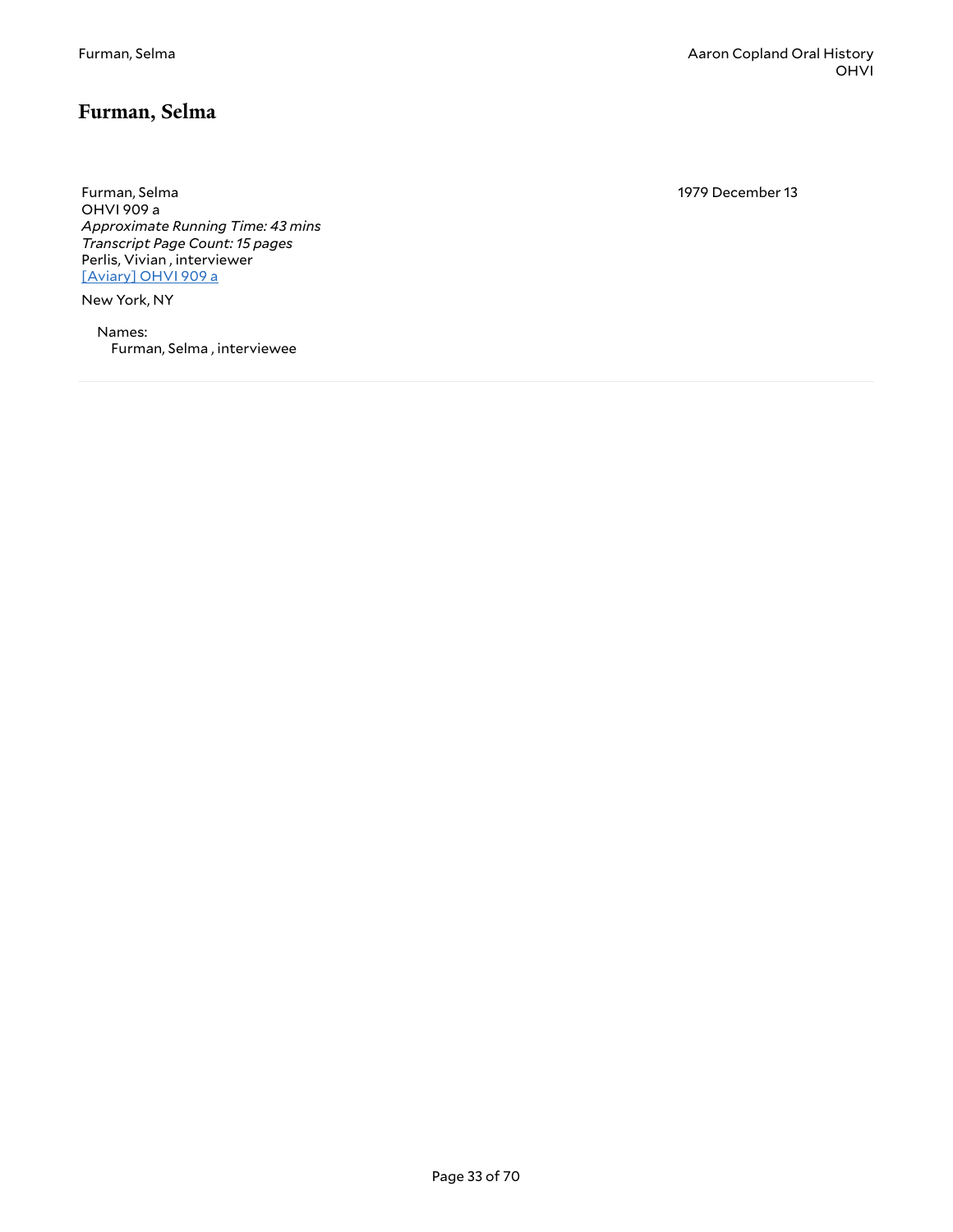# <span id="page-33-0"></span>**Garfein, Jack**

Garfein, Jack OHVI 953 a-b *Approximate Running Time: 71 mins Transcript Page Count: 36 pages* Perlis, Vivian , interviewer [\[Aviary\]](https://yalemusiclib.aviaryplatform.com/r/f47gq6r78z) OHVI 953 a-b

New York, NY

Names: Garfein, Jack , interviewee 1987 May 7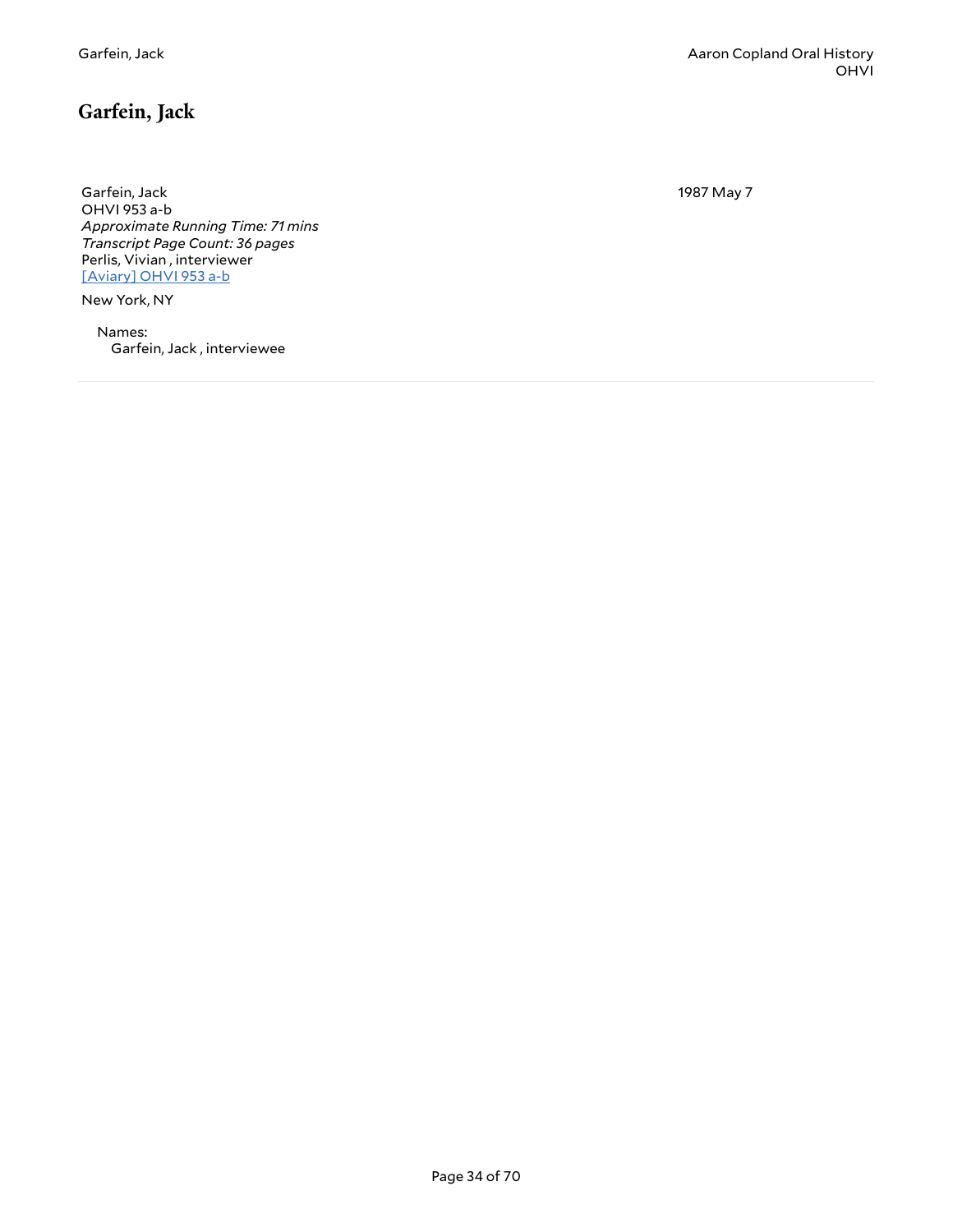#### <span id="page-34-0"></span>**Ginastera, Alberto**

Ginastera, Alberto OHVI 946 a-b *Approximate Running Time: 70 mins Transcript Page Count: 15 pages* Owens, William , interviewer [\[Aviary\]](https://yalemusiclib.aviaryplatform.com/r/vt1gh9bp2j) OHVI 946 a-b

New York, NY

Names: Ginastera, Alberto, 1916-1983 , interviewee 1981 November 23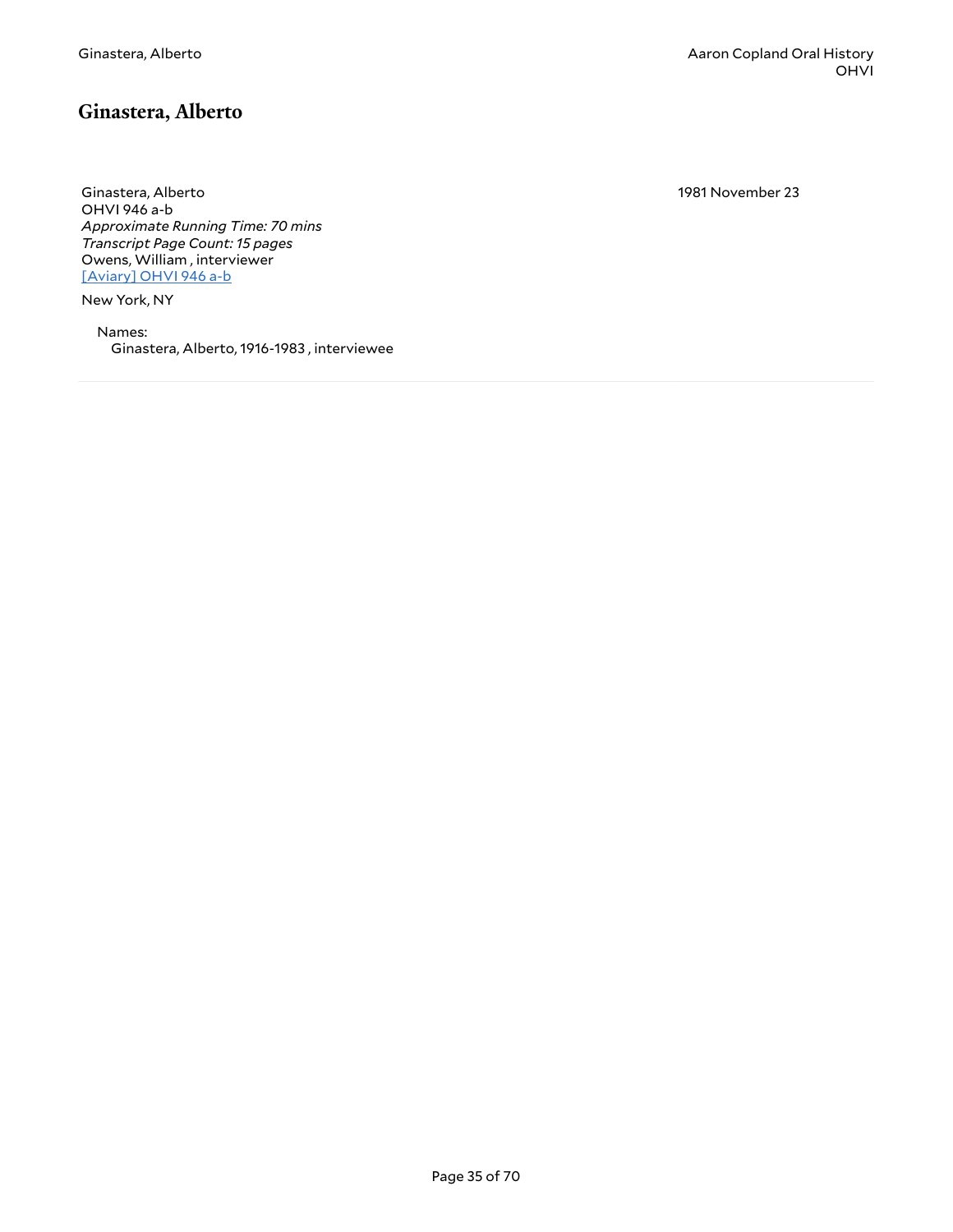# <span id="page-35-0"></span>**Goldstein, Sylvia**

Goldstein, Sylvia OHVI 960 a-b *Transcript Page Count: 44 pages* Perlis, Vivian , interviewer [\[Aviary\]](https://yalemusiclib.aviaryplatform.com/r/3f4kk94c81) OHVI 960 a-b

New York, NY

Names: Goldstein, Sylvia , interviewee 1989 January 5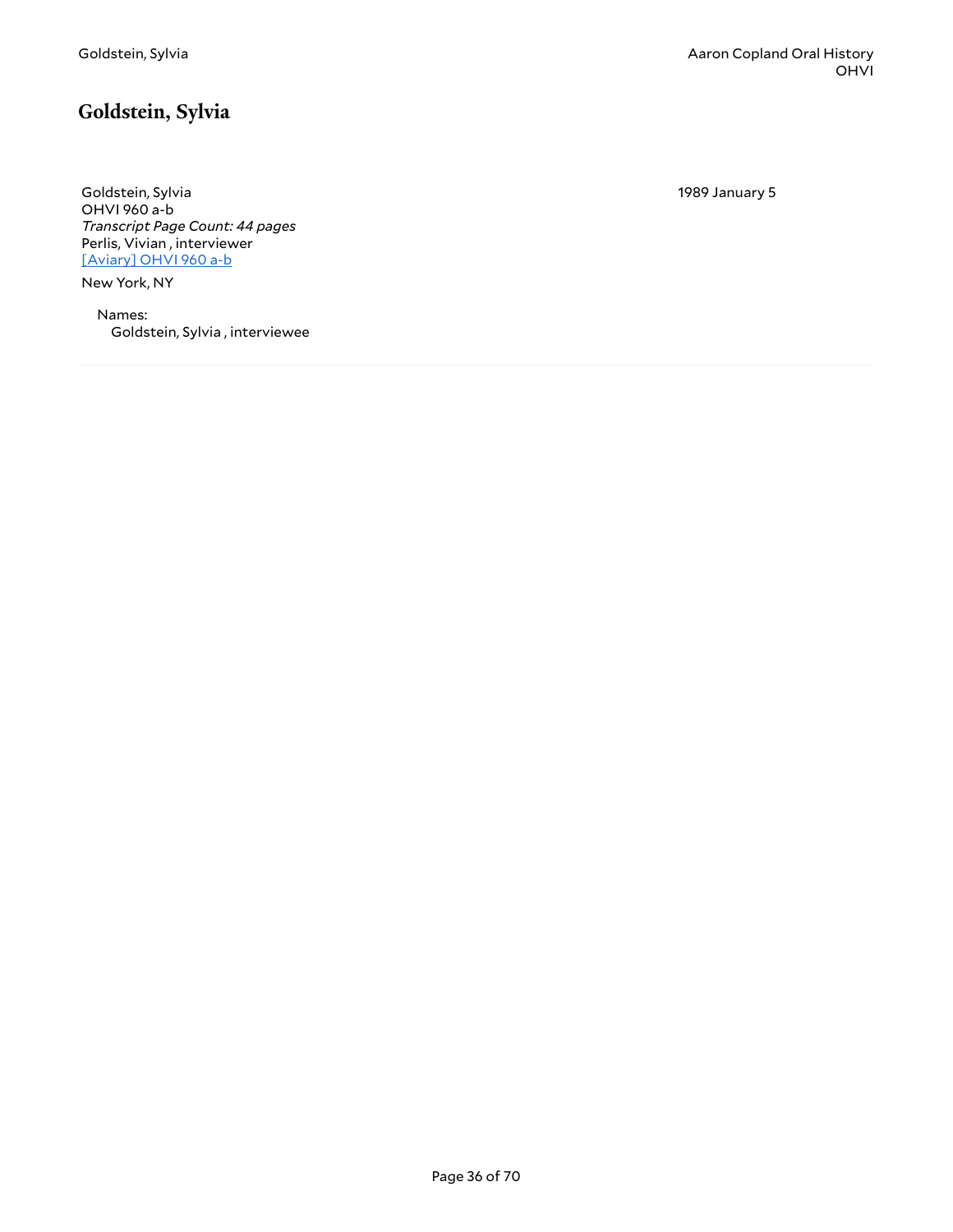# <span id="page-36-0"></span>**Gould, Morton**

Gould, Morton OHVI 935 a-b *Approximate Running Time: 71 mins* Owens, William , interviewer [\[Aviary\]](https://yalemusiclib.aviaryplatform.com/r/r20rr1pw6s) OHVI 935 a-b

Great Neck, NY

Names: Gould, Morton, 1913-1996 , interviewee 1982 April 23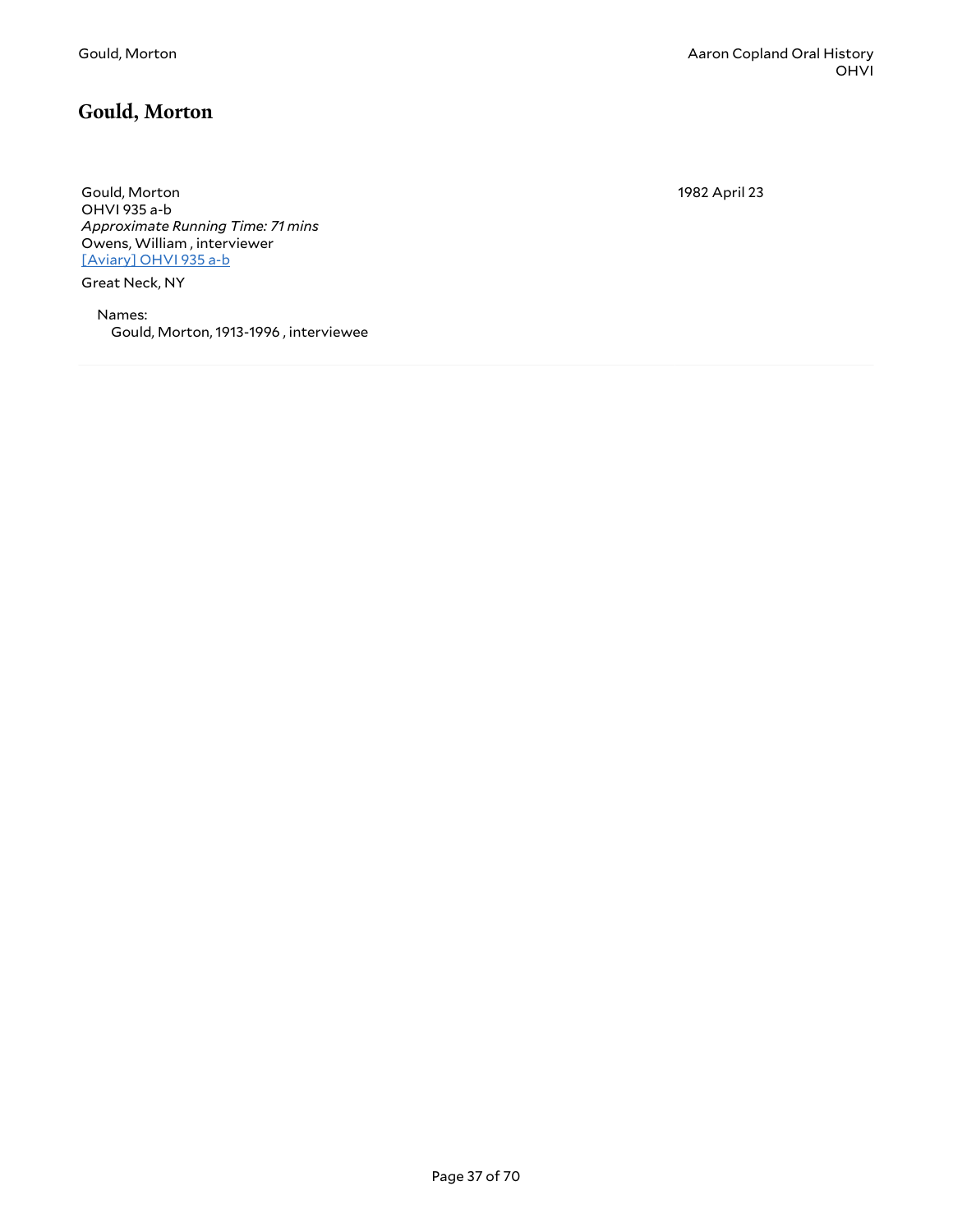1981 February 26

<span id="page-37-0"></span>Haieff, Alexei OHVI 916 a-c *Approximate Running Time: 81 mins Transcript Page Count: 32 pages* Perlis, Vivian , interviewer [\[Aviary\]](https://yalemusiclib.aviaryplatform.com/r/sj19k4653r) OHVI 916 a-c

New York, NY

Names: Haieff, Alexei, 1914-1994, interviewee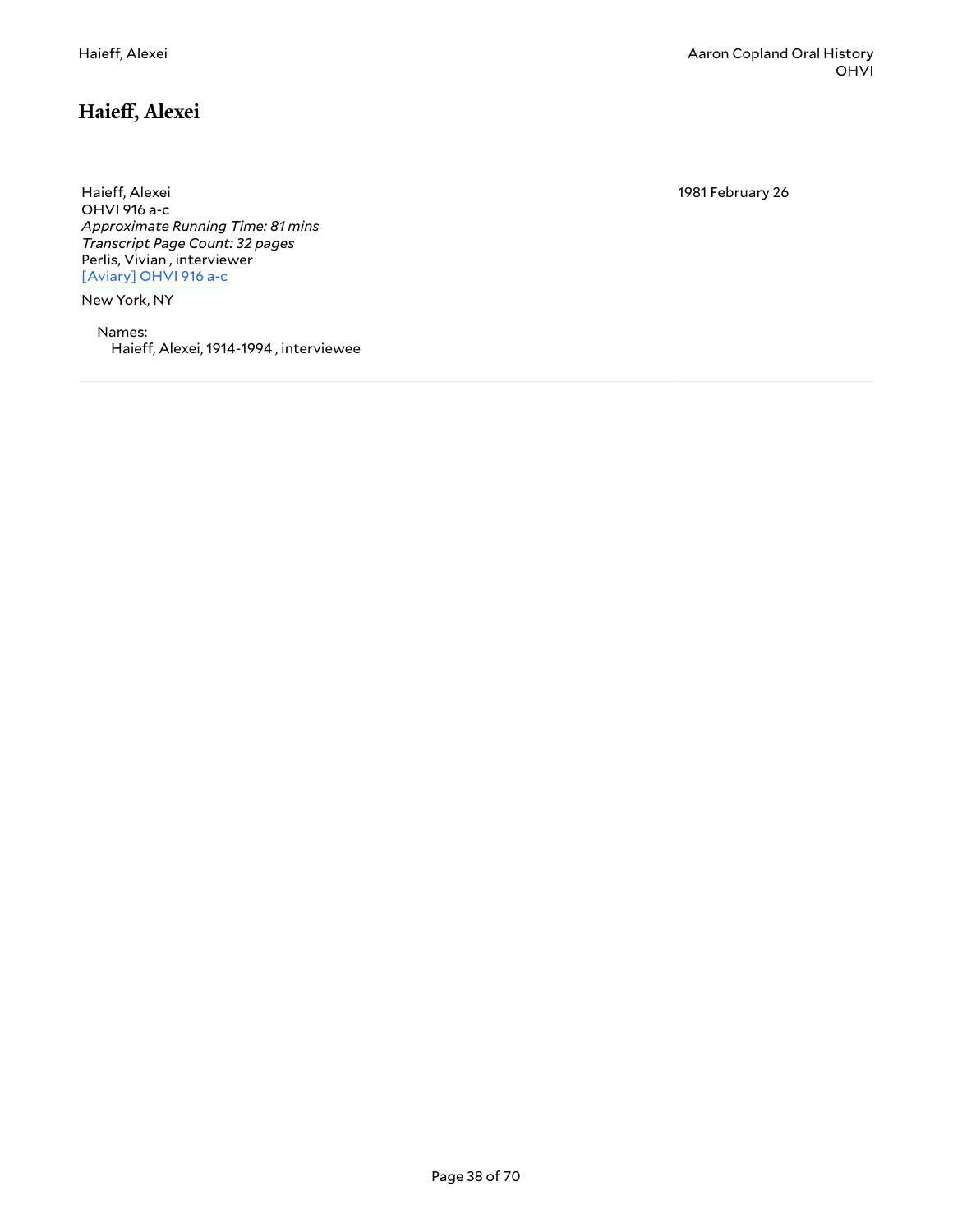# <span id="page-38-0"></span>**Hawkins, Erick**

Hawkins, Erick OHVI 940 a-b *Approximate Running Time: 86 mins Transcript Page Count: 39 pages* Perlis, Vivian , interviewer [\[Aviary\]](https://yalemusiclib.aviaryplatform.com/r/st7dr2pm3r) OHVI 940 a-b

Names: Hawkins, Erick , interviewee 1985 November 26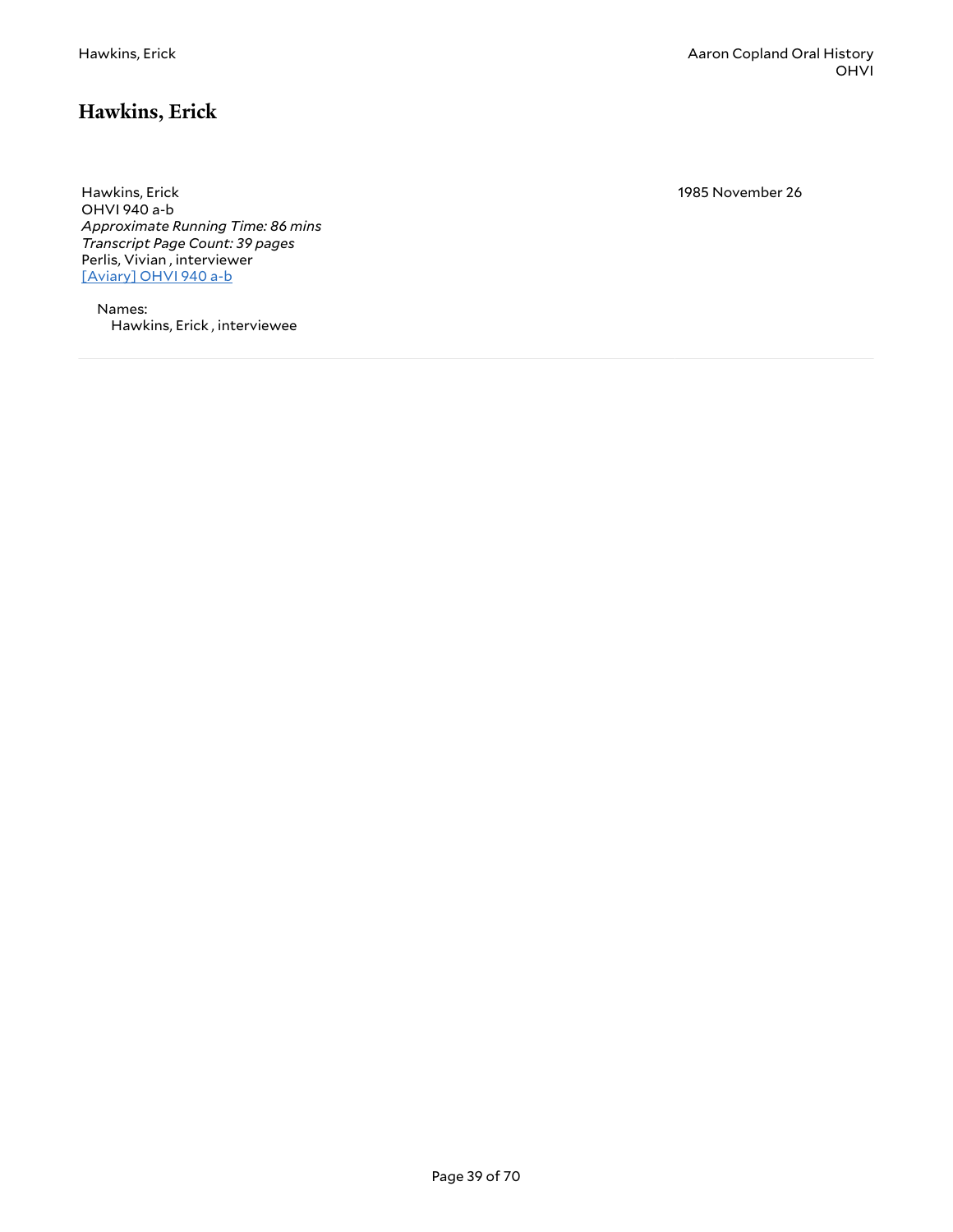#### <span id="page-39-0"></span>**Heinsheimer, Hans**

Heinsheimer, Hans OHVI 921 a *Approximate Running Time: 33 mins Transcript Page Count: 13 pages* Perlis, Vivian , interviewer [\[Aviary\]](https://yalemusiclib.aviaryplatform.com/r/dn3zs2kh99) OHVI 921 a

New York, NY

Names: Heinsheimer, Hans W., 1900-1993 , interviewee 1981 March 26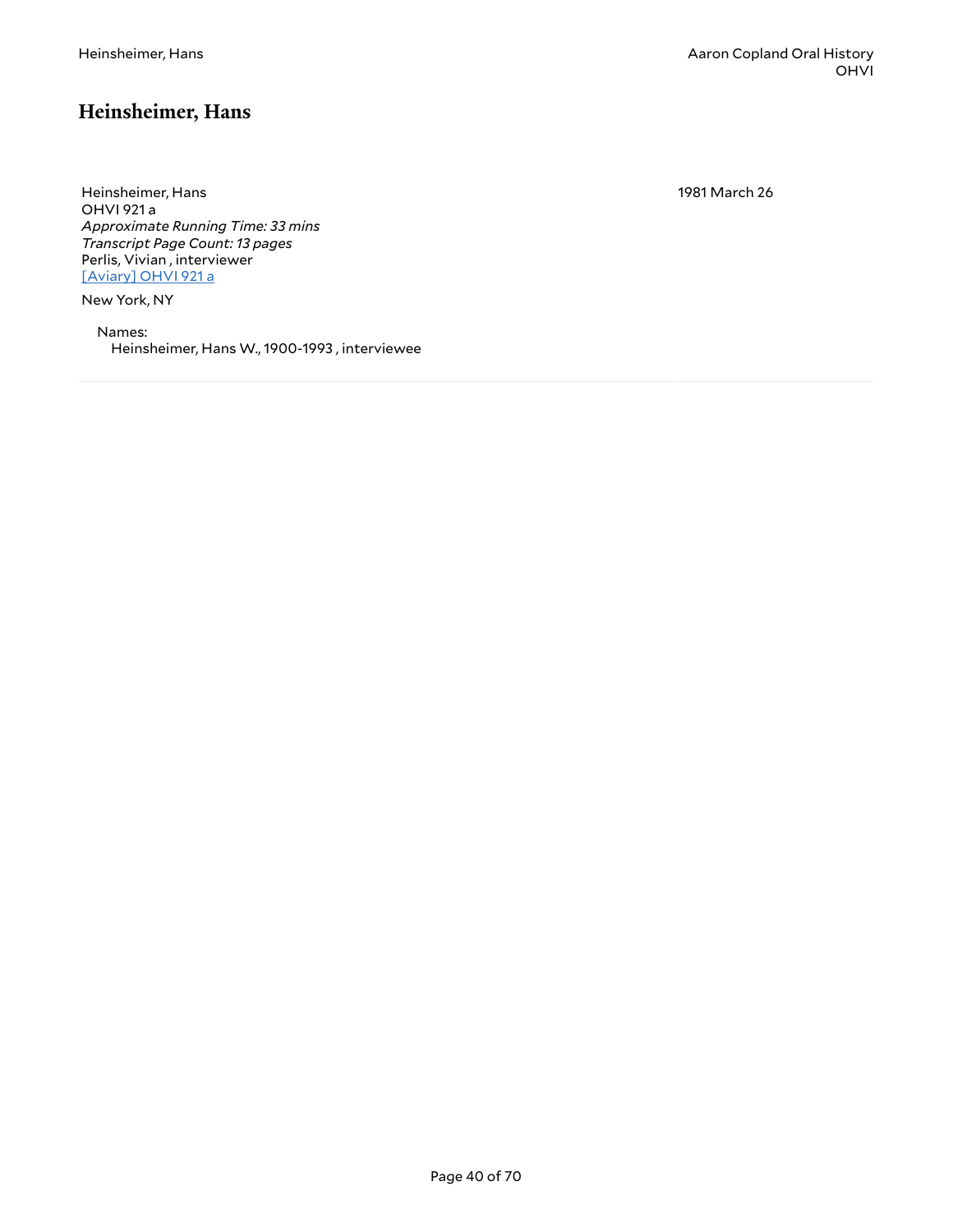# <span id="page-40-0"></span>**Johns, Erik**

Johns, Erik OHVI 937 a-b *Approximate Running Time: 52 mins Transcript Page Count: 14 pages* Owens, William , interviewer [\[Aviary\]](https://yalemusiclib.aviaryplatform.com/r/jq0sq8qp76) OHVI 937 a-b

Carmel, NY

Names: Johns, Erik , interviewee 1981 November 3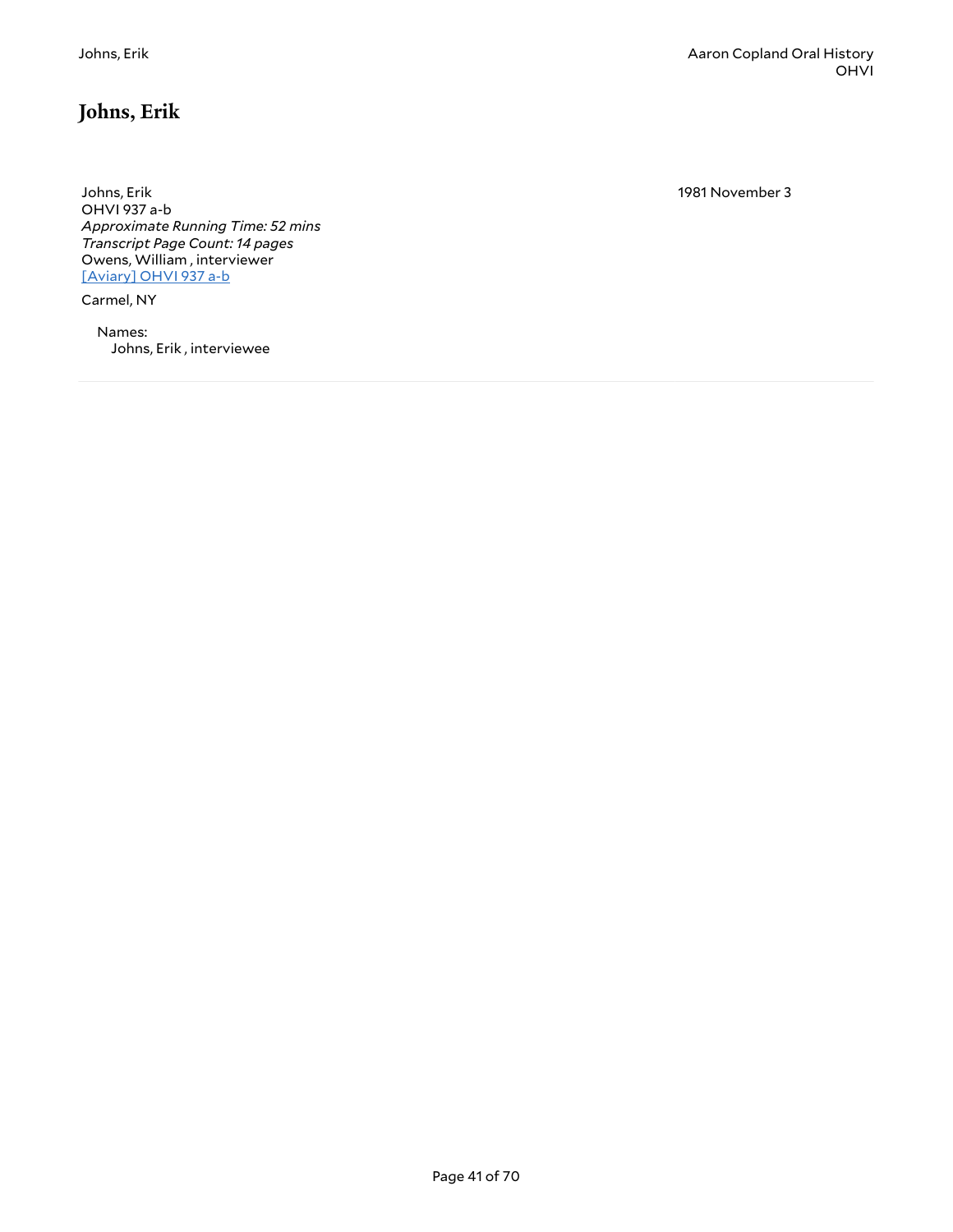# <span id="page-41-0"></span>**Kober, John**

Kober, John OHVI 919 a *Approximate Running Time: 23 mins Transcript Page Count: 11 pages* Perlis, Vivian , interviewer [\[Aviary\]](https://yalemusiclib.aviaryplatform.com/r/b27pn8xj14) OHVI 919 a

Garden City

Names: Kober, John , interviewee 1981 April 22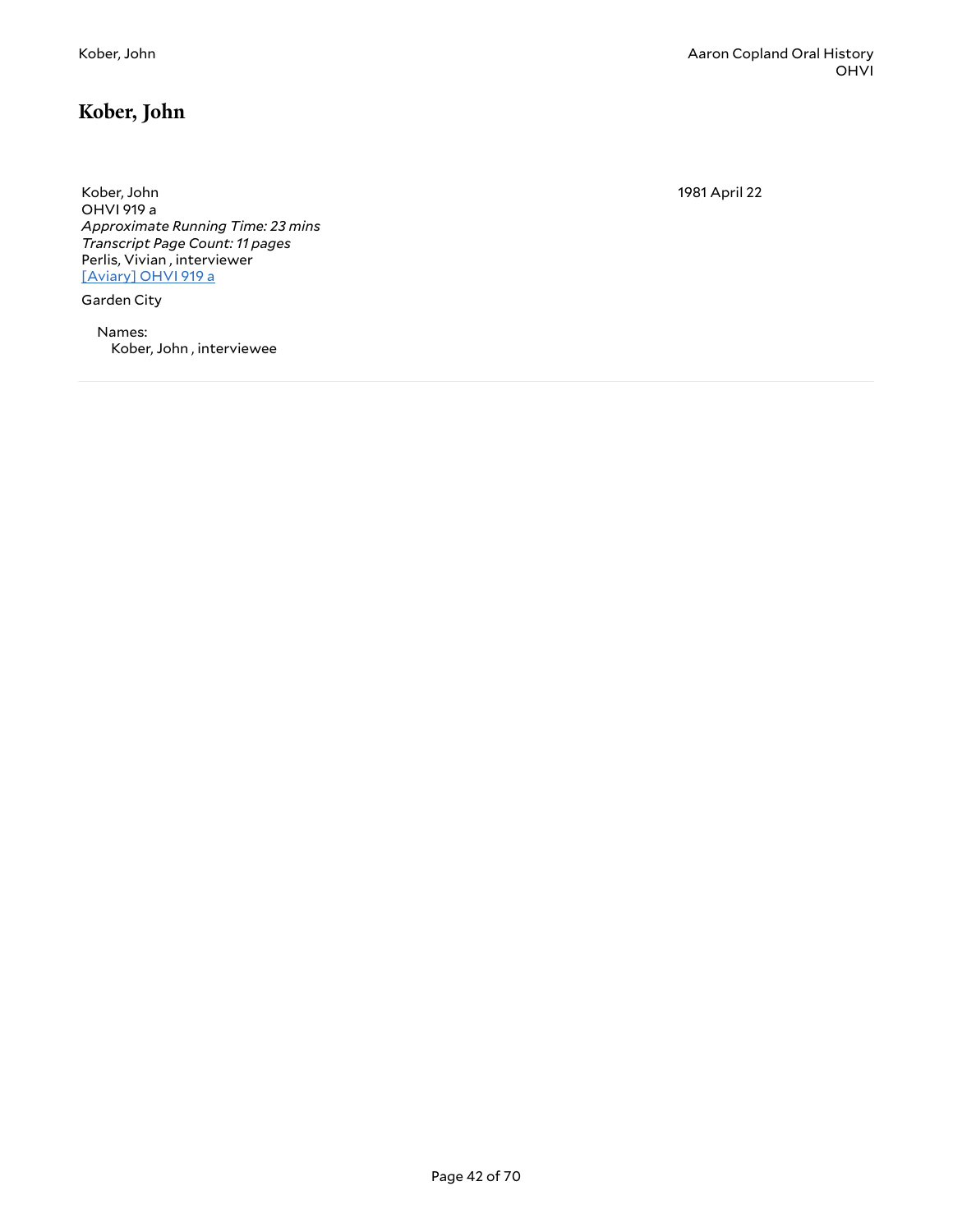# <span id="page-42-0"></span>**Kraut, Harry**

Kraut, Harry OHVI 954 a-b *Approximate Running Time: 96 mins Transcript Page Count: 40 pages* Perlis, Vivian , interviewer [\[Aviary\]](https://yalemusiclib.aviaryplatform.com/r/7m03x83r5j) OHVI 954 a-b

Names: Kraut, Harry J. , interviewee 1987 July 21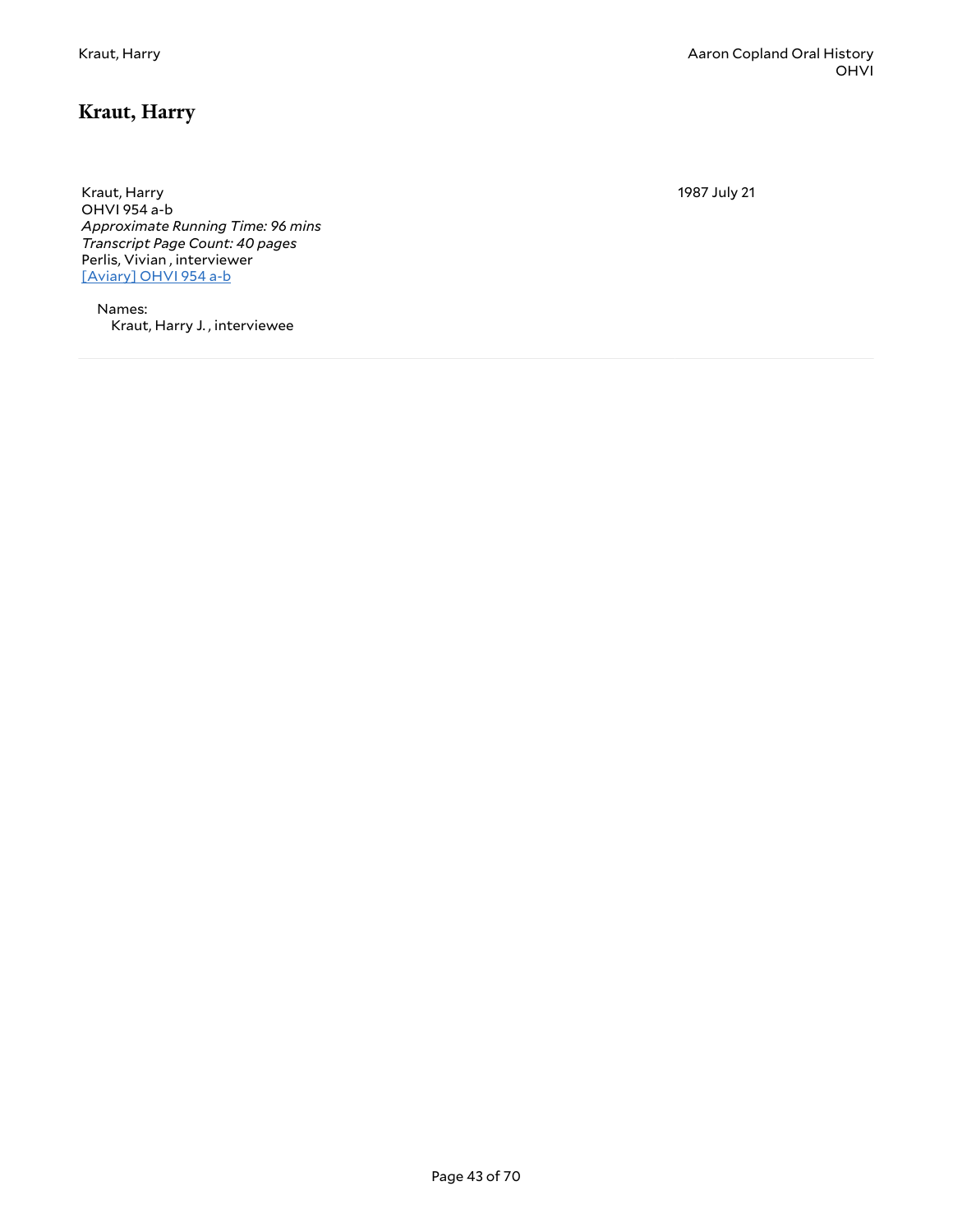# <span id="page-43-0"></span>**Lang, Pearl**

Lang, Pearl OHVI 945 a-b *Approximate Running Time: 55 mins Transcript Page Count: 26 pages* Perlis, Vivian , interviewer [\[Aviary\]](https://yalemusiclib.aviaryplatform.com/r/j678s4jz4d) OHVI 945 a-b

Names: Lang, Pearl, 1921-2009 , interviewee 1985 December 19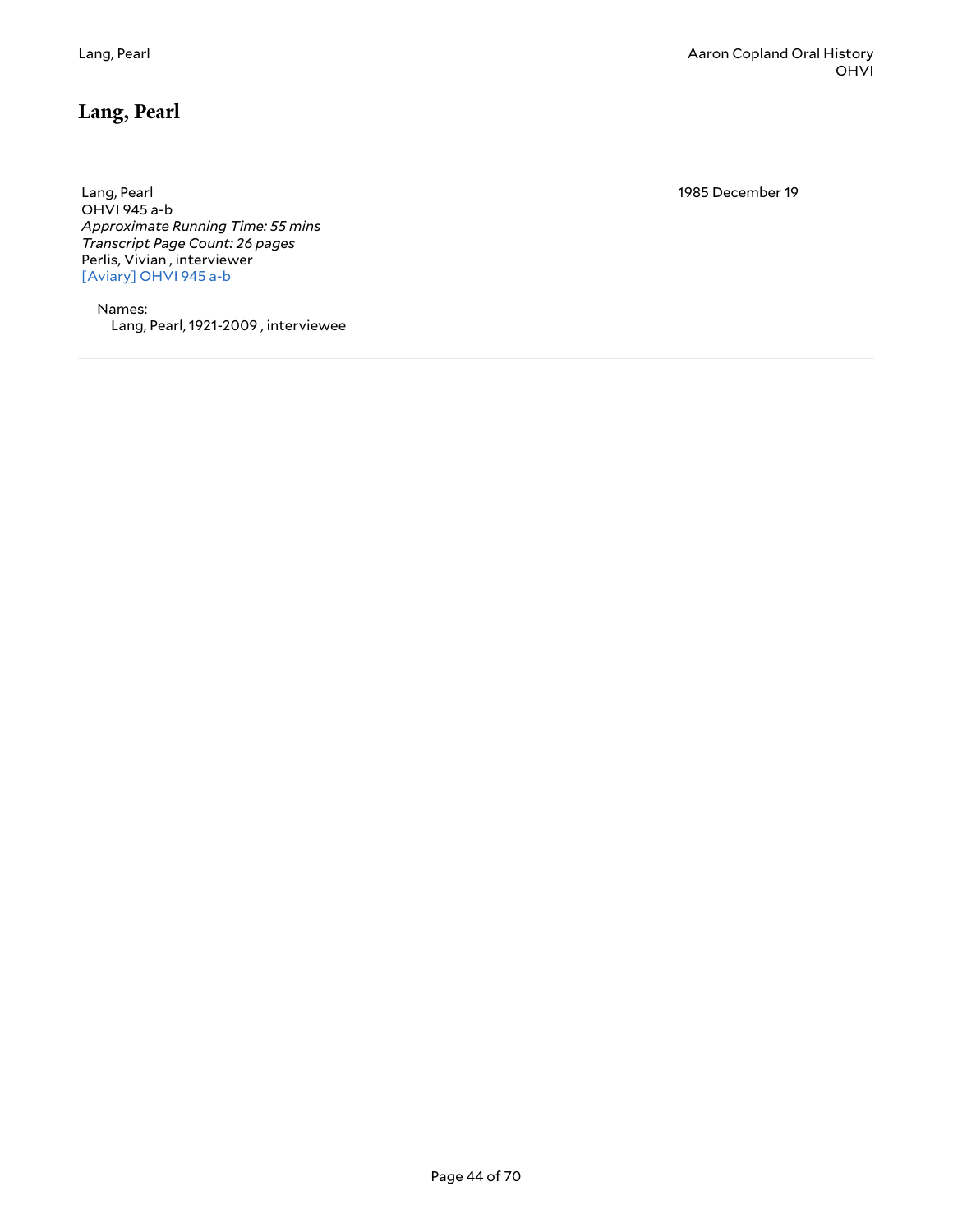## <span id="page-44-0"></span>**Lescaze, Mary**

Lescaze, Mary OHVI 903 a *Approximate Running Time: 44 mins Transcript Page Count: 21 pages* Perlis, Vivian , interviewer [\[Aviary\]](https://yalemusiclib.aviaryplatform.com/r/8k74t6f77b) OHVI 903 a

New York, NY

Names: Lescaze, Mary Hughes, 1901-1983 , interviewee 1980 April 25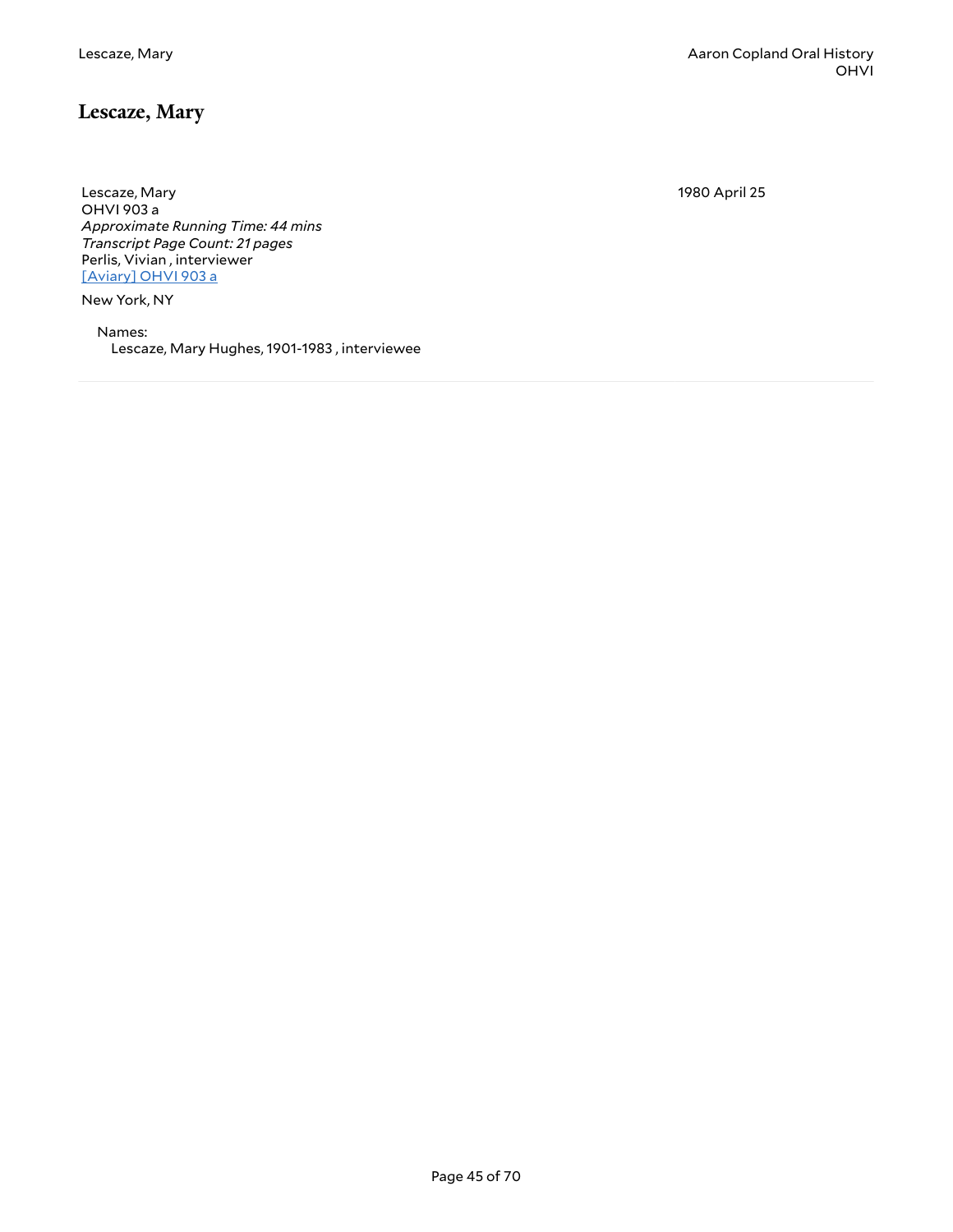# <span id="page-45-0"></span>**Lewis, Bobby**

1981 May 12

Lewis, Bobby OHVI 924 a *Approximate Running Time: 35 mins Transcript Page Count: 14 pages* Owens, William , interviewer [\[Aviary\]](https://yalemusiclib.aviaryplatform.com/r/7w6736m70n) OHVI 924 a

New York, NY

Names: Lewis, Bobby, 1909-1997 , interviewee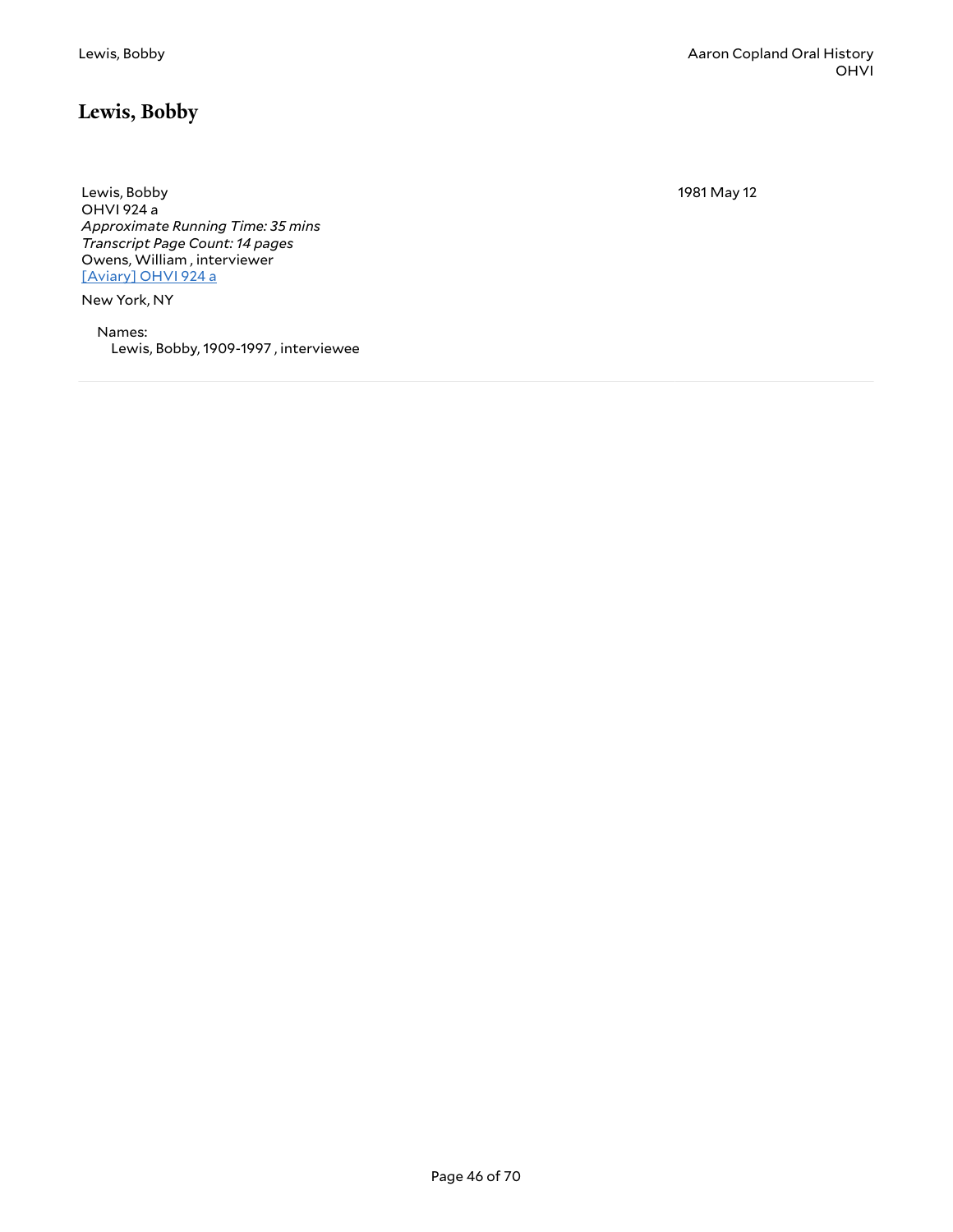# <span id="page-46-0"></span>**Manziarly, Marcelle de**

Manziarly, Marcelle de OHVI 964 a

1979 May 29

Names: Manziarly, Marcelle de, 1899-1989 , interviewee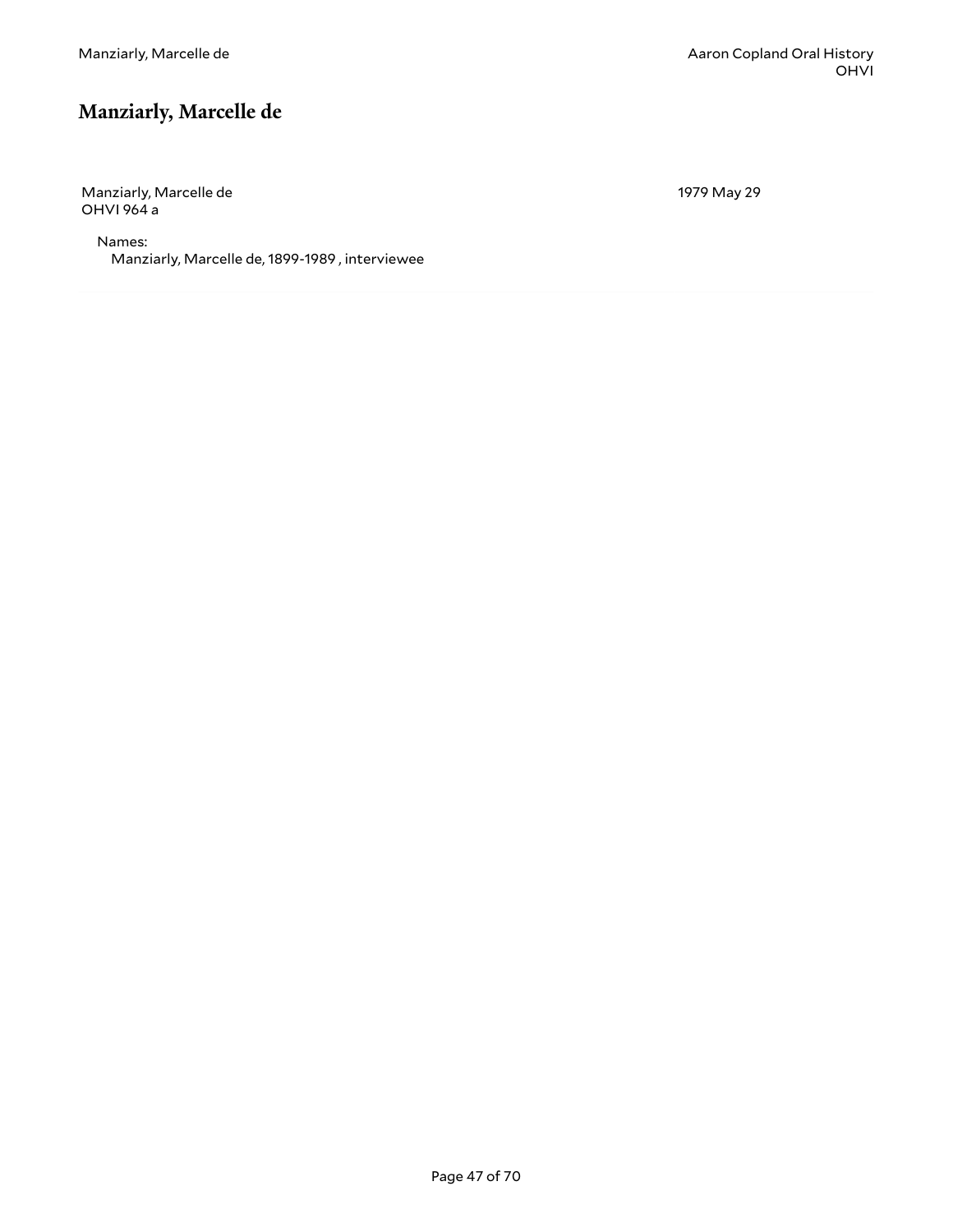# <span id="page-47-0"></span>**Marlin, Felice**

Marlin, Felice OHVI 918 a-b *Approximate Running Time: 44 mins* Perlis, Vivian , interviewer [\[Aviary\]](https://yalemusiclib.aviaryplatform.com/r/028pc2t68z) OHVI 918 a-b

New York, NY

Names: Marlin, Felice , interviewee 1981 April 22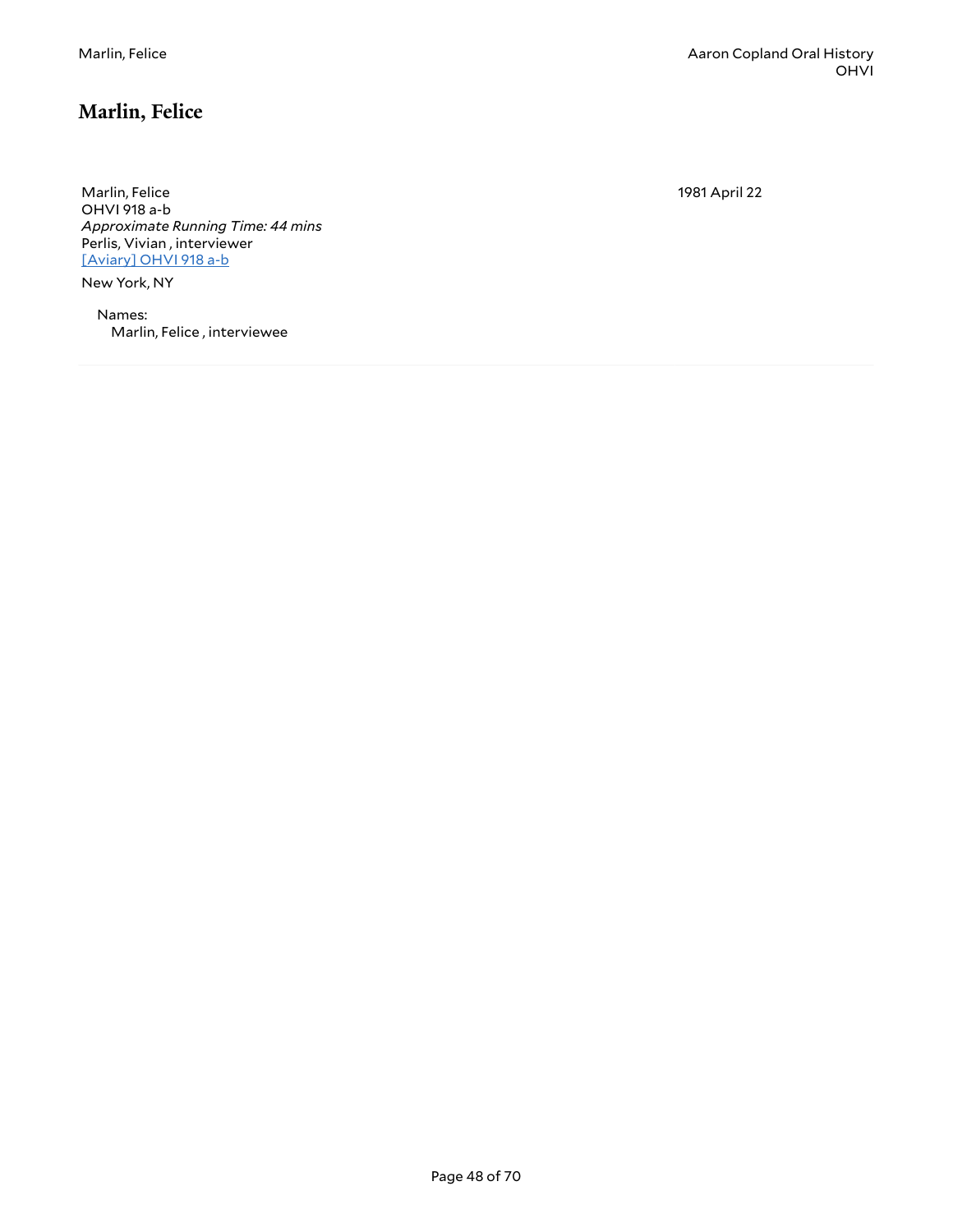## <span id="page-48-0"></span>**Mittenthal, Arnold**

Mittenthal, Arnold OHVI 915 a-b *Approximate Running Time: 60 mins Transcript Page Count: 23 pages* Perlis, Vivian , interviewer [\[Aviary\]](https://yalemusiclib.aviaryplatform.com/r/n872v2cm6d) OHVI 915 a-b

New York, NY

Names: Mittenthal, Arnold , interviewee 1981 January 15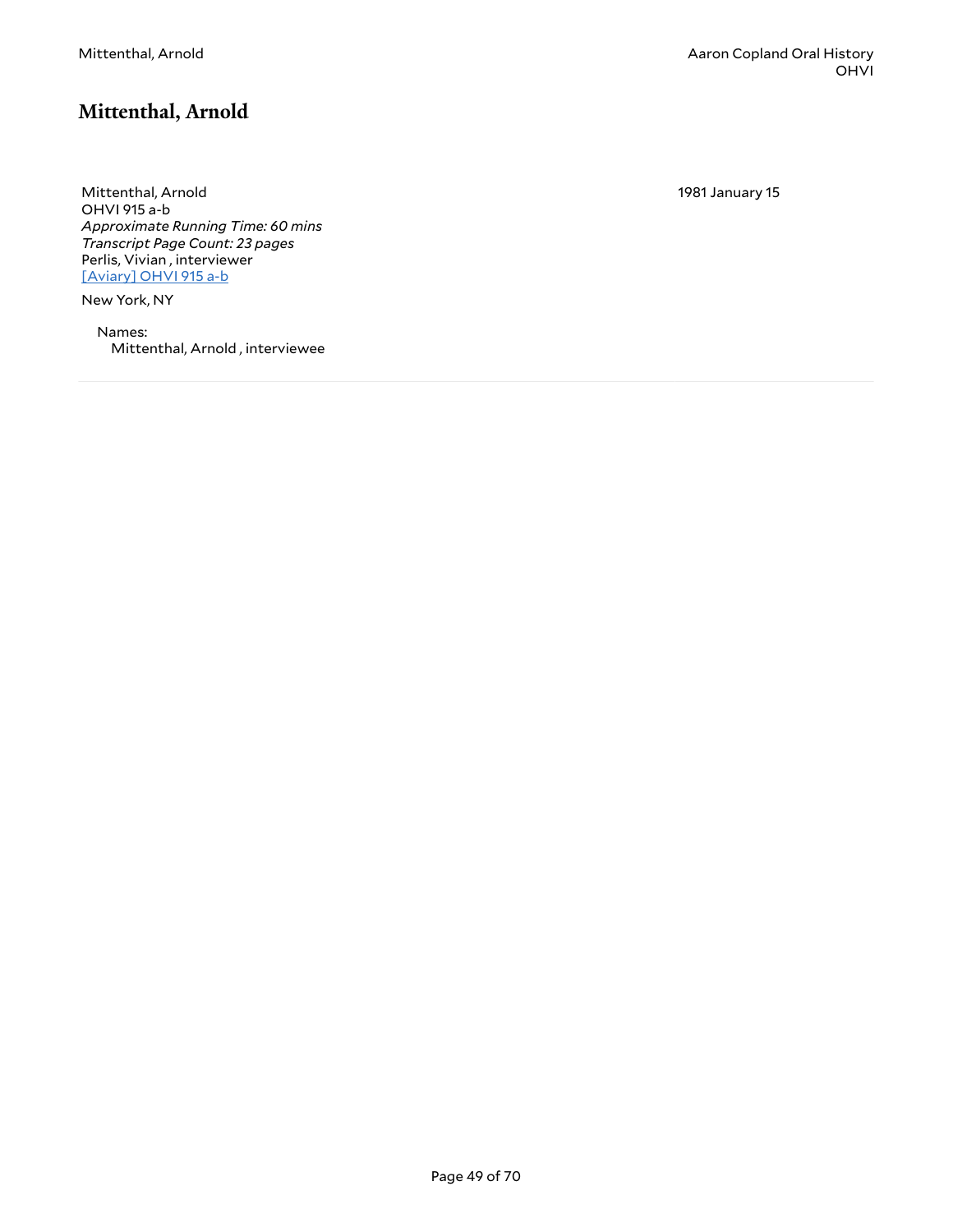#### <span id="page-49-0"></span>**Moor, Paul**

Moor, Paul OHVI 939 a-b *Approximate Running Time: 97 mins Transcript Page Count: 26 pages* Perlis, Vivian , interviewer [\[Aviary\]](https://yalemusiclib.aviaryplatform.com/r/5717m04327) OHVI 939 a-b

Peekskill, NY

Names: Moor, Paul , interviewee

Moor, Paul OHVI 939 c-d *Approximate Running Time: 86 mins Transcript Page Count: 15 pages* Perlis, Vivian , interviewer [\[Aviary\]](https://yalemusiclib.aviaryplatform.com/r/6w96688p8c) OHVI 939 c-d

Peekskill, NY

Names: Moor, Paul , interviewee

Moor, Paul Aaron Copland Oral History OHVI

1982 June 1

1982 January 7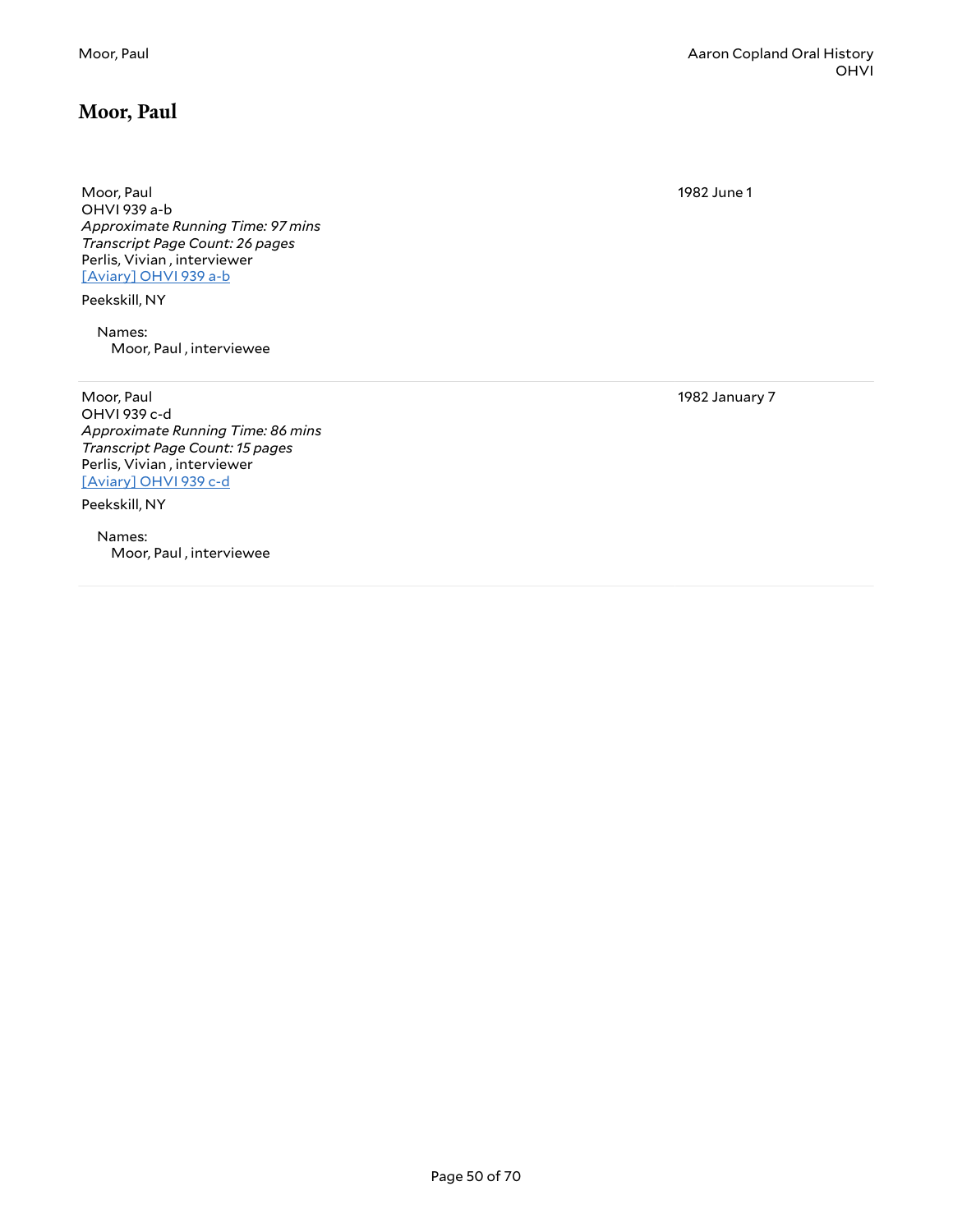#### <span id="page-50-0"></span>**Moross, Jerome**

Moross, Jerome OHVI 926 a *Approximate Running Time: 33 mins Transcript Page Count: 11 pages* Owens, William , interviewer [\[Aviary\]](https://yalemusiclib.aviaryplatform.com/r/0v89g5gf8p) OHVI 926 a

New York, NY

Names: Moross, Jerome, 1913-1983 , interviewee 1982 March 29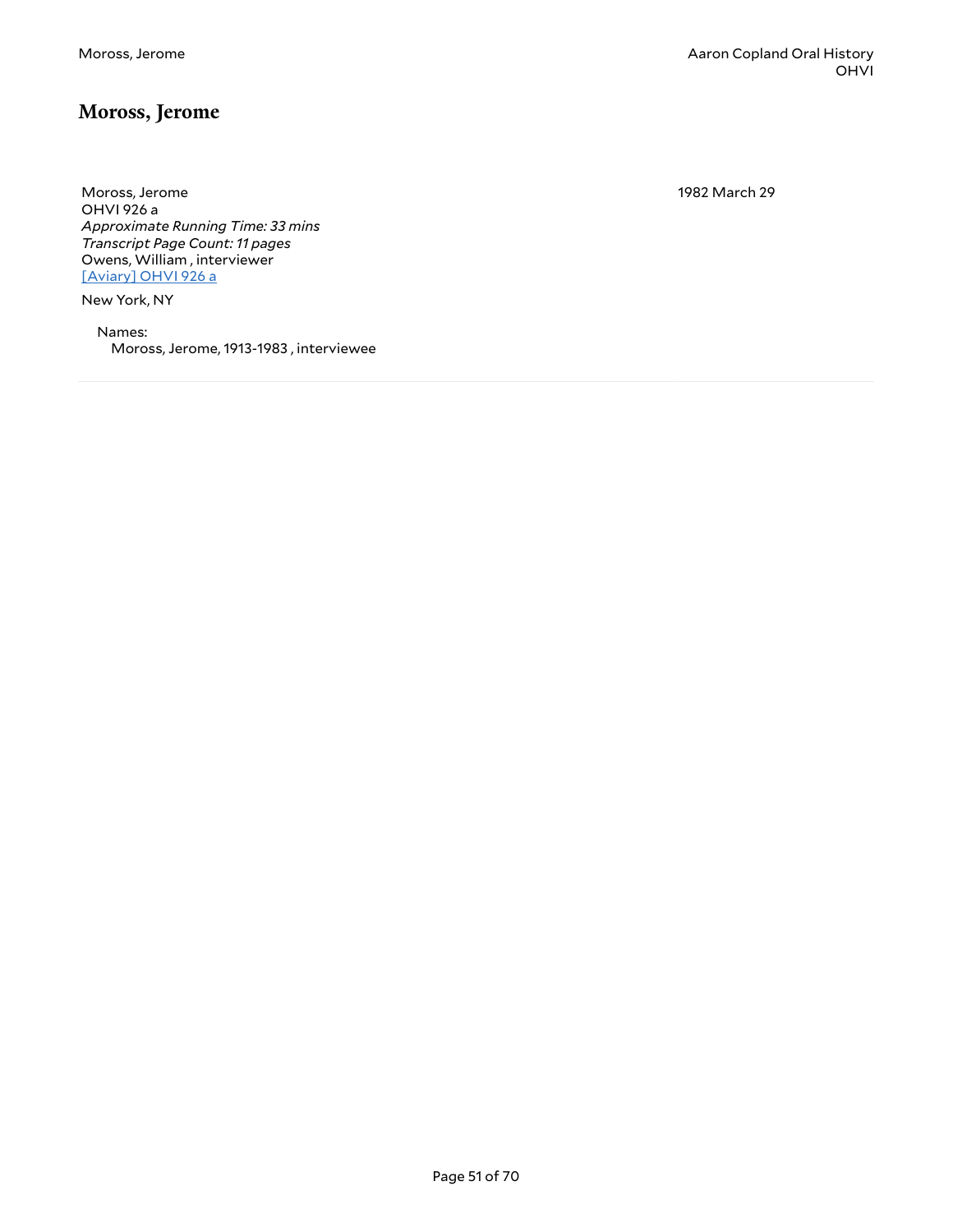1986 January 23

<span id="page-51-0"></span>O'Donnell, May OHVI 950 a-b *Approximate Running Time: 94 mins Transcript Page Count: 54 pages* Perlis, Vivian , interviewer [\[Aviary\]](https://yalemusiclib.aviaryplatform.com/r/5t3fx74047) OHVI 950 a-b

New York, NY

Names: O'Donnell, May, 1906-2004 , interviewee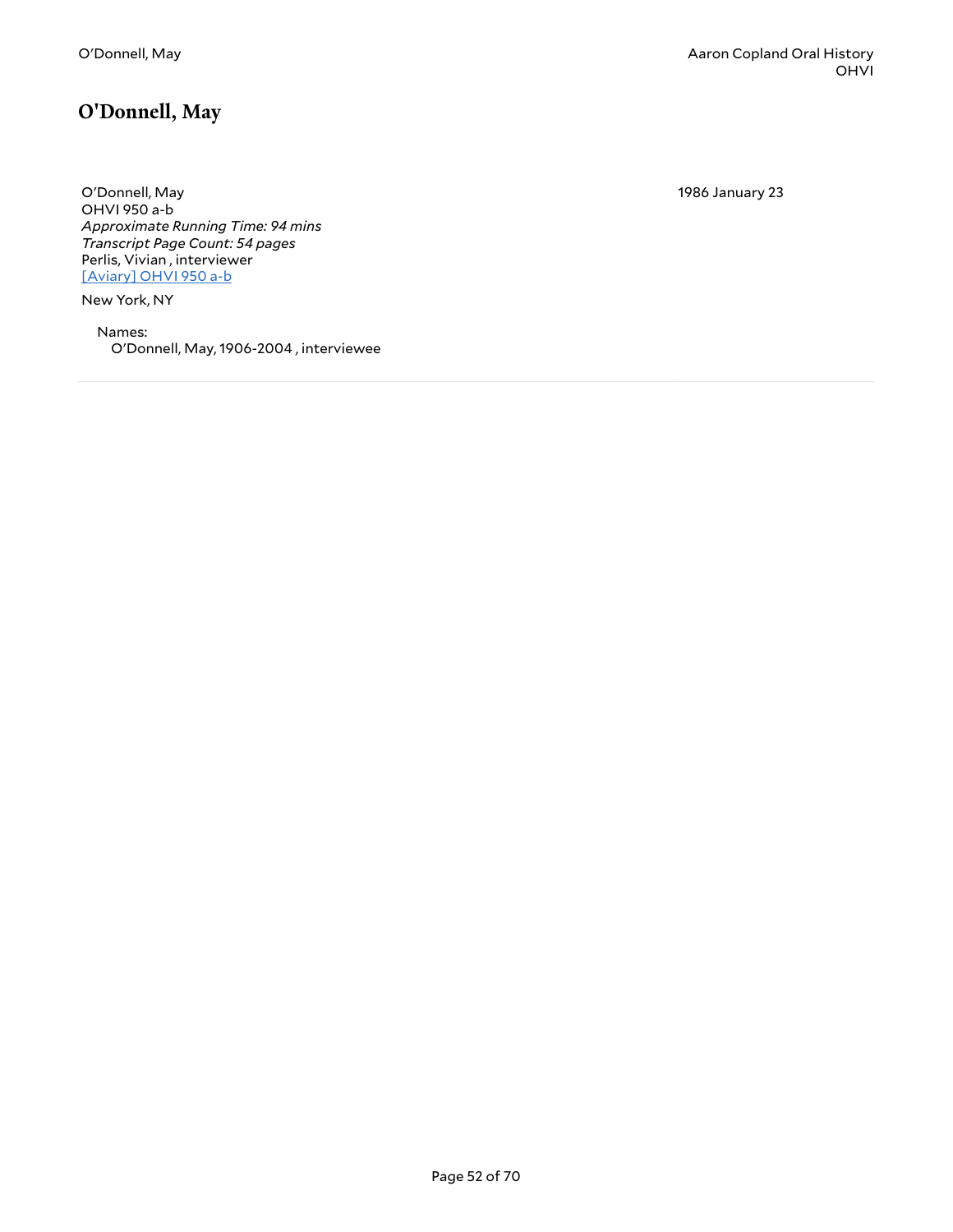# <span id="page-52-0"></span>**Orbon, Julian**

Orbon, Julian OHVI 930 a *Approximate Running Time: 47 mins Transcript Page Count: 20 pages* Owens, William , interviewer [\[Aviary\]](https://yalemusiclib.aviaryplatform.com/r/cj87h1dv2g) OHVI 930 a

New York, NY

Names: Orbón, Julián, 1925-1991 , interviewee 1981 July 9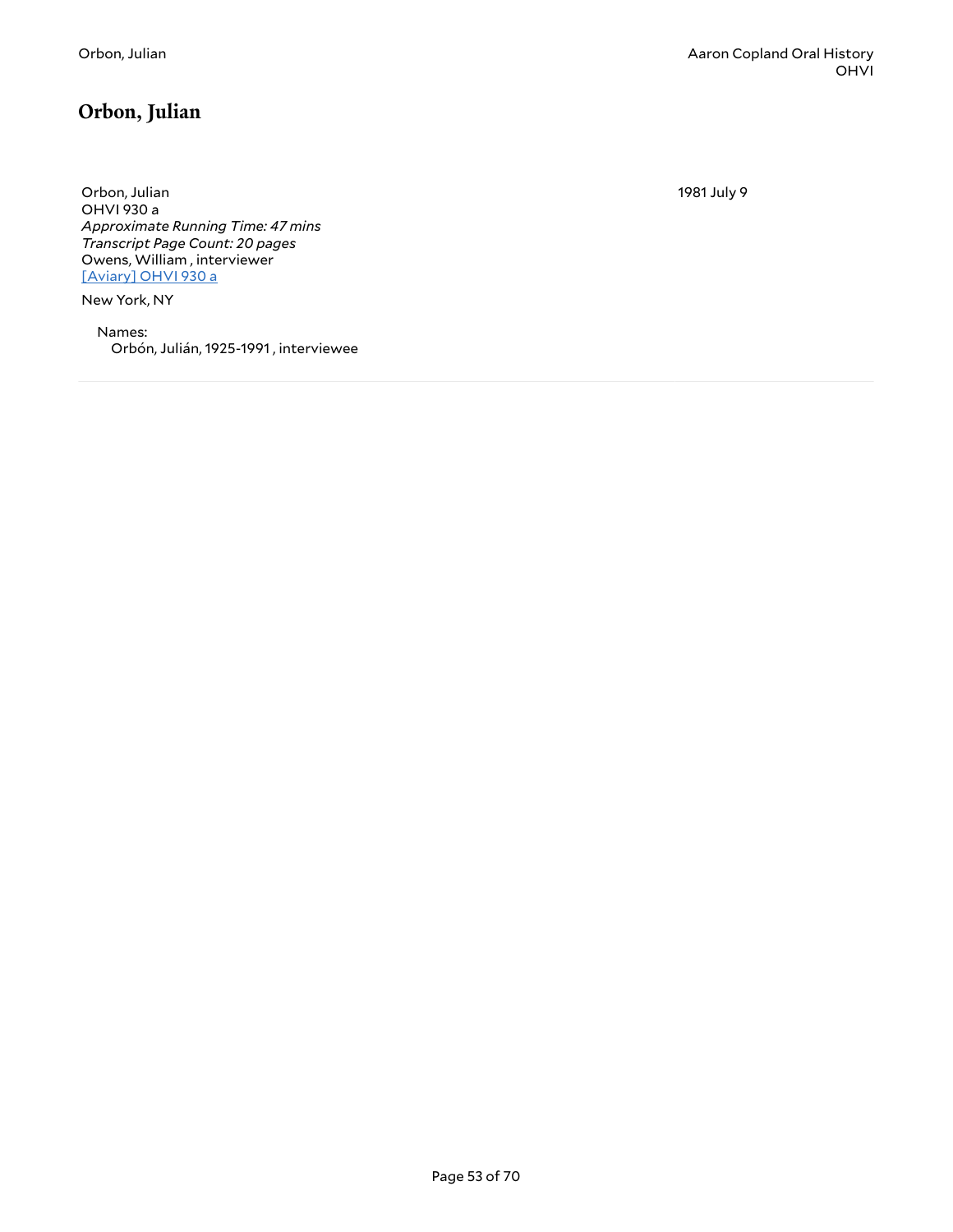#### <span id="page-53-0"></span>**Palmer, Robert**

Palmer, Robert OHVI 941 a *Approximate Running Time: 32 mins Transcript Page Count: 16 pages* Perlis, Vivian , interviewer [\[Aviary\]](https://yalemusiclib.aviaryplatform.com/r/1c1td9n56z) OHVI 941 a

By telephone

Names: Palmer, Robert, 1915-2010 , interviewee 1983 May 12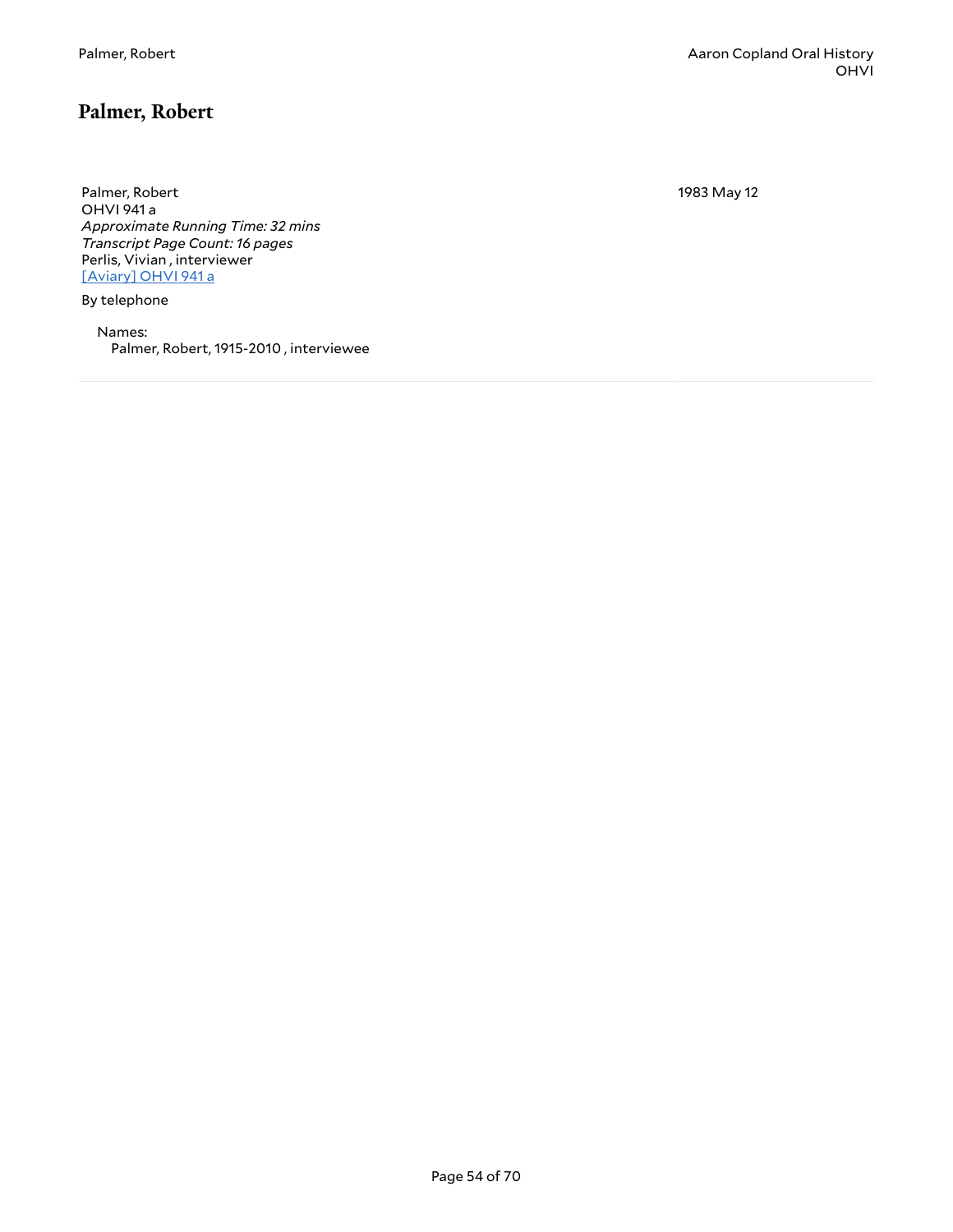## <span id="page-54-0"></span>**Perry, Tod**

Perry, Tod OHVI 955 a-b *Approximate Running Time: 93 mins Transcript Page Count: 44 pages* Perlis, Vivian , interviewer [\[Aviary\]](https://yalemusiclib.aviaryplatform.com/r/q814m91q0x) OHVI 955 a-b

West Stockbridge, MA

Names: Perry, Tod , interviewee 1987 July 31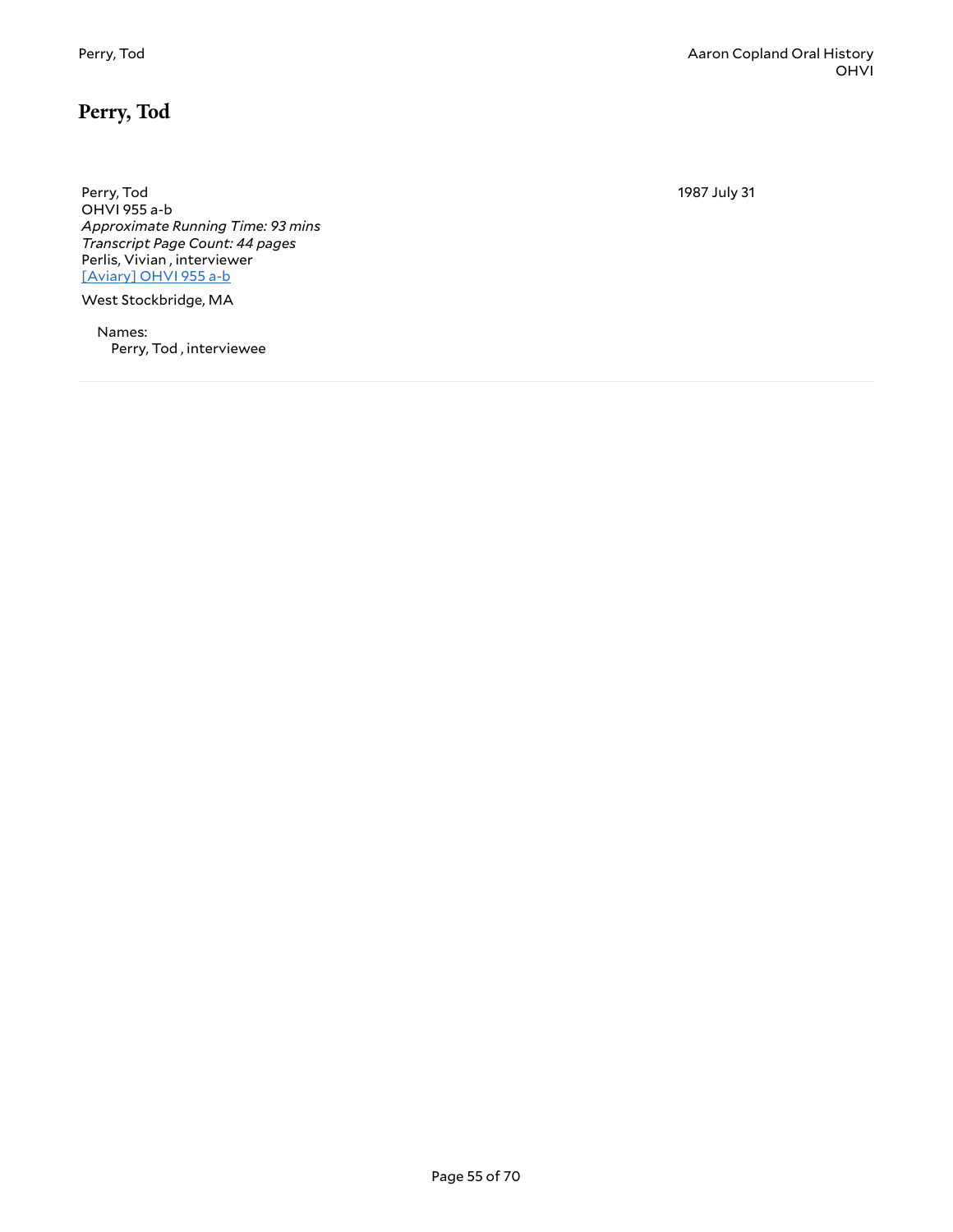#### <span id="page-55-0"></span>**Pope, Stuart**

Pope, Stuart OHVI 958 a-b *Approximate Running Time: 92 mins Transcript Page Count: 45 pages* Perlis, Vivian , interviewer [\[Aviary\]](https://yalemusiclib.aviaryplatform.com/r/n58cf9jh8x) OHVI 958 a-b

New York, NY

Names: Pope, Stuart, 1921-2005 , interviewee 1988 July 7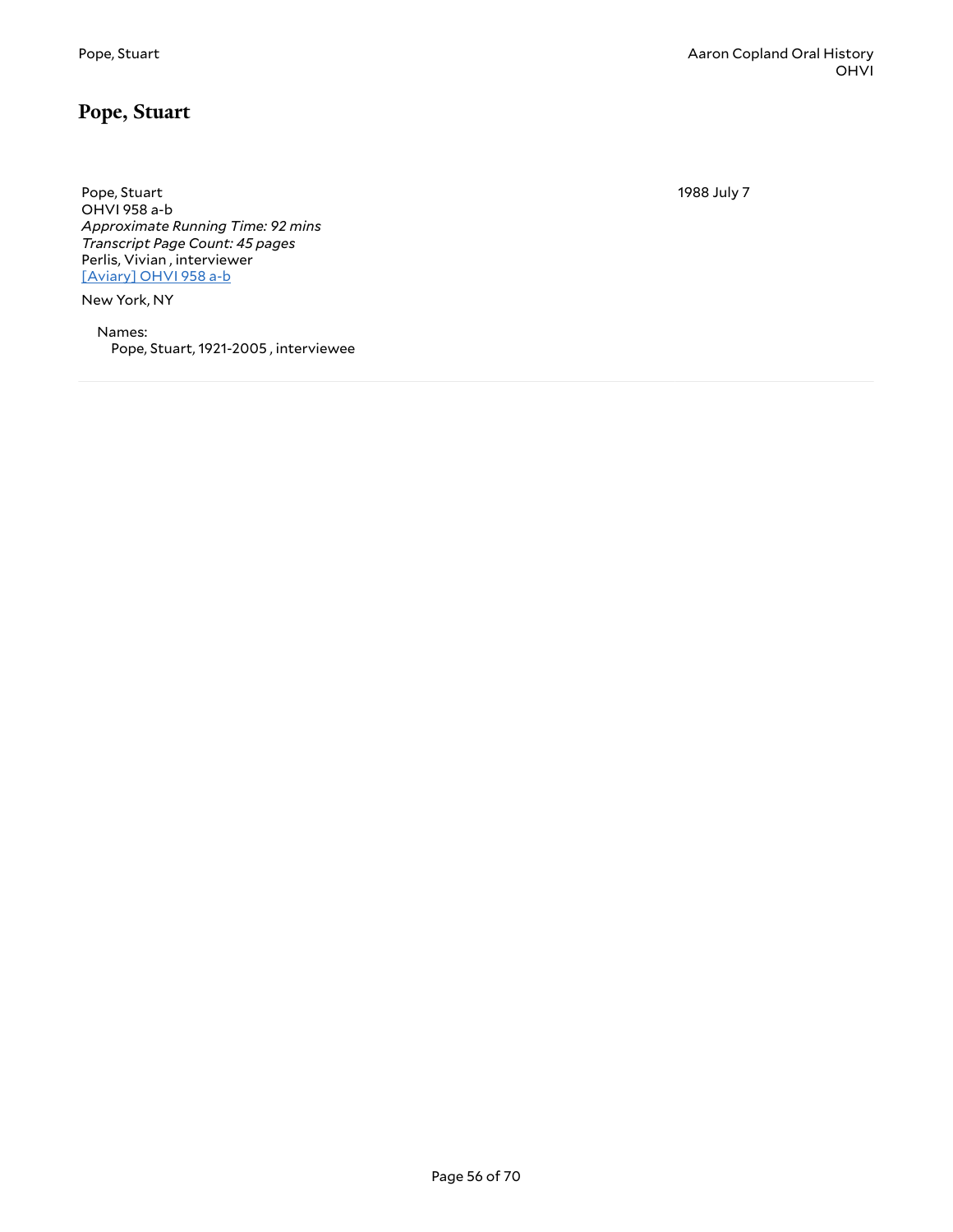1987 November 10

<span id="page-56-0"></span>Ramey, Phillip OHVI 956 a-d *Approximate Running Time: 115 mins Transcript Page Count: 64 pages* Perlis, Vivian , interviewer [\[Aviary\]](https://yalemusiclib.aviaryplatform.com/r/4j09w09196) OHVI 956 a-d

New York, NY

Names: Ramey, Phillip, 1939- , interviewee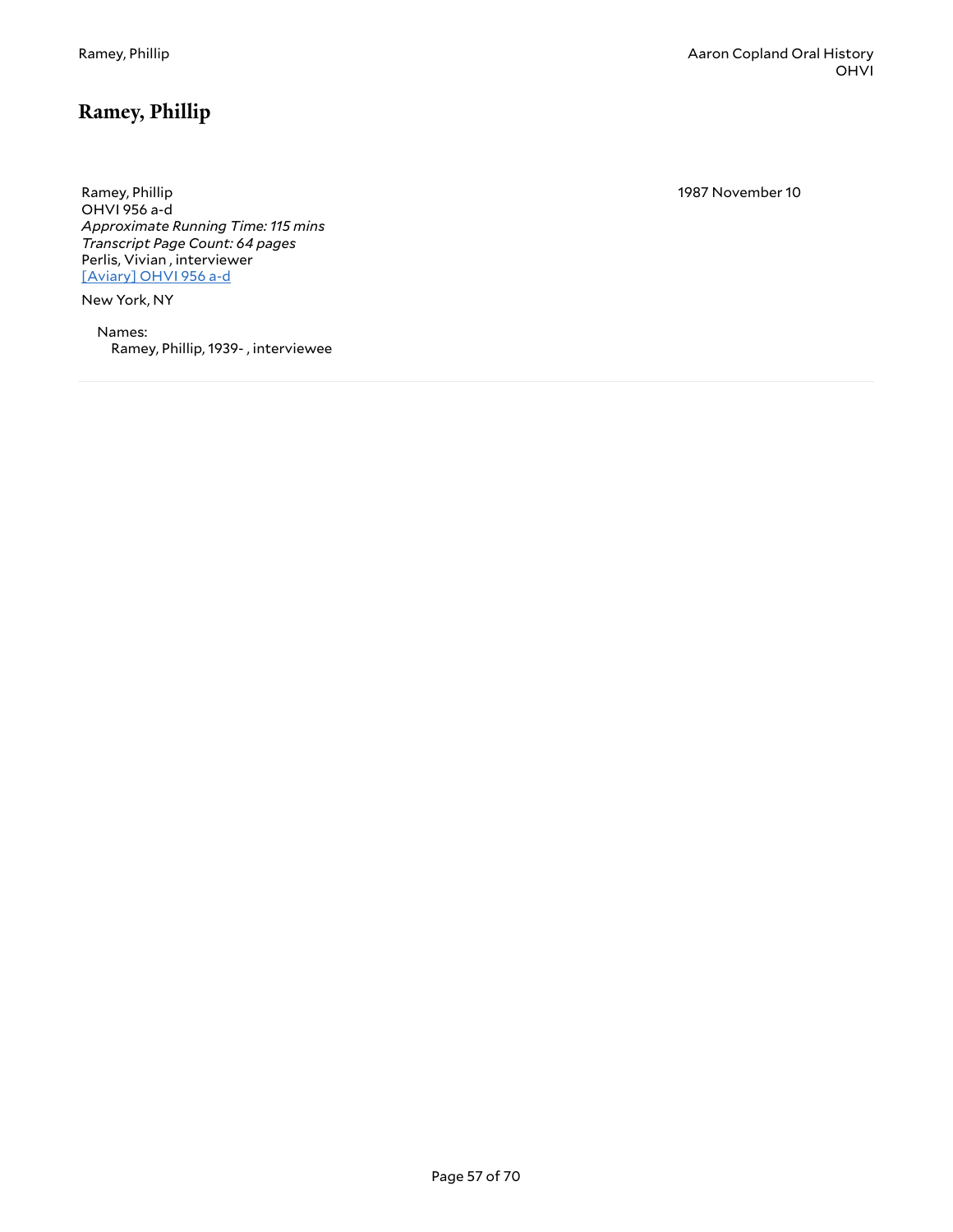## <span id="page-57-0"></span>**Robbins, Jerome**

Robbins, Jerome OHVI 912 a *Approximate Running Time: 30 mins Transcript Page Count: 13 pages* Perlis, Vivian , interviewer [\[Aviary\]](https://yalemusiclib.aviaryplatform.com/r/qr4nk36g2r) OHVI 912 a

New York, NY

Names: Robbins, Jerome, 1918-1998 , interviewee 1980 June 19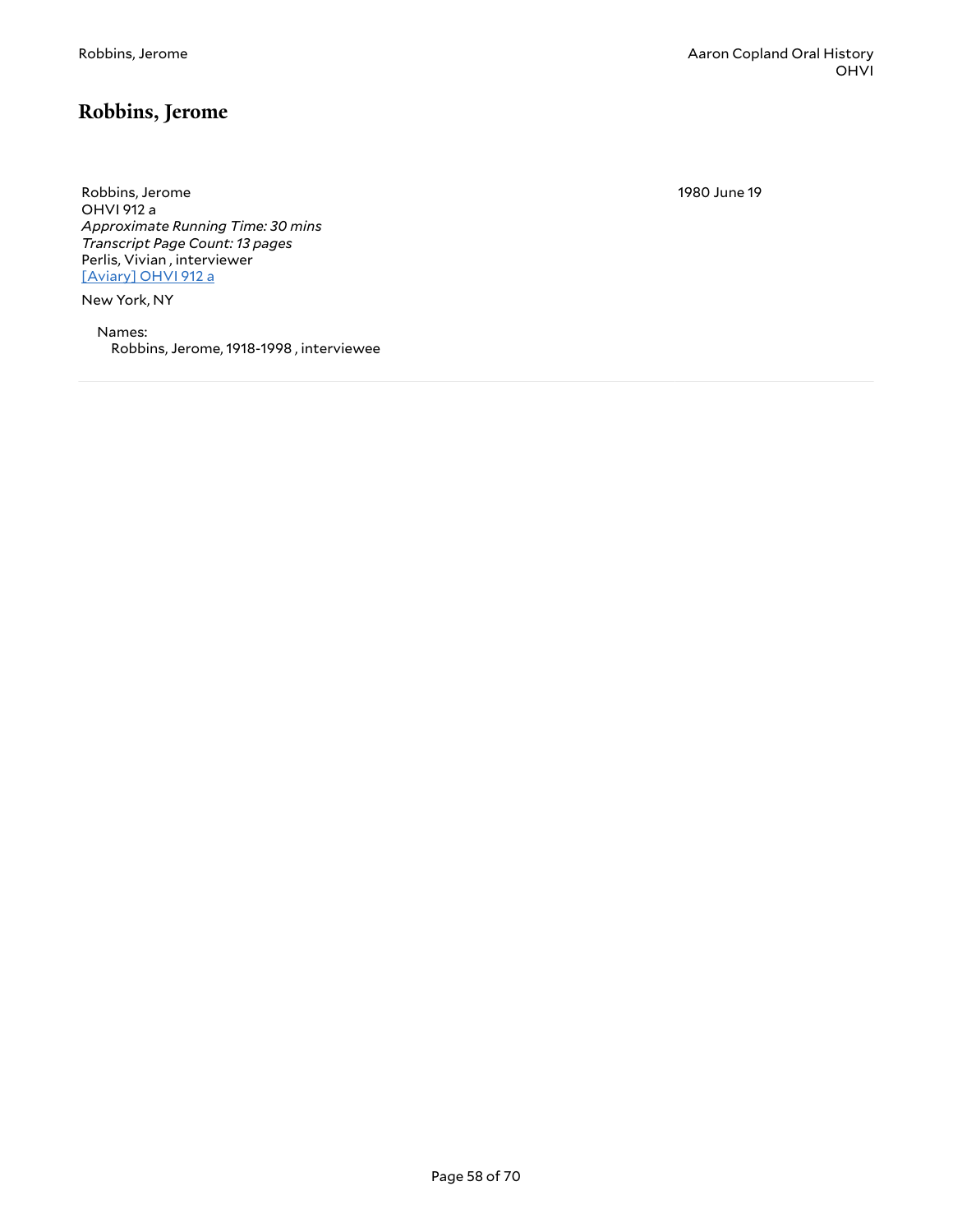## <span id="page-58-0"></span>**Rorem, Ned**

Rorem, Ned OHVI 949 a-c *Approximate Running Time: 76 mins Transcript Page Count: 35 pages* Perlis, Vivian , interviewer [\[Aviary\]](https://yalemusiclib.aviaryplatform.com/r/0z70v89j90) OHVI 949 a-c

New Haven, CT

Names: Rorem, Ned, 1923- , interviewee 1987 January 21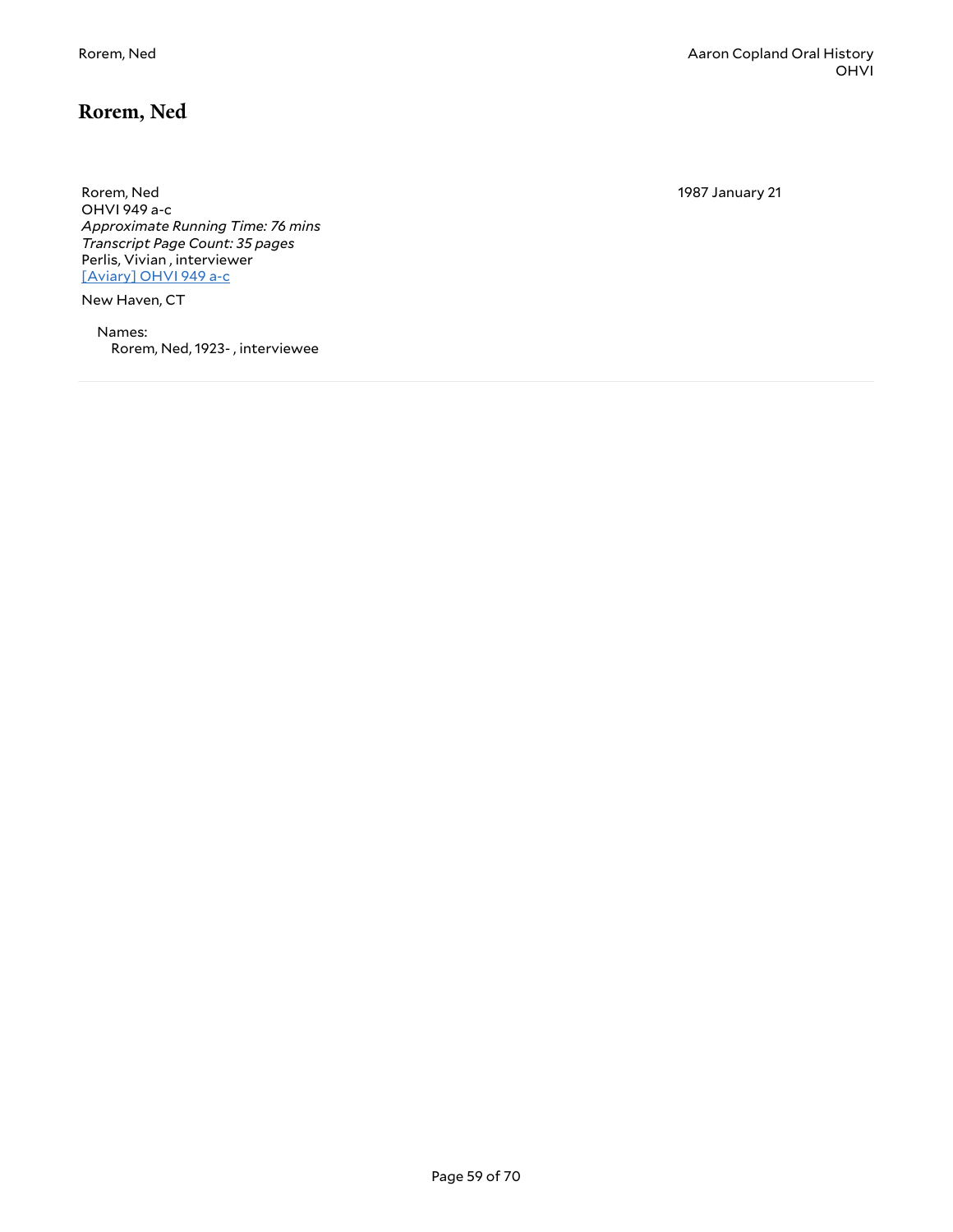#### <span id="page-59-0"></span>**Schuman, William**

Schuman, William OHVI 942 a *Transcript Page Count: 23 pages* Perlis, Vivian , interviewer [\[Aviary\]](https://yalemusiclib.aviaryplatform.com/r/7m03x83r6v) OHVI 942 a

New York, NY

Names: Schuman, William, 1910-1992 , interviewee 1983 June 2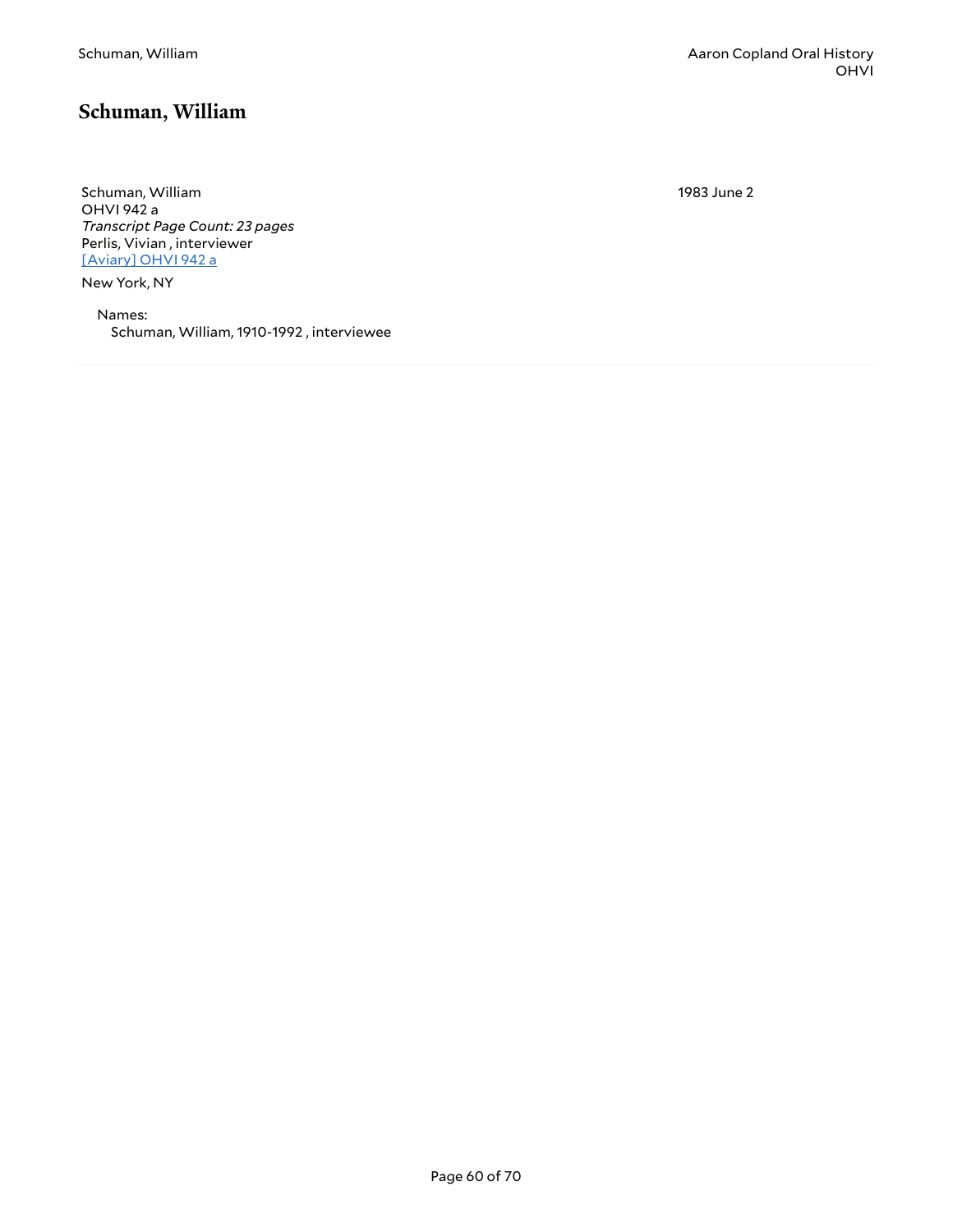#### <span id="page-60-0"></span>**Shanet, Howard**

Shanet, Howard OHVI 957 a-d *Approximate Running Time: 129 mins Transcript Page Count: 51 pages* Perlis, Vivian , interviewer [\[Aviary\]](https://yalemusiclib.aviaryplatform.com/r/xp6tx35m57) OHVI 957 a-d

New York, NY

Names: Shanet, Howard , interviewee 1987 November 17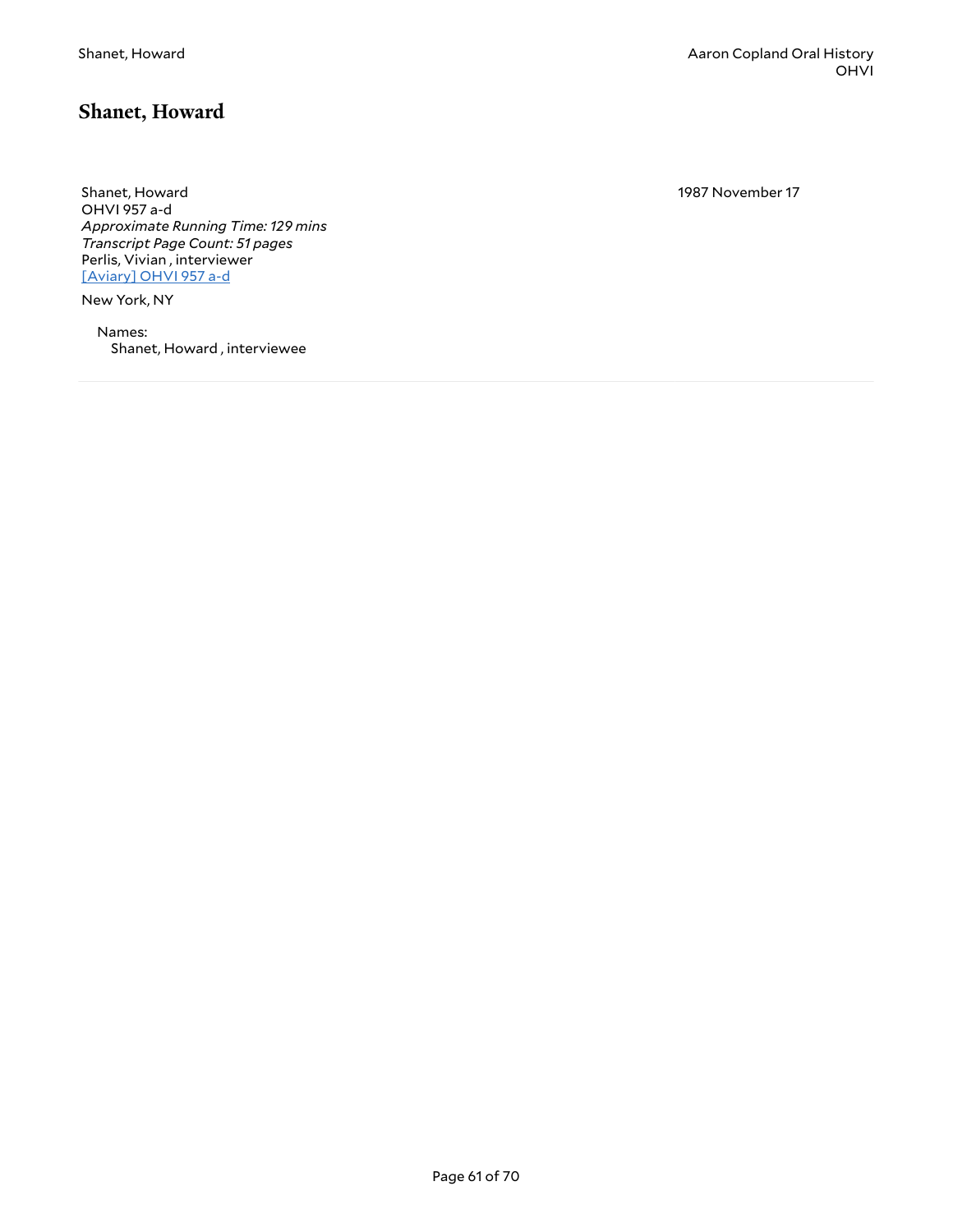#### <span id="page-61-0"></span>**Shapero, Harold**

Shapero, Harold OHVI 908 a-b *Approximate Running Time: 73 mins Transcript Page Count: 33 pages* Perlis, Vivian , interviewer [\[Aviary\]](https://yalemusiclib.aviaryplatform.com/r/v97zk55w7k) OHVI 908 a-b

Natick, MA

Names: Shapero, Harold, 1920-2013 , interviewee 1980 October 4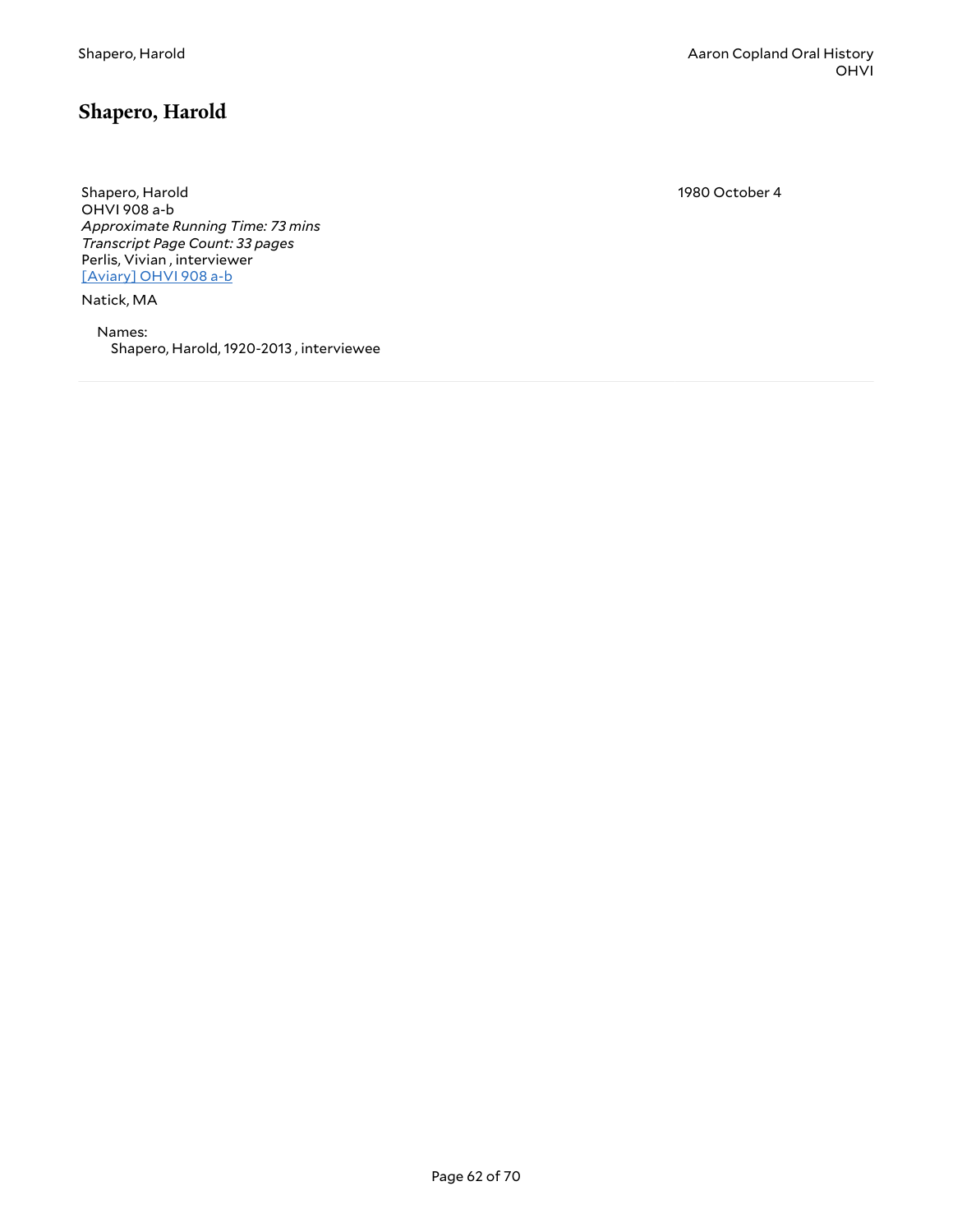## <span id="page-62-0"></span>**Siegmeister, Elie**

Siegmeister, Elie OHVI 934 a-b *Approximate Running Time: 62 mins Transcript Page Count: 26 pages* Owens, William , interviewer [\[Aviary\]](https://yalemusiclib.aviaryplatform.com/r/5m6251fq5v) OHVI 934 a-b

Great Neck, NY

Names: Siegmeister, Elie, 1909-1991 , interviewee 1982 January 26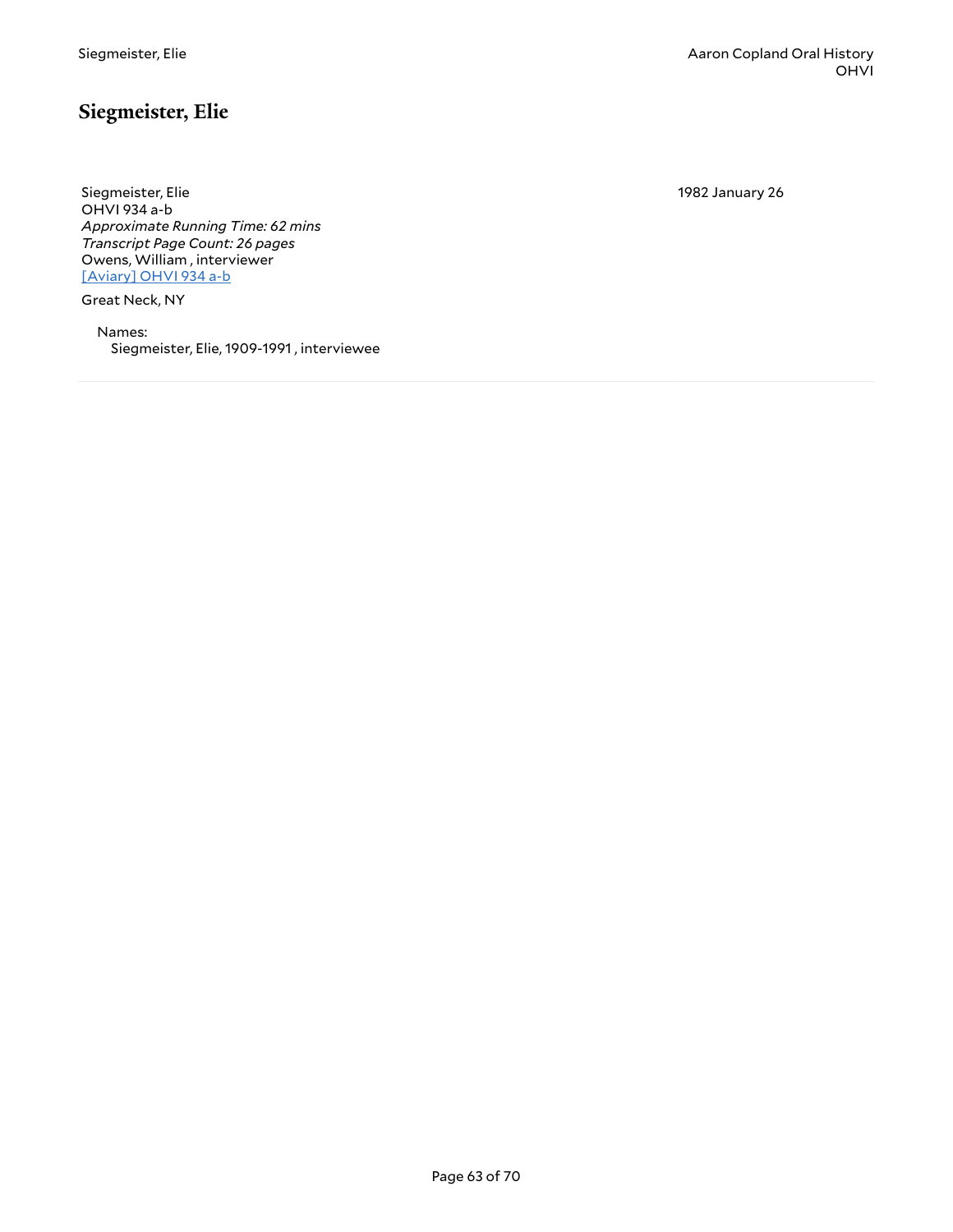1981 January 29

<span id="page-63-0"></span>Smit, Leo OHVI 914 a-c *Approximate Running Time: 119 mins Transcript Page Count: 51 pages* Perlis, Vivian , interviewer [\[Aviary\]](https://yalemusiclib.aviaryplatform.com/r/th8bg2hq5v) OHVI 914 a-c

New York, NY

Names: Smit, Leo, 1921-1999 , interviewee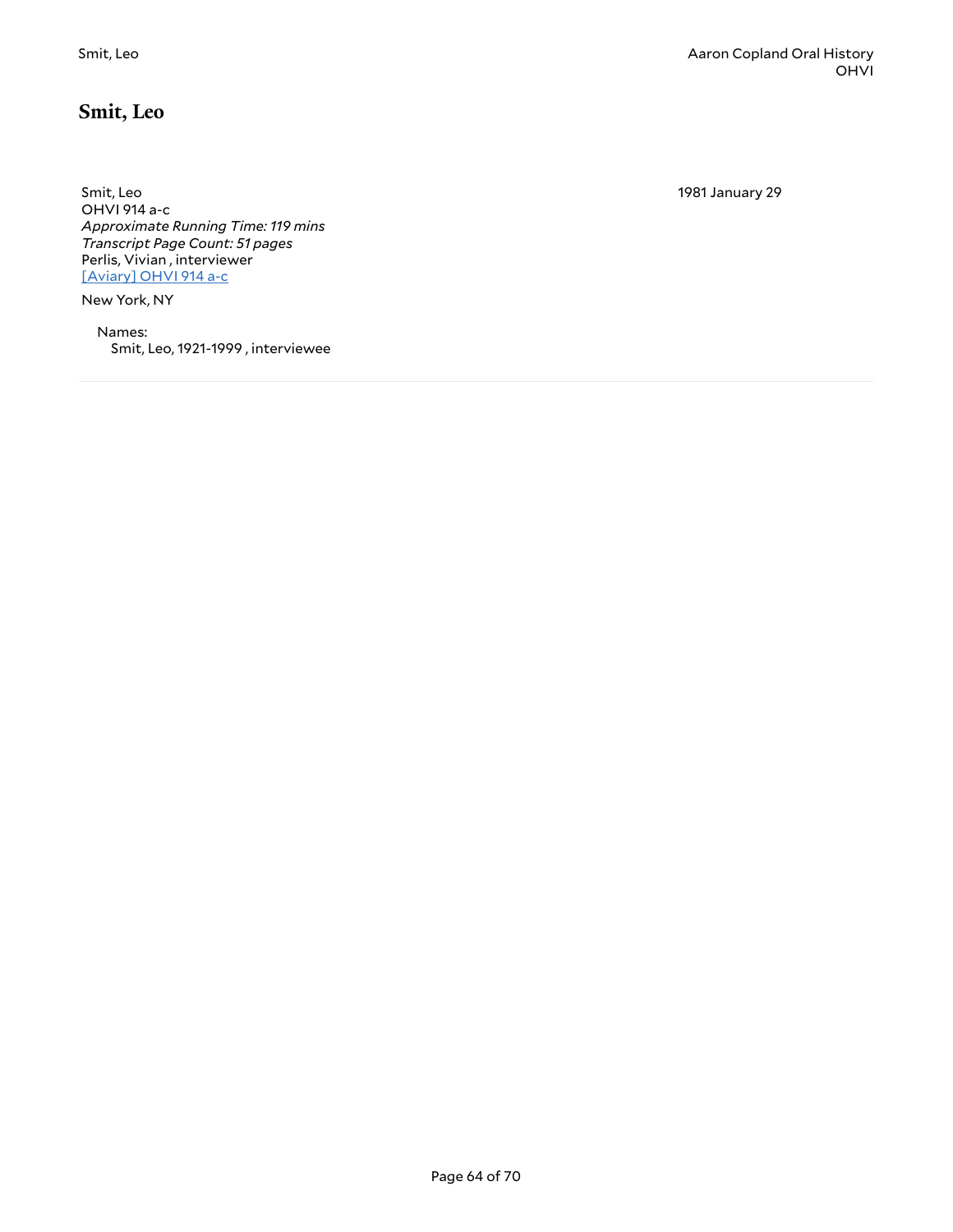1980 October 24

<span id="page-64-0"></span>Sykes, Gerald OHVI 906 a-b *Approximate Running Time: 78 mins Transcript Page Count: 30 pages* Perlis, Vivian , interviewer [\[Aviary\]](https://yalemusiclib.aviaryplatform.com/r/zg6g15tq8r) OHVI 906 a-b

New York, NY

Names: Sykes, Gerald, 1903- , interviewee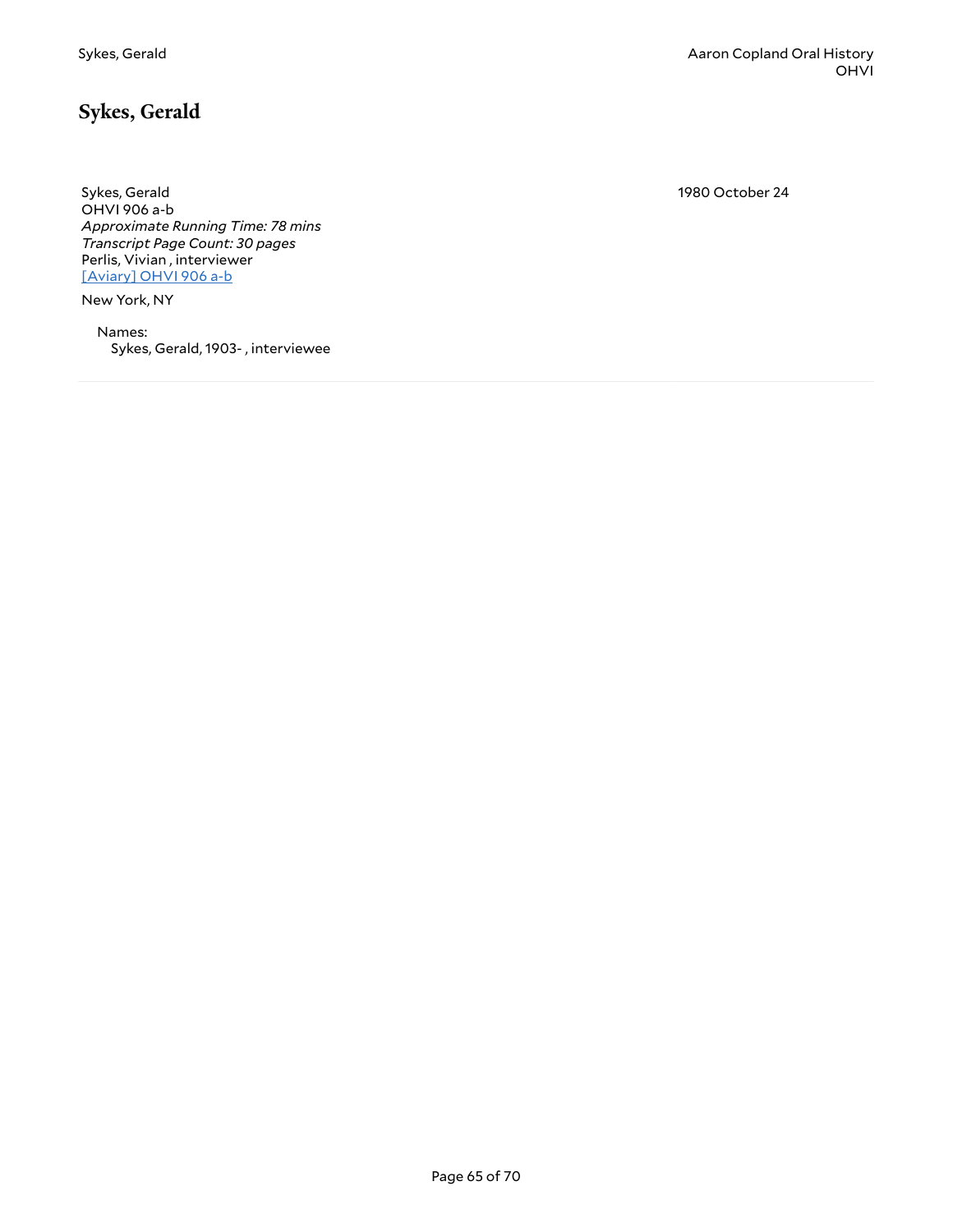# <span id="page-65-0"></span>**Thomson, Virgil**

Thomson, Virgil OHVI 902 a-b *Approximate Running Time: 56 mins Transcript Page Count: 20 pages* Perlis, Vivian , interviewer [\[Aviary\]](https://yalemusiclib.aviaryplatform.com/r/hx15m62h4c) OHVI 902 a-b

Chelsea Hotel, New York, NY

Names: Thomson, Virgil, 1896-1989 , interviewee 1979 June 6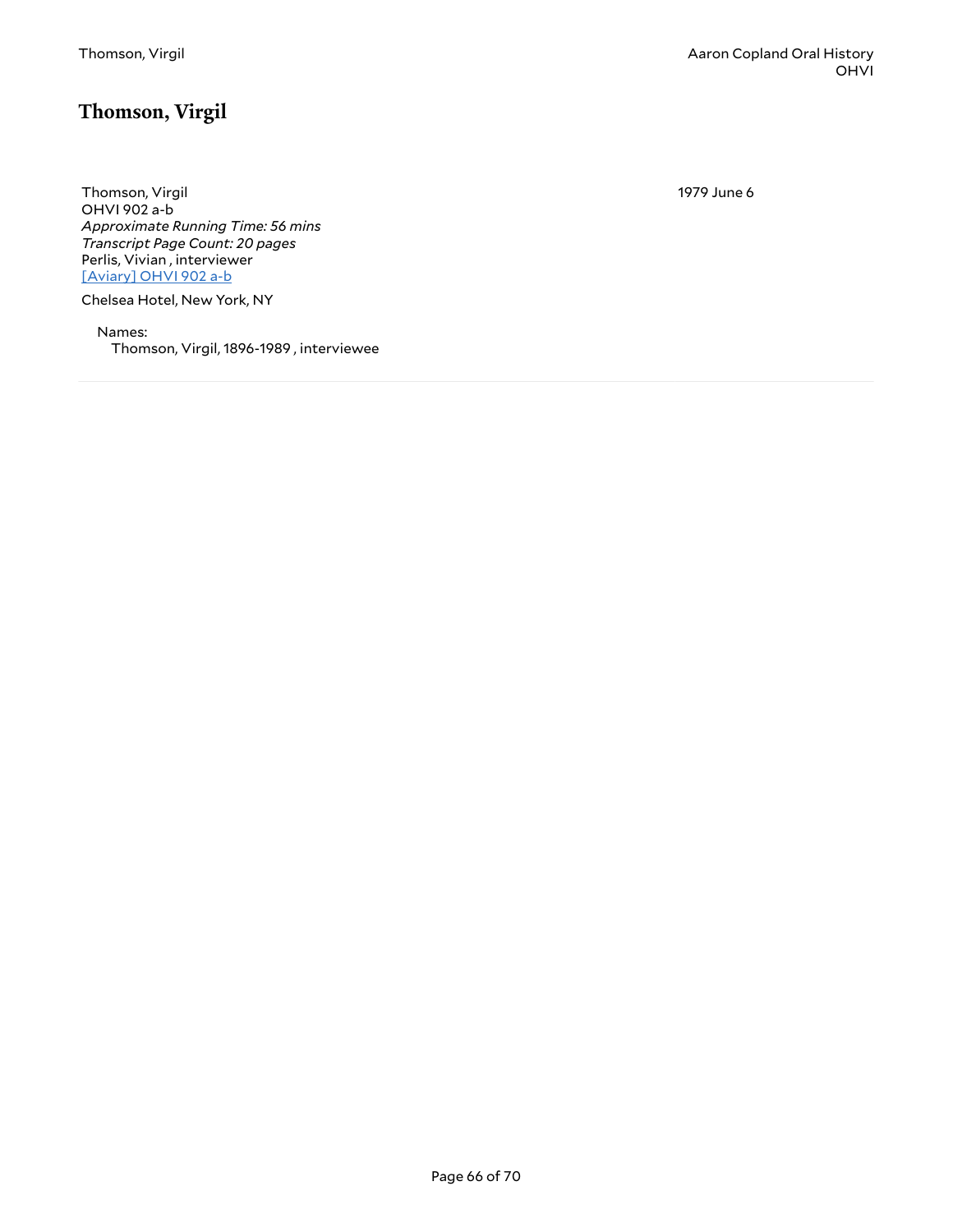# <span id="page-66-0"></span>**Uris, Harold**

Uris, Harold OHVI 911 a *Approximate Running Time: 28 mins Transcript Page Count: 14 pages* Perlis, Vivian , interviewer [\[Aviary\]](https://yalemusiclib.aviaryplatform.com/r/9g5gb1xp29) OHVI 911 a

New York, NY

Names: Uris, Harold D., 1905-1982 , interviewee 1980 November 25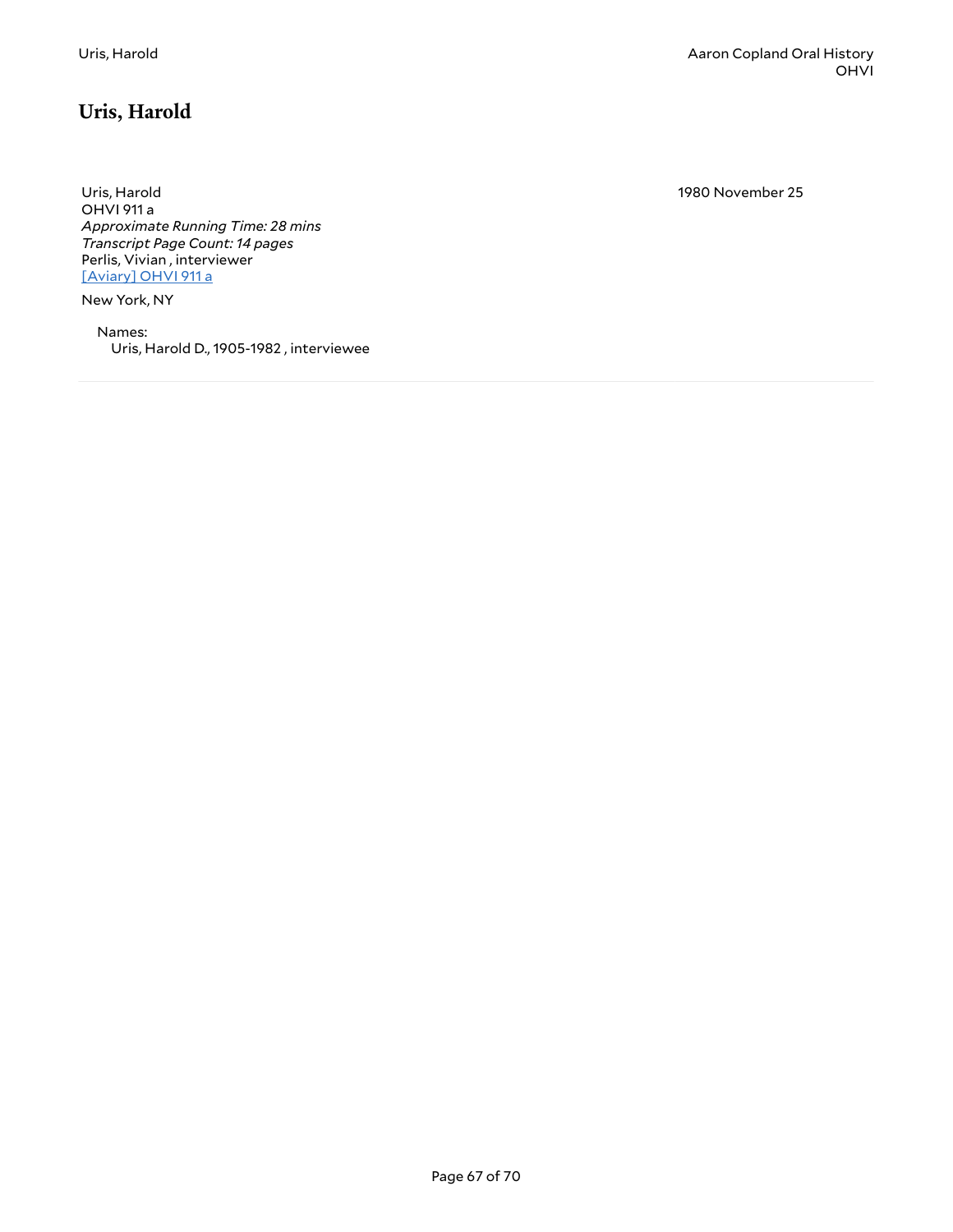#### <span id="page-67-0"></span>**Walker, David**

Walker, David OHVI 959 a *Approximate Running Time: 6 mins Transcript Page Count: 3 pages* Perlis, Vivian , interviewer [\[Aviary\]](https://yalemusiclib.aviaryplatform.com/r/4j09w0920p) OHVI 959 a

Weston, CT

Names: Walker, David , interviewee 1988 September 27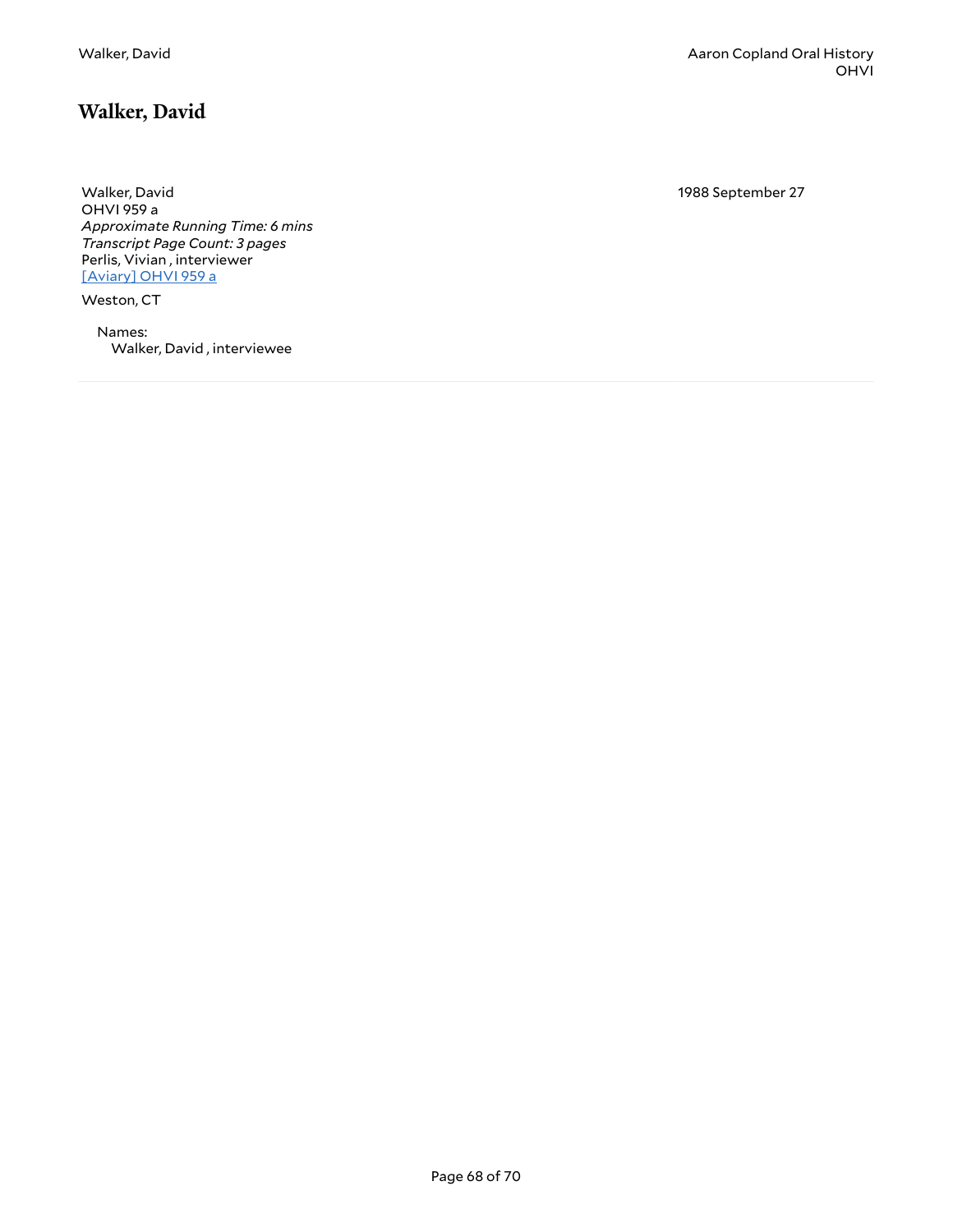#### <span id="page-68-0"></span>**Warfield, William**

1989 February 8

Warfield, William OHVI 961 a *Approximate Running Time: 25 mins Transcript Page Count: 12 pages* Perlis, Vivian , interviewer [\[Aviary\]](https://yalemusiclib.aviaryplatform.com/r/707wm13t8p) OHVI 961 a

By telephone

Names: Warfield, William , interviewee

Warfield, William OHVI 961 b Pfeiffenberger, Matthew, interviewer Boston, MA

Names: Warfield, William , interviewee 2002 April 27